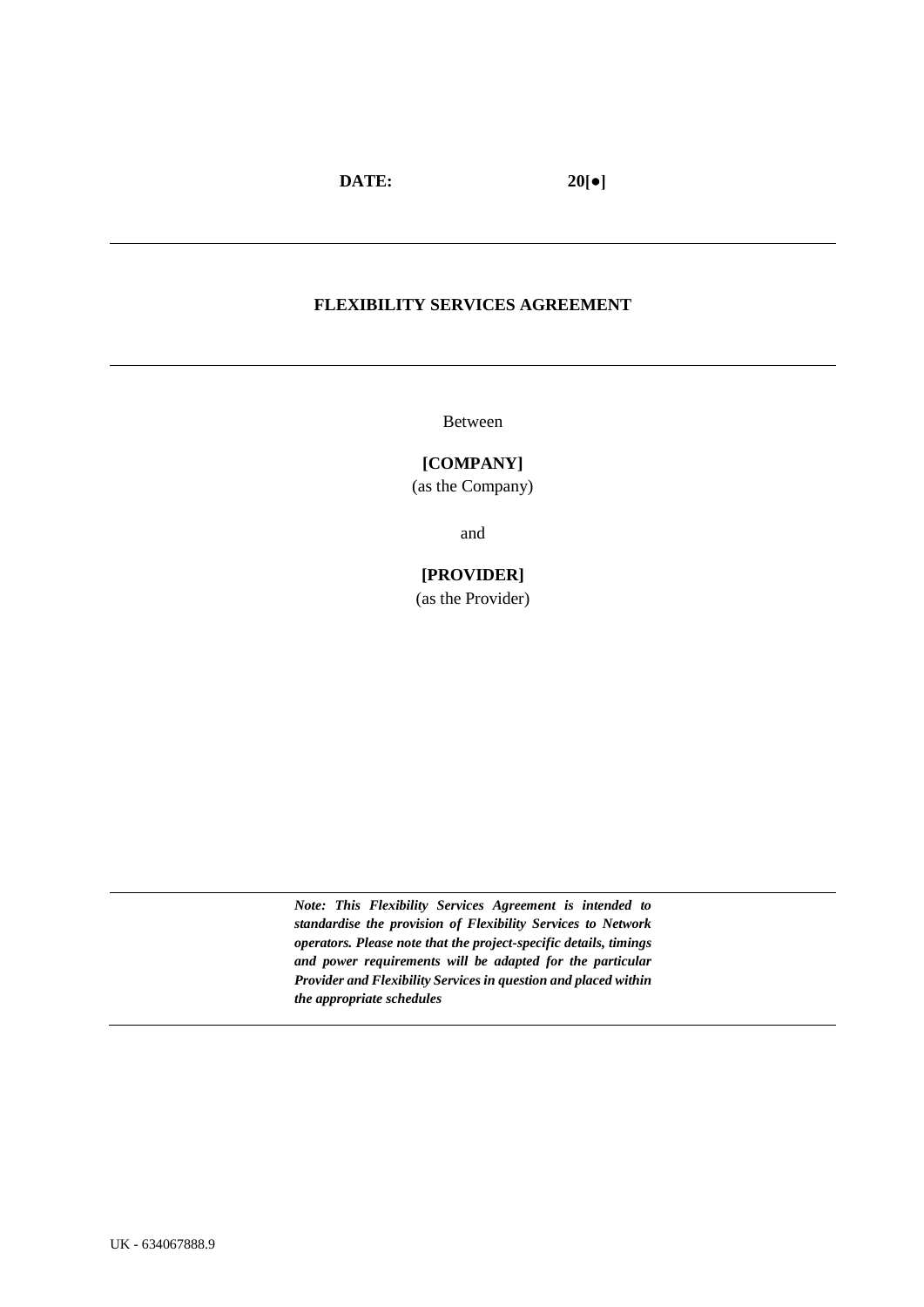#### **THIS AGREEMENT** is made on 20<sup>[</sup> $\bullet$ ]

#### **BETWEEN:**

- (1) **[●] LIMITED/PLC**, a company incorporated in [England and Wales] [Scotland] (registered number [●]) whose registered office is at [●] (the "**Company**"); and
- (2) **[●] LIMITED/PLC**, a company incorporated in [England and Wales] [Scotland] (registered number [●]) whose registered office is at [●] (the "**Provider**").]

(together the "**Parties**" and each a "**Party**").

#### **RECITALS:**

- (1) The Company, as owner and operator of the local Network, requires the provision of Flexibility Services (as hereinafter defined) to aid the management and operation of its Network. The Company wishes to contract with providers and/or operators of suitable assets for the provision of such Flexibility Services.
- (2) The Provider is the owner and/or operator of assets, or has entered into arrangements for rights in respect of third party owned assets that have the capability to provide Flexibility Services and wishes to make available each Site for the provision of such Flexibility Services, for example through aggregated or individual assets. The Company will pay the Provider for these Flexibility Services in accordance with this Agreement.
- (3) The Company wishes to appoint the Provider to provide the Flexibility Services and the Provider has agreed to provide the Flexibility Services to the Company, on and subject to the terms and conditions contained herein.

The Parties hereby confirm that this Flexibility Services Agreement including Schedules shall incorporate the Conditions of Contract (a copy of which is attached) (the "**Conditions**") and together the Flexibility Services Agreement and the Conditions shall be construed as one agreement (the "**Agreement**"). The priority of such documents shall be as set out below:

- (1) this Flexibility Services Agreement and the Schedules attached; and
- (2) the Conditions.

Terms used herein and not defined shall have the meaning given to them in the Conditions.

| <b>Provider</b>                         | Provider's company number and registered office                                              |
|-----------------------------------------|----------------------------------------------------------------------------------------------|
| $\lceil\bullet\rceil$                   | $\lceil \bullet \rceil$                                                                      |
| <b>Contract number</b>                  | $\lceil \bullet \rceil$                                                                      |
| <b>Provider's addresses for notices</b> | $\lceil \bullet \rceil$<br>Address: $\lceil \bullet \rceil$<br>Contact Number: [ $\bullet$ ] |
|                                         | For the attention of: $\lceil \bullet \rceil$                                                |
| Company's addresses for notices         | $\lceil \bullet \rceil$<br>Address: $\lceil \bullet \rceil$                                  |
|                                         | Contact Number: [ $\bullet$ ]                                                                |

# **PART 1 – Details of the Flexibility Provider and Special Conditions**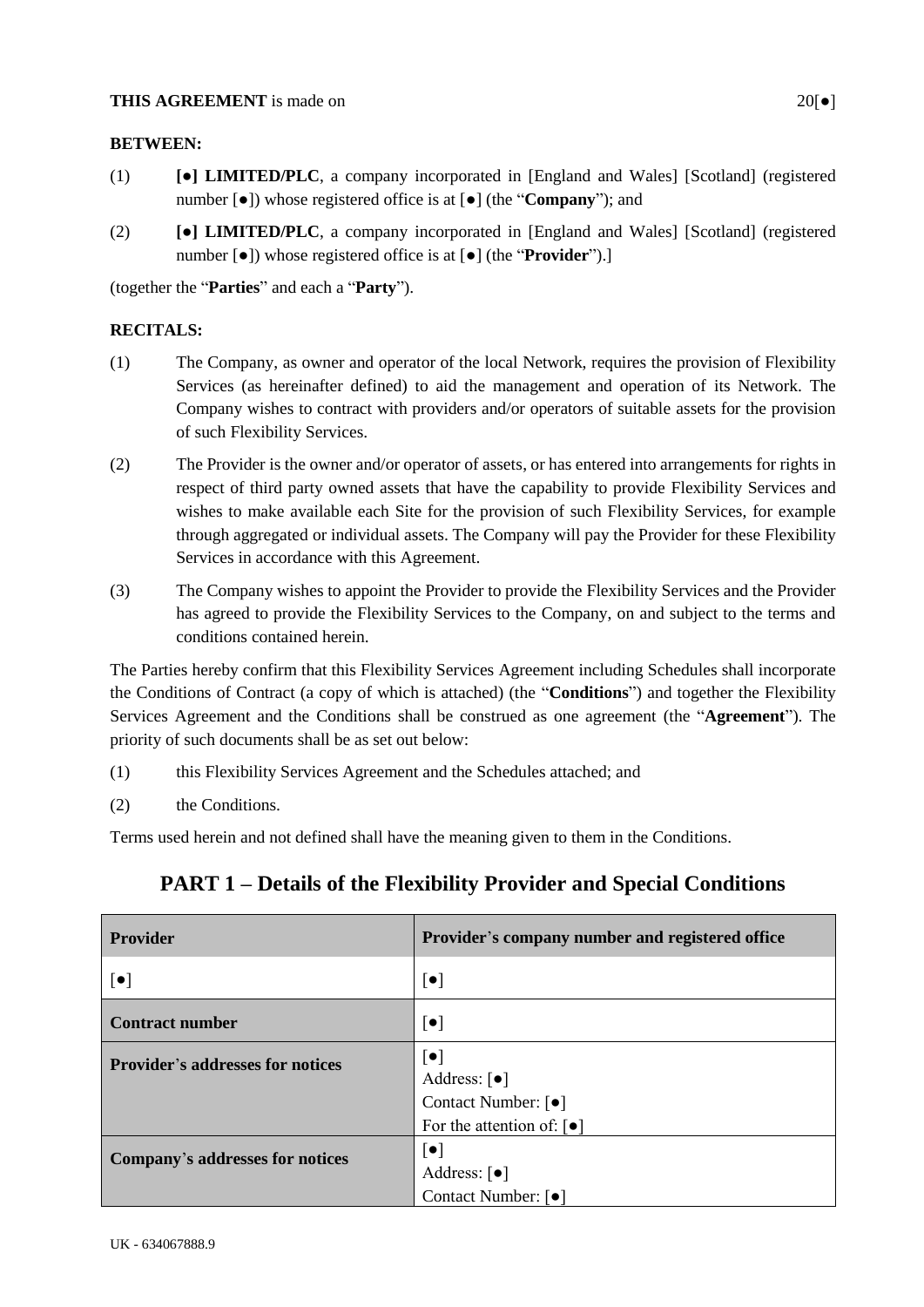|                                    |                                                                                                                                                                                                                                                                                                                                                                                                                                                                                                                                                             | For the attention of: $\lceil \bullet \rceil$                                                                                                                                                                                                                                              |  |  |
|------------------------------------|-------------------------------------------------------------------------------------------------------------------------------------------------------------------------------------------------------------------------------------------------------------------------------------------------------------------------------------------------------------------------------------------------------------------------------------------------------------------------------------------------------------------------------------------------------------|--------------------------------------------------------------------------------------------------------------------------------------------------------------------------------------------------------------------------------------------------------------------------------------------|--|--|
| <b>Provider's Nominated Person</b> |                                                                                                                                                                                                                                                                                                                                                                                                                                                                                                                                                             | $[\bullet]$                                                                                                                                                                                                                                                                                |  |  |
|                                    | <b>Company's Nominated Person</b>                                                                                                                                                                                                                                                                                                                                                                                                                                                                                                                           | $[\bullet]$                                                                                                                                                                                                                                                                                |  |  |
|                                    |                                                                                                                                                                                                                                                                                                                                                                                                                                                                                                                                                             |                                                                                                                                                                                                                                                                                            |  |  |
|                                    | <b>Special Conditions</b>                                                                                                                                                                                                                                                                                                                                                                                                                                                                                                                                   |                                                                                                                                                                                                                                                                                            |  |  |
| Conditions:                        |                                                                                                                                                                                                                                                                                                                                                                                                                                                                                                                                                             | The following provisions shall apply to the Agreement and, in the event of conflict, shall override the                                                                                                                                                                                    |  |  |
| 1.                                 | <b>ADDITIONAL TERMS</b>                                                                                                                                                                                                                                                                                                                                                                                                                                                                                                                                     |                                                                                                                                                                                                                                                                                            |  |  |
| 1.1                                | The additional definitions set out in Schedule 7 shall apply as if they were set out in Clause 1<br>of the Agreement.                                                                                                                                                                                                                                                                                                                                                                                                                                       |                                                                                                                                                                                                                                                                                            |  |  |
| 1.2                                | The procurement and provision of dynamic flexibility services shall be made in accordance<br>with the Discretionary Flexibility Services procedures set out in this Agreement.                                                                                                                                                                                                                                                                                                                                                                              |                                                                                                                                                                                                                                                                                            |  |  |
| 1.3                                | Clause 11 shall not apply to the provision of dynamic flexibility services.                                                                                                                                                                                                                                                                                                                                                                                                                                                                                 |                                                                                                                                                                                                                                                                                            |  |  |
| 1.4                                | The reference to Clause 23 in Clause 9.8 is deleted and replaced with Clause 21.                                                                                                                                                                                                                                                                                                                                                                                                                                                                            |                                                                                                                                                                                                                                                                                            |  |  |
| 1.5                                | Clause 15.4 below is added to this Agreement.                                                                                                                                                                                                                                                                                                                                                                                                                                                                                                               |                                                                                                                                                                                                                                                                                            |  |  |
|                                    | Company to disclose and/or publish this information."                                                                                                                                                                                                                                                                                                                                                                                                                                                                                                       | "Clause 15.4 The Company may disclose and publish certain information on its website that<br>may include but may not be limited to providers' names, awarded prices, volumes, contract<br>durations, dispatch information, performance. It shall not be a breach of this clause 15 for the |  |  |
| 1.6                                | Clause 15.2 is deleted and replaced with the following:                                                                                                                                                                                                                                                                                                                                                                                                                                                                                                     |                                                                                                                                                                                                                                                                                            |  |  |
|                                    | "Save as permitted by clause 15.1 and clause 15.4, or except with the consent of the disclosing<br>party, or as required by law, a court order, or by any relevant regulatory, or government<br>authority, or to the extent that information has come into the public domain through no fault of<br>the receiving party, each Party shall treat as strictly confidential and shall not disclose all<br>commercial and technical information relating to the other Party received or obtained as a<br>result of entering into or performing this Agreement." |                                                                                                                                                                                                                                                                                            |  |  |

# **Commencement Date**  $\begin{bmatrix} \bullet \end{bmatrix}$ **Expiry Date** As set out i[n Schedule 1](#page-25-0)

# **PART 2 – Commencement and Expiry Dates**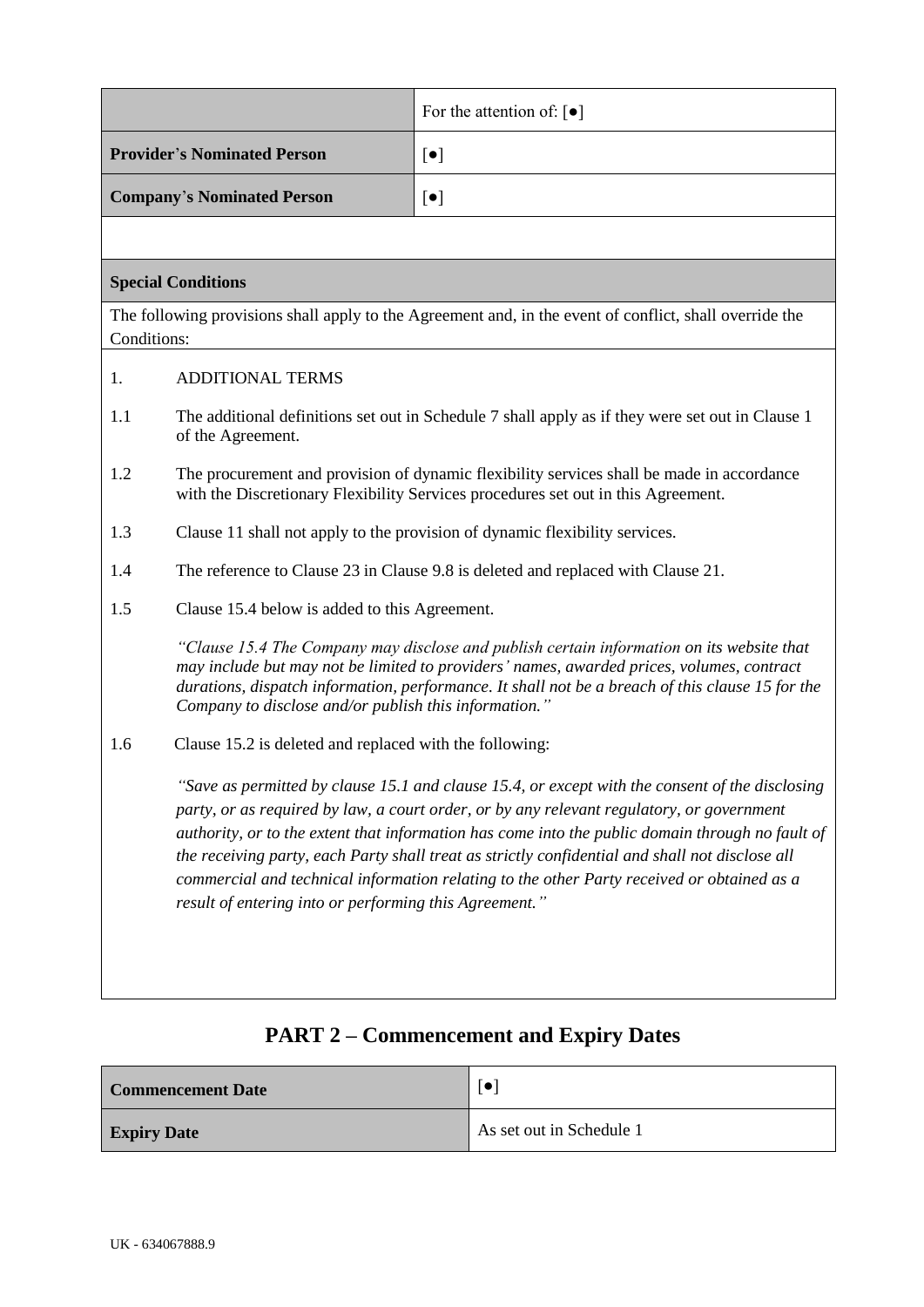# *[Note: the following signature blocks should be used if the Agreement is to be governed by English law. Scottish law signature blocks are on page 23 and must remain on this page]*

*Signed by the duly authorised representatives of the Parties as an agreement on the date first written above*

| Signed                |                                    |
|-----------------------|------------------------------------|
| for and on behalf of  |                                    |
| [COMPANY]             | Director/Duly Authorised Signatory |
|                       |                                    |
| Signed                |                                    |
|                       |                                    |
|                       |                                    |
| for and on behalf of: |                                    |
| [PROVIDER]            |                                    |
|                       | Director/Duly Authorised Signatory |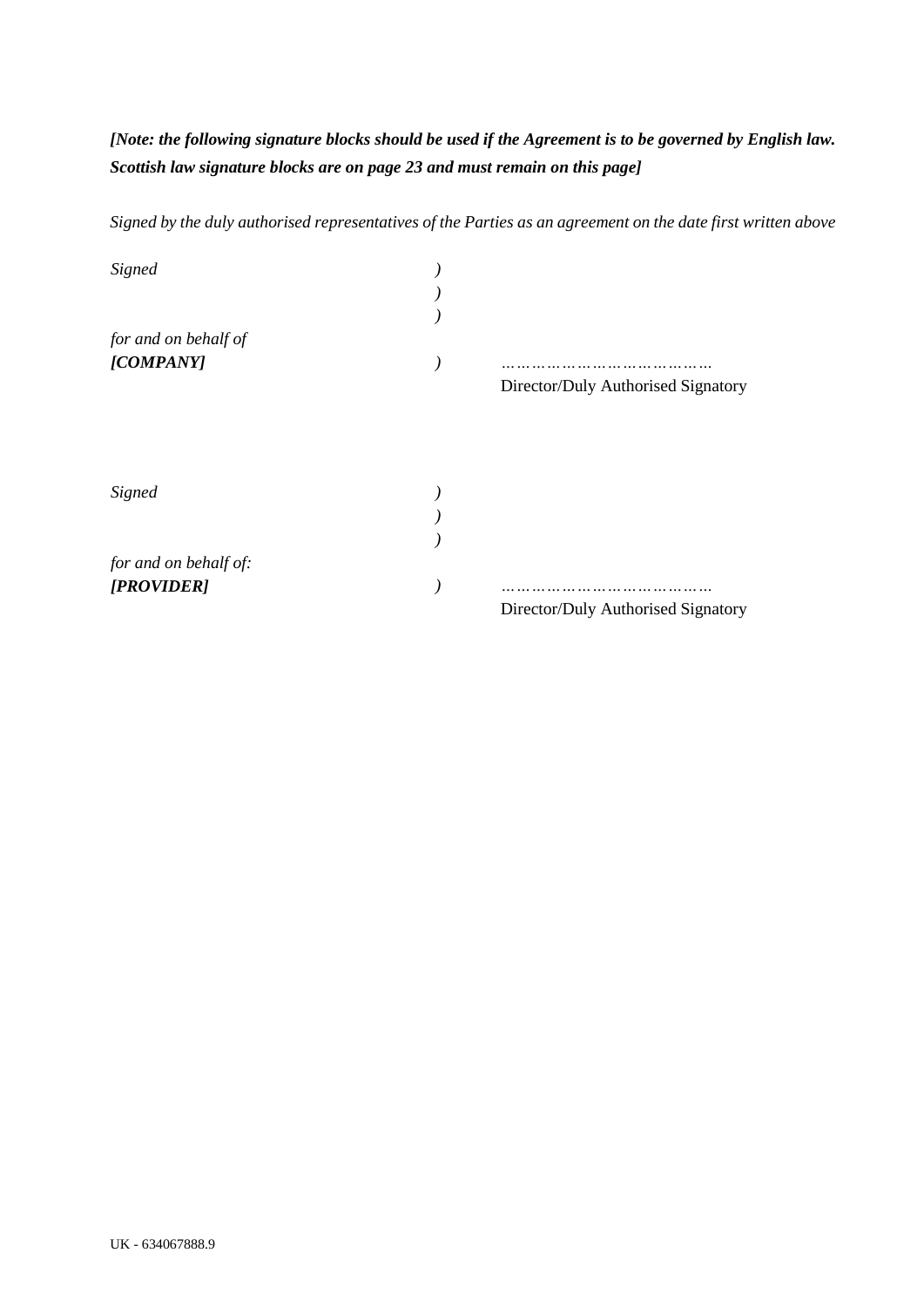# **TABLE OF CONTENTS**

# **CONDITIONS**

| 4. Variation                                                                            |  |
|-----------------------------------------------------------------------------------------|--|
|                                                                                         |  |
|                                                                                         |  |
|                                                                                         |  |
|                                                                                         |  |
|                                                                                         |  |
|                                                                                         |  |
|                                                                                         |  |
|                                                                                         |  |
|                                                                                         |  |
| 15. [Assignment, IF ENGLISH] [ASSIGNATION, IF SCOTTISH] Sub-Contracting and Change in   |  |
| Ownership                                                                               |  |
| 16. Confidentiality, Information Disclosure and Publicity  Error! Bookmark not defined. |  |
|                                                                                         |  |
|                                                                                         |  |
|                                                                                         |  |
|                                                                                         |  |
|                                                                                         |  |
|                                                                                         |  |
|                                                                                         |  |
|                                                                                         |  |
|                                                                                         |  |
| 26. Waiver                                                                              |  |
|                                                                                         |  |
|                                                                                         |  |
|                                                                                         |  |
|                                                                                         |  |
|                                                                                         |  |
|                                                                                         |  |
|                                                                                         |  |
|                                                                                         |  |
| Schedule 6 Despatch systems/technical Requirements  Error! Bookmark not defined.        |  |
|                                                                                         |  |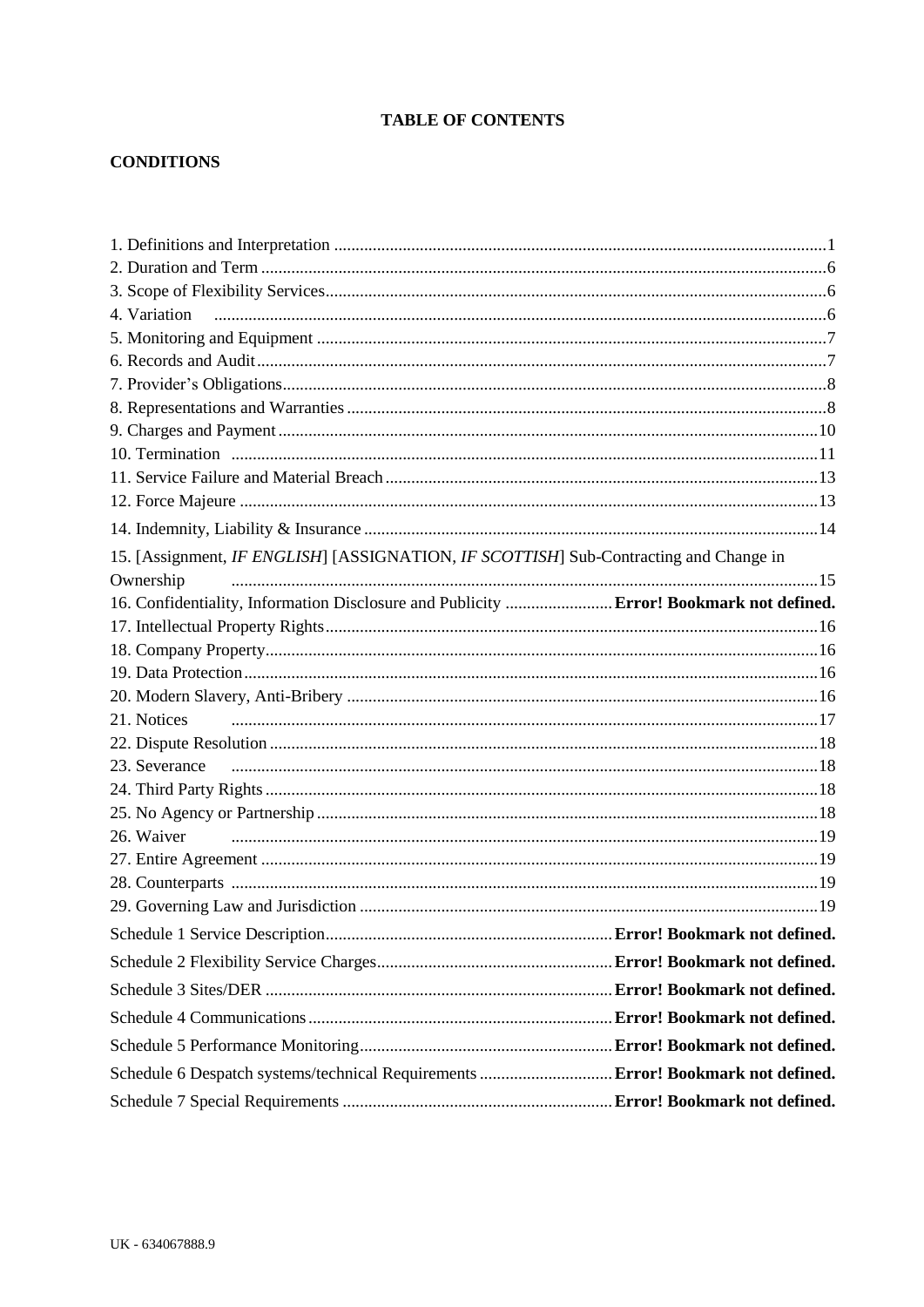#### **CONDITIONS**

#### <span id="page-5-0"></span>**1. DEFINITIONS AND INTERPRETATION**

In this Agreement and the recitals, unless the context otherwise requires or superseded by additional terms placed within the schedules, the following expressions shall have the meanings set out below:

"**Affiliate**" means any holding company or subsidiary company of a Party, or any company which is a subsidiary of such holding company and "**holding company**" and "**subsidiary**" have the meanings given in section 1159 of the Companies Act 2006;

"**Applicable Law**" means any applicable law, statute, by-law, regulation, order, regulatory policy, guidance or industry code, rule of court or directives or requirements of any regulatory body;

"**Available or Availability**" means that the Flexibility Services, in accordance with the Service Requirements and the Utilisation Instruction, are available to be delivered to the Company for the duration of the Service Window;

"**Availability Fee**" means the fee payable in consideration for the Provider making available the DER and calculated in accordance with the provisions of [Schedule 2;](#page-29-0)

"**Availability Status**" means Available or Unavailable;

"**Authority**" means the Gas and Electricity Markets Authority;

"**Business Hours**" means between 9:00 am and 5:00 pm on a Business Day;

"**Business Day**" means any day other than a Saturday or a Sunday or a bank holiday in [England and Wales] [the City of Edinburgh]; *[Note: Please delete as appropriate England and Wales or Scotland depending on location of the Site]*

"**Change in Ownership**" means:

- <span id="page-5-1"></span>a) any sale, transfer or disposal of any legal, beneficial or equitable interest in fifty per cent (50%) or more of the shares in the Provider (including the control over the exercise of voting rights conferred on those shares, control over the right to appoint or remove directors or the rights to dividends); and/or
- b) any other arrangements that have or may have or which result in the same effect as subclause [a\)](#page-5-1) above.

"**Charges**" means the charges set out in [Schedule 2](#page-29-0) of this Agreement;

"**Commencement Date**" means the date set out in Part 2 of this Agreement;

"**Confidential Information**" means any information, however it is conveyed, that relates to the business, affairs, developments, trade secrets, know-how, personnel, customers and/or suppliers of a Party (and/or any its Affiliates) together with all information derived from the above, and any other information clearly designated as being confidential (whether or not it is marked as "confidential") or which ought reasonably to be considered to be confidential;

"**Connection Agreement**" means any agreement governing the terms of connection of any plant or apparatus to, and/or any agreement for the supply of electricity to the plant or apparatus or for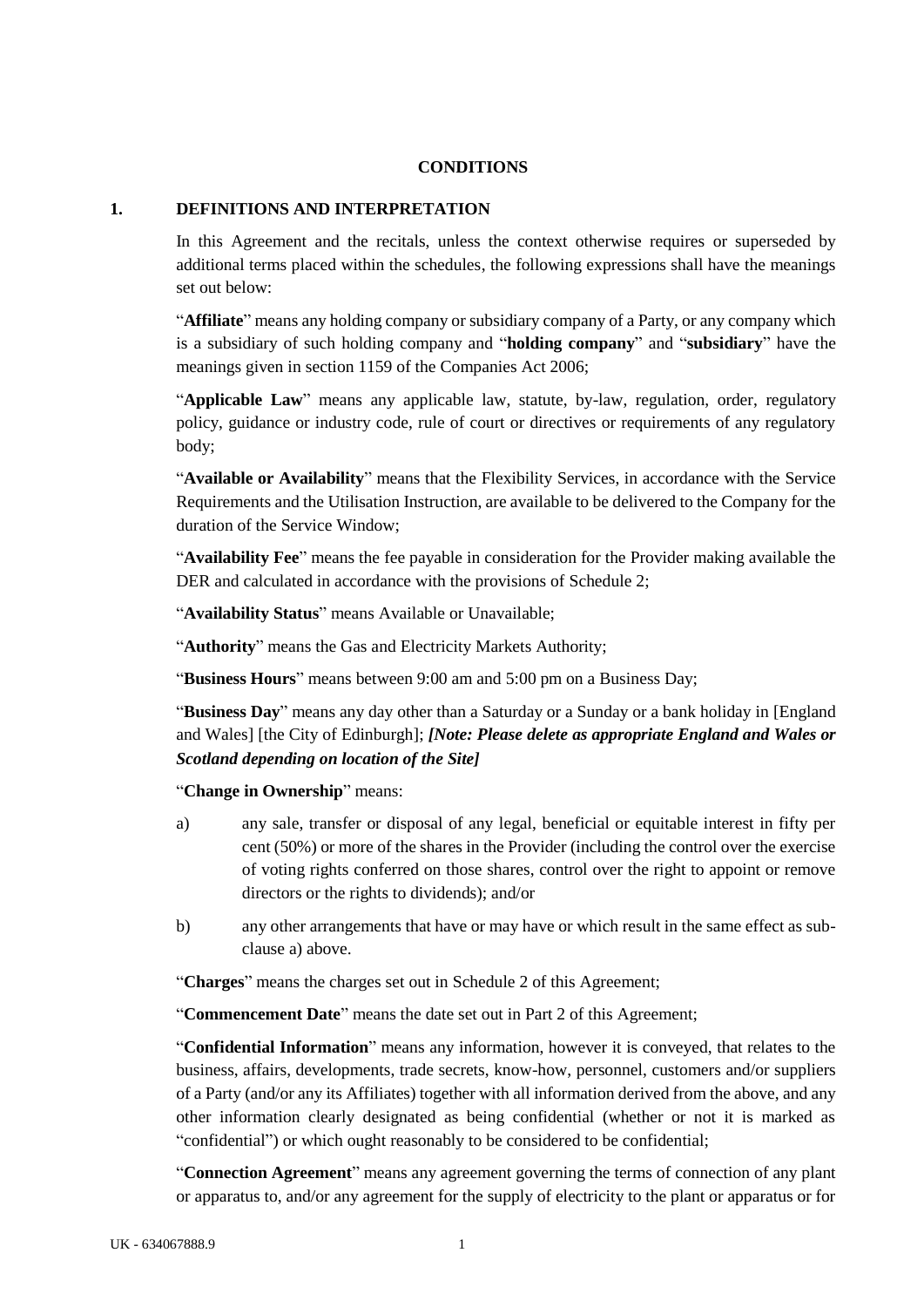the acceptance of electricity into, and its delivery from, the Company's electricity distribution Network;

"**Data Protection Law**" means any applicable law relating to the processing, privacy, and use of personal data, as applicable to the Company, the Provider and/or the Flexibility Services, including in the UK: (i) the Privacy and Electronic Communications (EC Directive) Regulations 2003 and any current laws or regulations implementing Council Directive 2002/58/EC; and/or (ii) the General Data Protection Regulation (EU) 2016/679 ("**GDPR**"), and/or any corresponding or equivalent national laws or regulations, once in force and applicable, including the Data Protection Act 2018, and includes any judicial or administrative interpretation of them, any guidance, guidelines, codes of practice, approved codes of conduct or approved certification mechanisms issued by any relevant supervisory authority;

"**Defect**" means an issue that may arise with the DER equipment, metering or the communication interface between the Company and Provider which results in an apparent non-delivery of Flexibility Services or a misinformed delivery of Flexibility Services.'

"**Disclosing Party**" means the Party disclosing Confidential Information to the Receiving Party;

"**Discretionary Flexibility Services**" means additional Flexibility Services requested by the Company outside of or in addition to the Service Requirements detailed within this Agreement;

"**Discretionary Service Periods**" means in respect of a DER, periods during the Term of the Agreement that are not Service Periods;

"**Discretionary Utilisation Fee**" means the fee for providing Discretionary Flexibility Services as specified in Schedule 1;

"**Discretionary Utilisation Request**" means a request for Flexibility Services from the Company in respect of a DER during a Discretionary Service Period;

"**Dispatch Equipment**" means any equipment (including any routers, computers, input / output notes and cables and software) owned by the Company and provided in respect of the provision of the Flexibility Services under this Agreement;

"**Distributed Energy Resources**" or "**DER**" means the electricity generators, electricity storage or electrical loads, and other Site equipment, machinery, apparatus, materials and other items used for the provision of the Flexibility Services as described in [Schedule 3;](#page-32-0)

"**Distribution Code**" means the Distribution Code of Licenced Distribution Network Operators of Great Britain;

"**Distribution Licence**" means a licence issued under section 6(c) of the Electricity Act 1989;

"**Distribution Licensee**" means a holder of Distribution Licence within the same Group of companies as the Company;

"**Due Date for Payment**" has the meaning given to it in Clause **Error! Reference source not found.** and/or Schedule 2;

"**Electricity Regulations**" means the Electricity Act 1989, the Utilities Act 2000, the Energy Acts 2008 – 2016, the National Terms of Connection and any other licences, codes or industry agreements related to such legislation;

"**Expiry Date**" means the date this Agreement expires, as defined in the Agreement and as can be extended pursuant to Clause [2;](#page-10-0)

"**Flexibility Provider**" means the provider set out in Part 1 of this Agreement;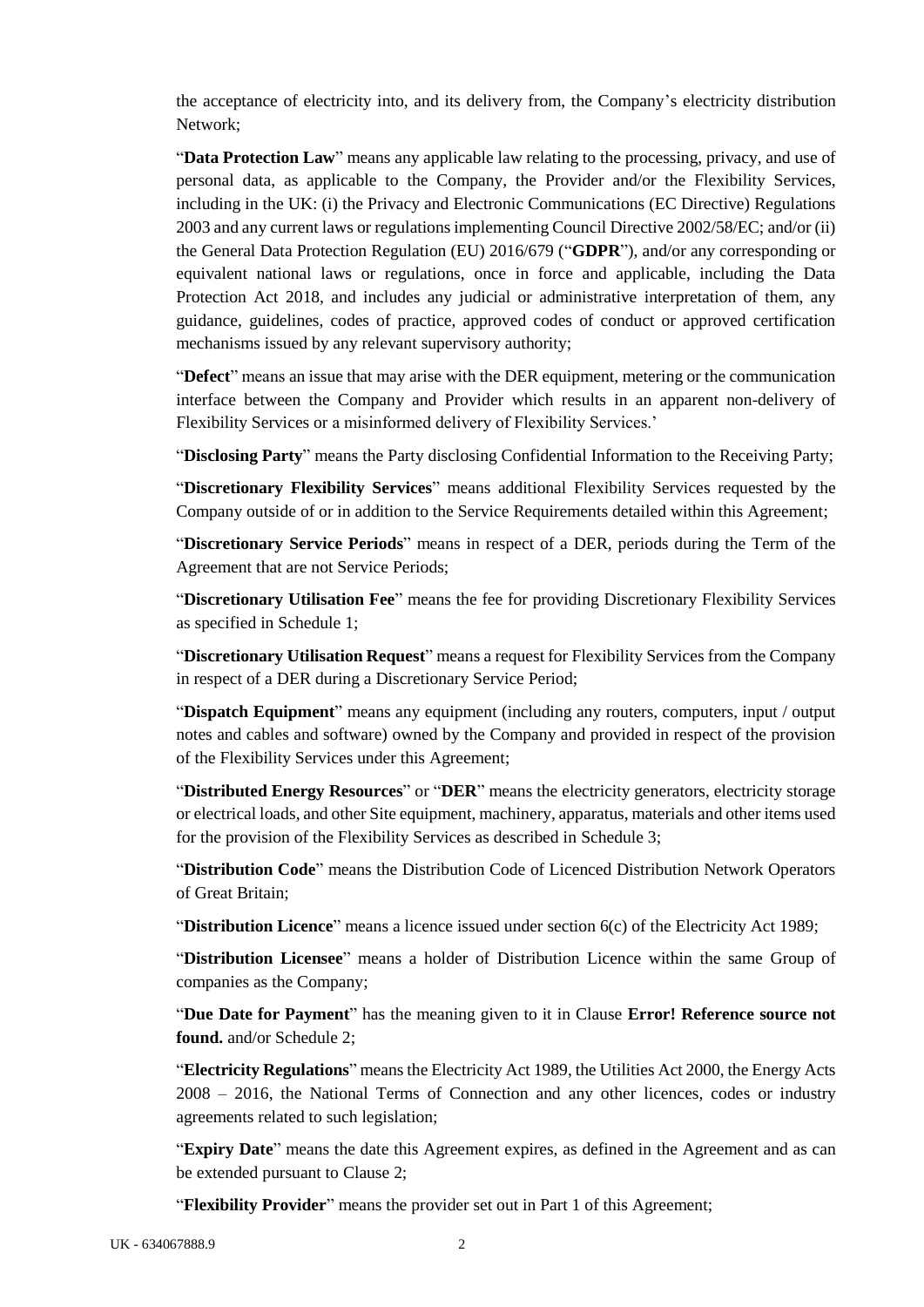"**Flexibility Services**" means, and more particularly described in [Schedule 1,](#page-25-0) the services to be provided by the Provider to the Company under and in accordance with this Agreement which give the Company the ability to manage the load at a specific point of the Network at certain points in time;

"**Force Majeure**" means any event or circumstance which is beyond either the Company's or the Provider's (as the case may be) reasonable control or its employees and which results in or causes its failure to perform any of its obligations under the Agreement, provided that: (a) lack of funds; or (b) any failure or fault in the DER, including insufficient fuel, shall not constitute Force Majeure;

"**Good Industry Practice**" means the exercise of the degree of care, skill and diligence, which would reasonably be expected from an experienced and competent person carrying out services of a similar nature, scope and complexity as the Flexibility Services;

"**Grid Code**" means the technical code for connection and development of the National Electricity Transmission System (available at www.nationalgrid.com/uk/electricity/codes/gridcode?code-documents);

"**Group**" means in relation to a company, that company, any subsidiary or holding company of that company, and any subsidiary of a holding company of that company. For the purposes of this definition the terms "holding company" and "subsidiary" shall have the meanings assigned to them by section 1159 of the Companies Act 2006;

"**Intellectual Property Rights**" means patents, rights in or to inventions, copyright and related rights, trademarks, service marks, business names, rights in get-up goodwill and the right to sue for passing off, rights in designs, rights in domain names and website addresses, rights in computer software, database rights, rights to use and protect the confidentiality of, confidential information (including know-how) and all other intellectual property rights, in each case whether registered or unregistered and including all applications and rights to apply for and be granted, renewals or extensions of, and rights to claim priority from, such rights and all similar or equivalent rights or forms of protection which subsist or will subsist now or in the future in any part of the world;

"**Insolvency Event**" means a Party becoming insolvent or entering into liquidation or receivership or being the subject of an application for an administration order or suffering an administrative receiver or similar officer to be appointed in relation to the whole or any part of its assets or convening a meeting to make a composition or voluntary arrangement with its creditors or suffering any material judgement to be executed in relation to any of its property or assets or if an encumbrancer takes possession of or sells any Party's assets or if an application is made to a court of competent jurisdiction by a Party for protection from its creditors generally or if any other steps are taken for the winding up of that Party (otherwise than for the purpose of an amalgamation or reconstruction) including the passing of a resolution for the Party's winding-up or the making by a court of competent jurisdiction of an order for the winding-up or the dissolution of that Party;

"**Loss**" means any direct and/or indirect loss, damage, cost or expense;

"**Material Adverse Effect**" means any event or circumstance which, in the opinion of the Company:

c) is likely to materially and adversely affect the Provider's ability to perform or otherwise comply with all or any of its obligations under this Agreement; or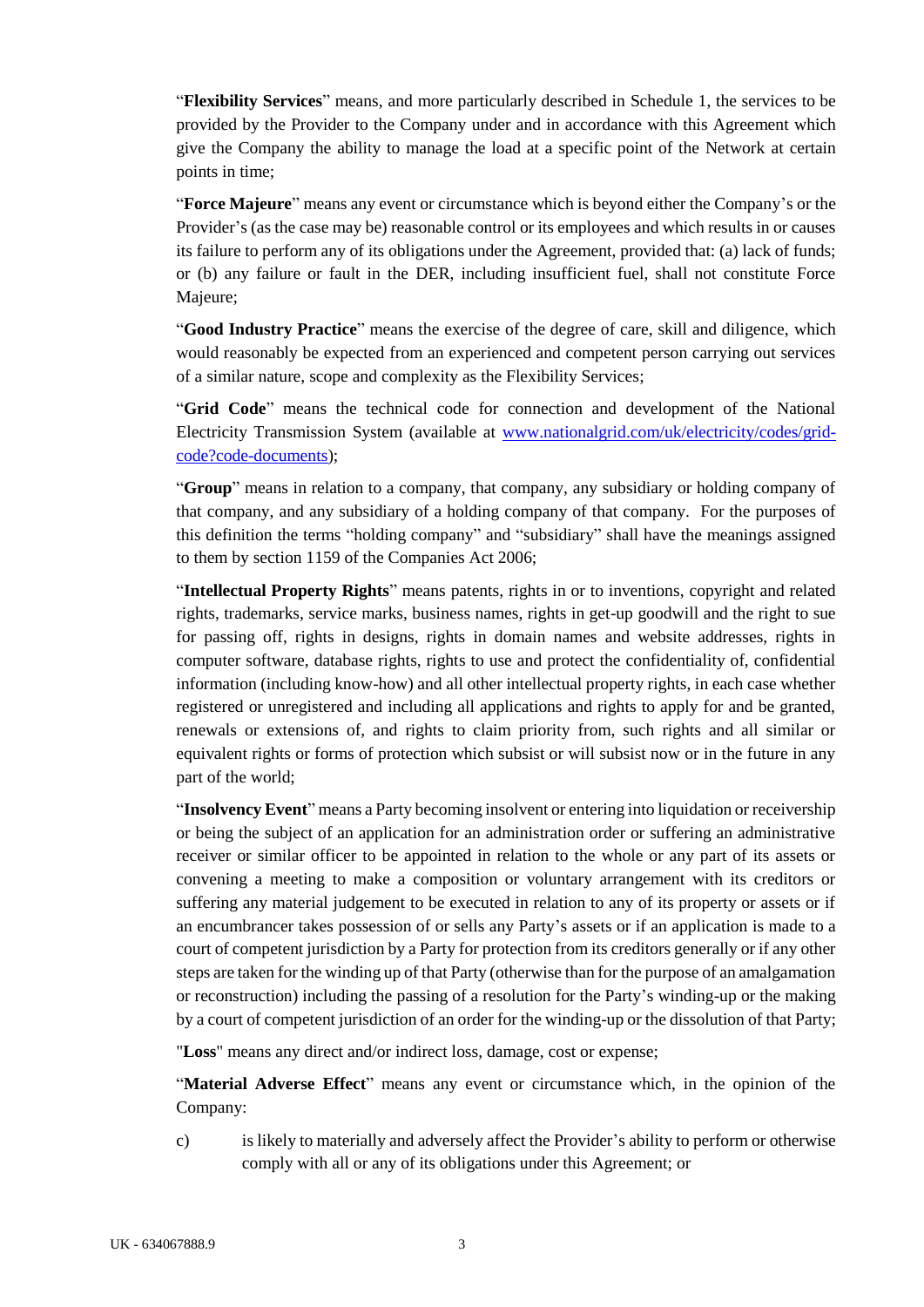d) is likely to materially and adversely affect the business, operations, property, condition (financial or otherwise) or prospects of the Company.

"**MPAN**" means a meter point administration number;

"**MSA Offence**" has the meaning given to it in Clause [19.1.1a\);](#page-20-4)

"**MSID**" means a metering system identifier;

"**Network**" means the electricity network operated by the Company to which the DER is connected;

"**Nominated Person**" means the persons appointed by the Provider and the Company to be responsible for ensuring the performance of this Agreement;

"**Non-Operational Notice**" means a formal notice as described in Clause 20;

"**Performance Report**" means a report in relation to the Flexibility Services provided by a DER, or groups of DER responding to Utilisation Instructions and Discretionary Utilisation Requests in accordance with [Schedule 5;](#page-37-0)

"**Power Requirement**" means the level of power injection or demand reduction required by the company within a specified service window and delivered by the provider following a utilisation instruction,

"**Proving Test**" means the tests, more particularly described in [Schedule 5,](#page-37-0) undertaken in accordance with Claus[e 5.4;](#page-11-3)

"**Receiving Party**" means the Party receiving Confidential Information from the Disclosing Party;

"**Recovery Time**" means the minimum time required between the end of a Flexibility Service delivery and the commencement of the next Flexibility Service delivery, as defined in [Schedule](#page-25-0)  [1;](#page-25-0)

"**Requested End Time**" means the date and time (to the nearest minute) as notified in accordance with Clause [3](#page-10-1) and/or 5**Error! Reference source not found.** at which the Requested MW is no longer required to be delivered;

"**Requested MW**" means the MW requested in accordance with Clause [3](#page-10-1) and/or Schedule 4;

"**Requested Start Time**" means the date and time (to the nearest minute) as notified in accordance with Clause [3](#page-10-1) and/or Schedule 4 at which the Requested MW shall be delivered;

"**Schedules**" means the Schedules annexed to and forming part of this Agreement;

"**Service Failure**" meaning is defined in [Schedule 1;](#page-25-0)

"**Service Meter**" means the measuring equipment, as defined by the Company in Schedule [5](#page-37-0) of this Agreement, that shall be used to determine delivery of the Service;

"**Service Meter Data**" means the meter data recorded at the Service Meter at the Site(s) listed in Schedule [5;](#page-37-0)

"**Service Period**" means the period as specified i[n Schedule 1;](#page-25-0)

"**Service Requirements**" means the specification that the Flexibility Services must be capable of meeting, as defined in Schedule [1;](#page-25-0)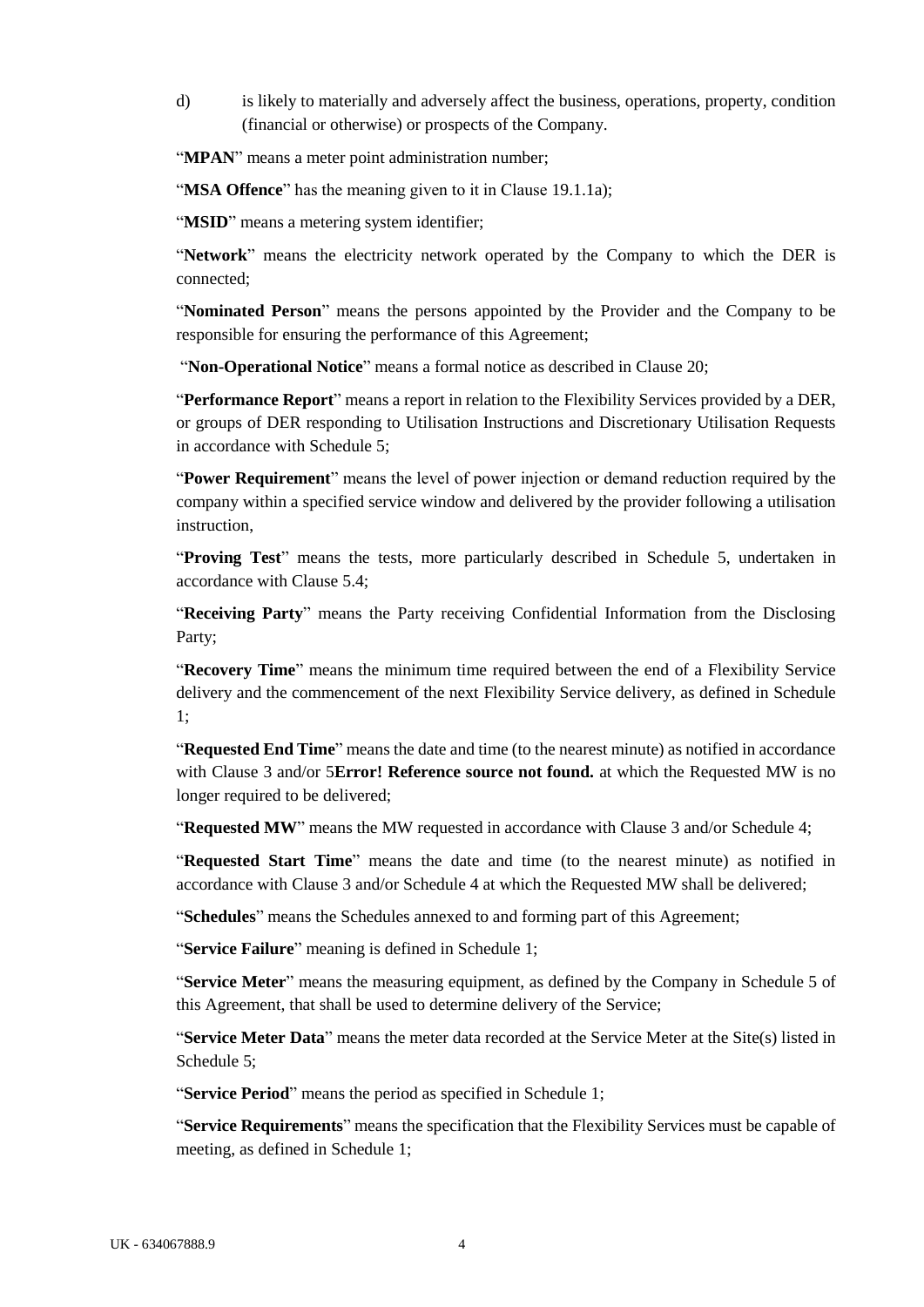"**Service Window**" means the time periods during the Service Period during which the Provider agrees to make Available, and provide in accordance with this Agreement, the Flexibility Services to the Company, as defined in [Schedule 1;](#page-25-0)

"**Sites**" means the Provider's sites which are detailed in [Schedule 3;](#page-32-0)

"**Statutory Requirements**" means the requirements placed on the Company and/or the Provider or affecting or governing the provision and/or use of the Flexibility Services by Applicable Law and/or the Distribution Licence and/or a Regulator and/or any relevant codes of practice issued by any government agency or body including in relation to health, safety and environmental matters;

"**Stop Instruction**" means an instruction from the Company to the Provider, instructing the Provider to cease delivery of the Flexibility Services, as more particularly described in Schedule 4;

"**Term**" means the duration of this Agreement;;

"**Testing and Commissioning Test**" means the tests, more particularly described in Schedule 5, undertaken to determine whether the Flexibility Services can be delivered in accordance with the Service Requirements and an Instruction;

"**Transmission Licensee**" means a holder of a licence issued under section 6(b) of the Electricity Act 1989;

"**Unavailable**" means that the Flexibility Services, in accordance with the Service Requirements, are not available to be delivered to the Company;

"**Utilisation Fee**" means the amount payable by the Company to the Provider for the utilisation of any Flexibility Service, as defined in Schedule [2;](#page-29-0)

"**Utilisation Instructions**" means an instruction by the Company to the Provider to deliver Flexibility Services in accordance with Schedule 4;

"**VAT**" value added tax as provided for in the Value Added Tax Act 1994 and any other tax of a similar nature;

"**Zone**" means the feeding area of the DERs being managed or where the Flexibility Services will be provided and to which the Flexibility Services will be delivered.

- 1.2 In this Agreement, unless the context otherwise requires:
	- 1.2.1 the singular includes the plural and vice versa;
	- 1.2.2 reference to a gender includes the other gender and the neuter; and
	- 1.2.3 references to an act of Parliament, statutory provision or statutory instrument include a reference to that act of Parliament, statutory provision or statutory instrument as amended, extended or re-enacted from time to time and to any regulations made under it.
- 1.3 Any phrase introduced by the terms "**including**", "**include**", "**in particular**" or any similar expression shall be construed as illustrative and shall not limit the sense of the words preceding those terms.
- 1.4 If there is any conflict between the Flexibility Services Agreement and any part of the Schedules, subject to Clause [1.6,](#page-10-2) the former shall prevail.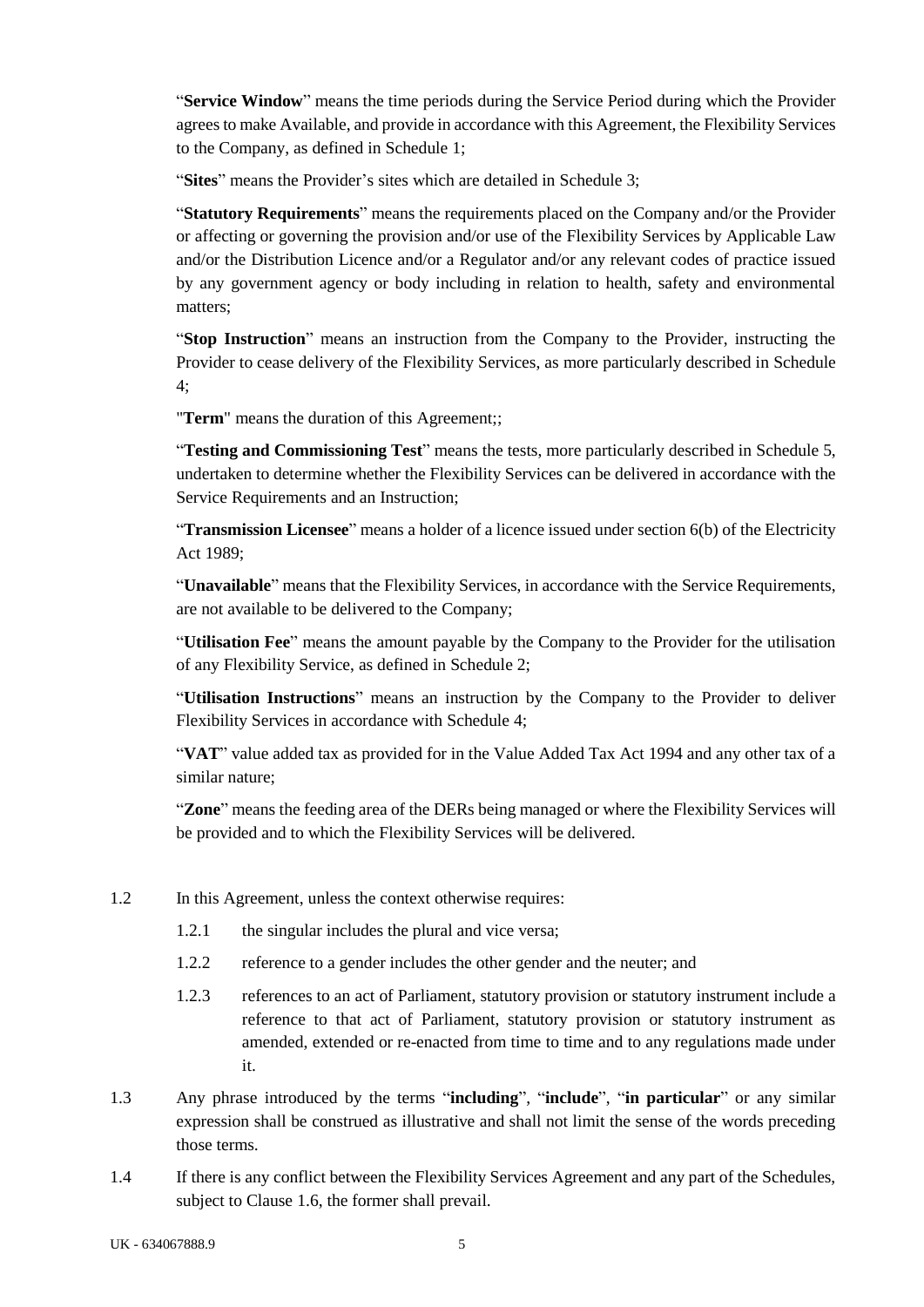- 1.5 If there is any conflict between the Schedules and the Conditions, subject to Claus[e 1.6,](#page-10-2) the former shall prevail.
- <span id="page-10-2"></span>1.6 To the extent that the terms of this Agreement conflict with any of the rights or obligation of the Parties under the Electricity Regulations, the terms of the Electricity Regulations shall prevail.

#### <span id="page-10-0"></span>**2. DURATION AND TERM**

- 2.1 This Agreement shall commence on the Commencement Date and, subject to earlier termination in accordance with Clause 10, shall continue until the Expiry Date.
- <span id="page-10-3"></span>2.2 This Agreement shall terminate automatically on the Expiry Date without notice, unless extended pursuant to [Schedule 1.](#page-25-0)
- 2.3 The Company may give the Provider reasonable notice in writing prior to the Expiry Date that the Term is extended. Extensions of the Term pursuant to this Clause [2.2](#page-10-3) shall be limited in number and duration as set out in [Schedule 1.](#page-25-0)

#### <span id="page-10-1"></span>**3. SCOPE OF FLEXIBILITY SERVICES**

- <span id="page-10-6"></span>3.1 The Provider shall make its DER Available for provision of the Flexibility Services in accordance with [Schedule 1](#page-25-0) and shall provide notice of any Unavailability in accordance with [Schedule 4.](#page-33-0)
- 3.2 The Company may request from the Provider, subject to the Provider's Availability Status, the provision of the Flexibility Services for Service Periods by issuing a Utilisation Instruction in accordance with Claus[e 3.4.](#page-10-4)
- 3.3 This Agreement is not a guarantee of Utilisation Instructions and does not constitute a contract for the exclusive provision of Flexibility Services. The Company reserves the right to contract with other providers for the type of services covered by this Agreement.
- <span id="page-10-4"></span>3.4 The provisions of [Schedule 4](#page-33-0) shall apply in respect of all communications between the Company and the Provider in respect of the Flexibility Services.
- 3.5 Where, and to the extent that a Provider is Available, the Company may request Flexibility Services from the Provider by sending a Utilisation Instruction in accordance with [Schedule 4.](#page-33-0)
- 3.6 The Company may:
	- 3.6.1 withdraw any Utilisation Instruction by providing notice to the Provider at any time before the Provider has provided a response under and in accordance with Clause [3.7;](#page-10-5) and/or
	- 3.6.2 issue a Stop Instruction to the Provider in accordance with [Schedule 4.](#page-33-0)
- <span id="page-10-5"></span>3.7 The Provider must respond to the instruction in accordance with the provisions set out i[n Schedule](#page-33-0)  [4.](#page-33-0)
- 3.8 Where the Provider receives a Utilisation Instruction and subject to receipt of any Stop Instruction or has issued an Unavailability Notice, the Provider shall provide the Flexibility Services to the Company using the DER in accordance with the terms in Schedule 1.
- 3.9 In performing the Flexibility Services pursuant to this Agreement, the Provider must comply with the technical requirements set out in [Schedule 6.](#page-40-0)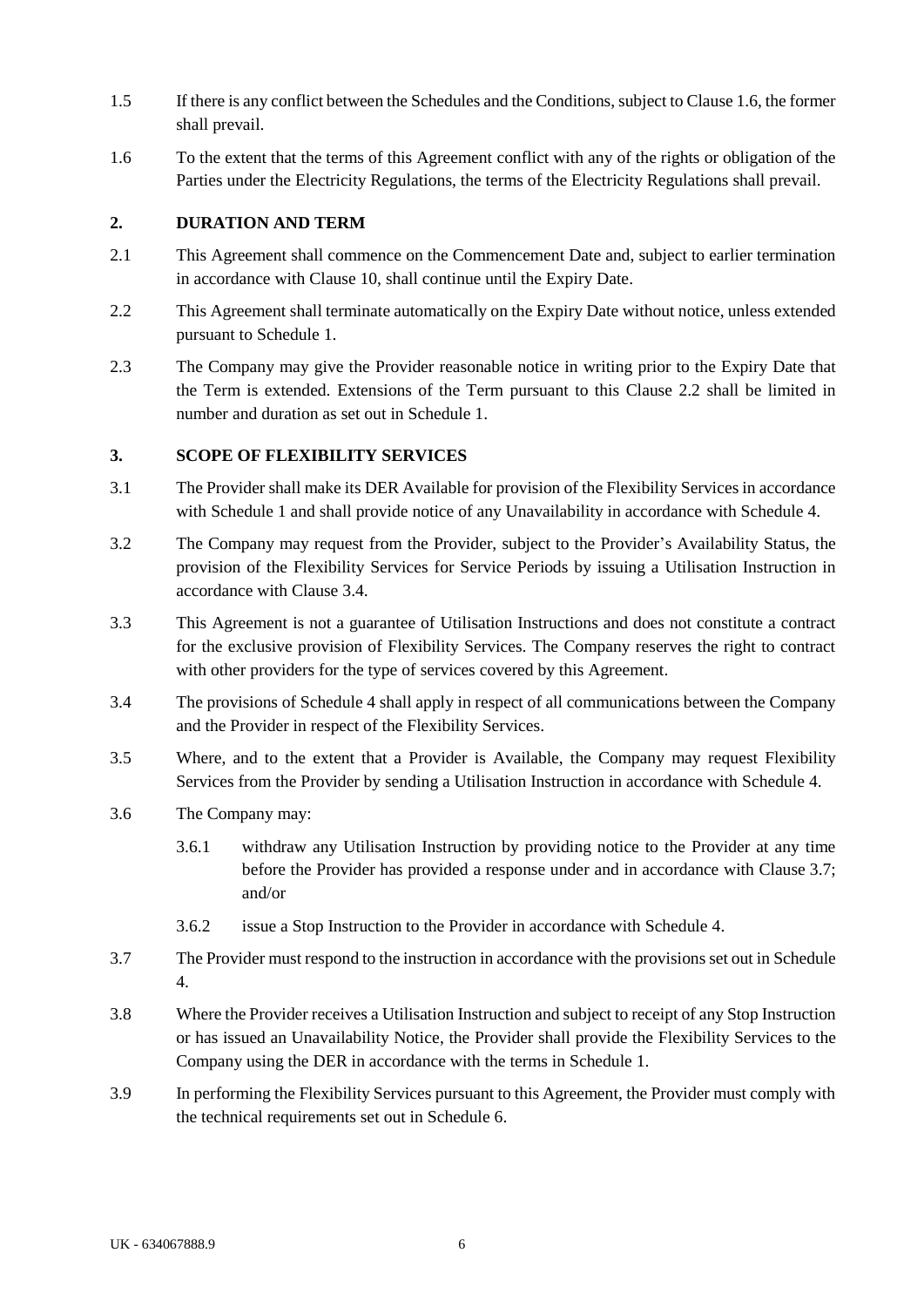# <span id="page-11-0"></span>**4. VARIATION**

- 4.1 Unless otherwise provided in Schedule 2, no variation of this Agreement shall be effective unless it is in writing and signed by the Parties (or their authorised representatives).
- 4.2 The Provider may, with prior approval of the Company (in its sole discretion), change the DER providing the service(s) detailed in [Schedule 3](#page-32-0) by providing a minimum of thirty (30) days notice of the change and specifying that the new DER meets the technical, functional and non-functional requirements of the specified service.

# <span id="page-11-1"></span>**5. MONITORING AND EQUIPMENT**

- 5.1 Subject to [Schedule 5,](#page-37-0) the Company shall be entitled to, at its sole discretion, monitor, meter and determine the Provider's provision of the Flexibility Services using such data collection and systems as the Company deems appropriate and which may, without limitation, utilise minute by minute metering data analysis techniques for each active DER.
- 5.2 The Company reserves the right to collect any meter data that it reasonably requires for the purpose of this Agreement from a third party, including but not limited to an electricity supplier, and the Provider undertakes to secure all necessary consents on behalf of the owner or user of the DER, and to perform any action that the Company considers reasonably necessary to facilitate such collection and use of meter data.
- 5.3 The Company shall assess the availability of Flexibility Services and the amount of Flexibility Services delivered by the Provider and may complete this by reference to a Performance Report. The detail and expected timing of these reports is specified in Schedule 5.
- <span id="page-11-3"></span>5.4 Should the Company identify a failure affecting the communications with the Providers Dispatch or Data Provision Equipment the Company may notify the Provider and that it requires a Proving Test in accordance with the requirements set out in [Schedule 5.](#page-37-0)
- 5.5 If applicable and unless otherwise agreed, on expiry or termination of this Agreement each Party shall remove and return to the other Party any equipment at its Site(s) provided by the other Party for the purpose of the Agreement within an acceptable timeframe as agreed by both Parties.

# <span id="page-11-2"></span>**6. RECORDS AND AUDIT**

- 6.1 The Provider shall keep or cause to be kept proper and accurate records of all matters relating to the performance of its obligations under this Agreement. The records shall be maintained in a form suitable for audit purposes, shall be kept separate from any other records of the Provider and shall be retained for the period required by any applicable statutory provision and in any event during the Term of this Agreement and for a period of not less than seven (7) years thereafter.
- 6.2 The Company or a reputable independent third-party auditor nominated by it may, on reasonable notice to the Provider and during normal working hours, inspect and review the records for the purposes of verifying the Provider's compliance with its obligations under this Agreement and/or to meet any other audit or information requirement that may be required by applicable law and/or any regulatory body or the Authority.
- 6.3 The Provider shall co-operate fully and promptly with any such audit and/or inspection conducted by the Company and whatever reasonable assistance may be required by the Company in relation to any audit.
- 6.4 The Provider shall take or procure to be taken such steps as may be necessary to ensure that all paperwork issued by or on behalf of the Provider to the Company (including, without limitation,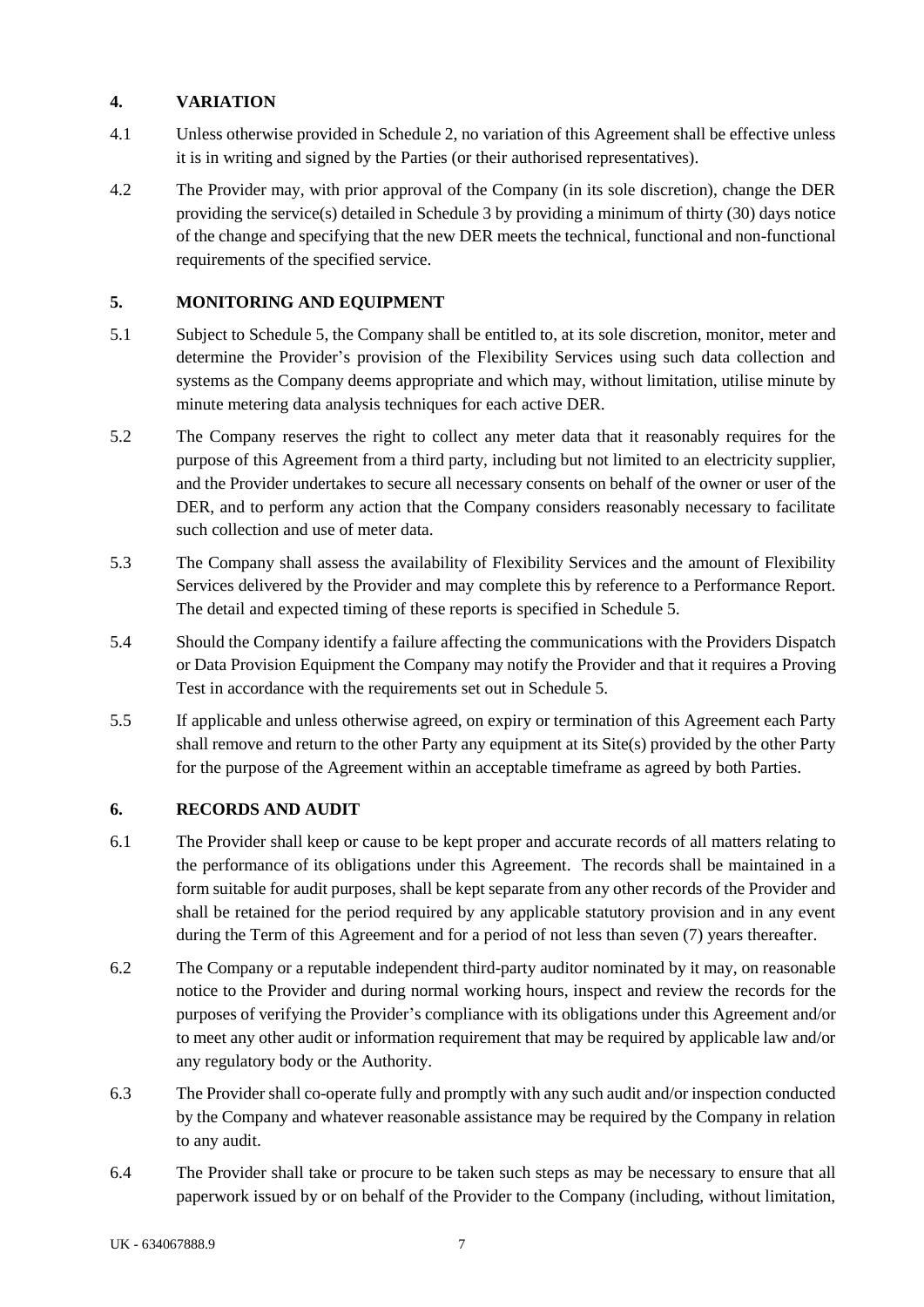invoices, correspondence and delivery notes), is complete, accurate and clearly references the relevant purchase order date and number and/or contract number.

# <span id="page-12-0"></span>**7. PROVIDER'S OBLIGATIONS**

- 7.1 The Provider shall:
	- 7.1.1 Ensure or procure the Availability of the DER and perform the Flexibility Services in compliance with this Agreement and all Applicable Laws, Statutory Requirements and Good Industry Practice;
	- 7.1.2 ensure that all technical, communication and data provision requirements set out in Schedule [4](#page-33-0) and are complied with at all times;
	- 7.1.3 provide the Flexibility Services in accordance with all UK health, safety and environment legislation and approved codes of practice;
	- 7.1.4 remedy any Defect of the Flexibility Services with Good Industry Practice and to the satisfaction of the Company;
	- 7.1.5 act diligently and in good faith in all of its dealings with the Company;
	- 7.1.6 ensure that it is available on reasonable notice to provide such assistance or information as the Company may reasonably require in connection with the Flexibility Services;
	- 7.1.7 disclose the existence of any agreement or arrangement the Provider may have in respect of the DER that provides Flexibility Services under this Agreement that could reasonably impact Availability of the DER or the ability of the Provider to perform its obligations under this Agreement;
	- 7.1.8 at the request of the Company, make available to the Company information in relation to the metering equipment at the DER.
	- 7.1.9 permit and grant (or secure) rights of access to and over and egress from the Site to the Company and/or its agents or sub-contractors (upon reasonable notice and within normal working hours) as the Company may reasonably require in order to inspect and test the DER, or to install, maintain, replace or remove communication equipment belonging to the Company in relation to the provision of flexibility services.

# <span id="page-12-1"></span>**8. REPRESENTATIONS AND WARRANTIES**

- 8.1 Without prejudice to its other obligations under and/or pursuant to this Agreement, each Party warrants and undertakes to the other Party at all times that:
	- 8.1.1 it is a duly incorporated company validly existing under the law of its jurisdiction of incorporation;
	- 8.1.2 it has the right, power, capacity and authority to enter into and perform its obligations under this Agreement;
	- 8.1.3 the entry into and performance by it of this Agreement does not and will not contravene or conflict with any law or regulation or judicial or official order applicable to it;
	- 8.1.4 it will not be in material breach of any other agreement or arrangement of whatever nature with any person which could or may affect the performance of its obligations under this Agreement;
	- 8.1.5 all information it provides to the other Party will be complete and accurate;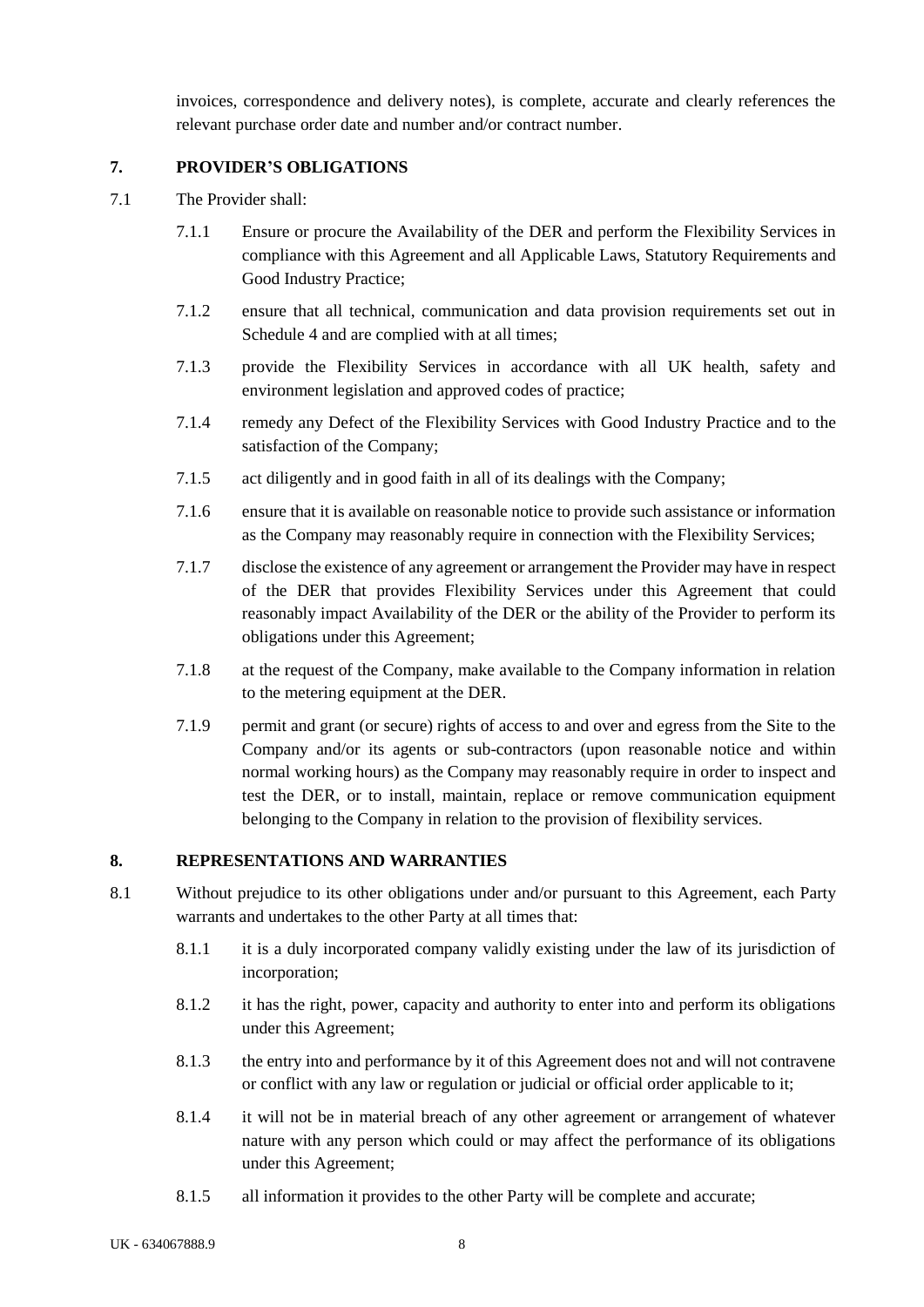- 8.1.6 no Insolvency Event is continuing or might reasonably be anticipated; and
- 8.1.7 no litigation, arbitration or administrative proceedings are taking place, pending, or to the Party's knowledge threatened against it, any of its directors or any of its assets, which, if adversely determined might reasonably be expected to have a Material Adverse Effect.
- 8.2 Without prejudice to its other obligations under and/or pursuant to this Agreement and in addition to the foregoing, the Provider warrants and undertakes to the Company at all times that:
	- 8.2.1 the DER contracted to provide flexibility services has either live connection(s) to the Company's electricity Network and associated MPAN or MSID and Connection Agreement(s), or a connection offer(s) pursuant to live connection and that the connection(s) can be completed in time to meet the Service Requirements as specified in [Schedule 1;](#page-25-0)
	- 8.2.2 it has obtained and maintains in force for the Term, either directly or through agreement with its aggregated DER sites, all licences, permissions, authorisations, consents and permits needed to supply the Flexibility Services in accordance with the terms of this Agreement, including those referenced in Clause 8.2.10;
	- 8.2.3 it has neither fixed nor adjusted any Charge under or in accordance with any agreement or arrangement with any other person, and that it has neither communicated to a person (other than its professional advisers) the amount or approximate amount of any Charge (other than in confidence in order to obtain quotations necessary for insurance purposes) nor entered into any agreement or arrangement with any other person to restrain that other person from entering into an agreement for Flexibility Services with the Company;
	- 8.2.4 it shall disclose any change of circumstances which could affect the delivery of the Flexibility Services;
	- 8.2.5 in respect of DER projects in development, the Provider has in place a defined schedule of design, build and commissioning which shall promptly be made available to the Company on request for its review of the same;
	- 8.2.6 it shall take all reasonable steps to achieve commissioning of the DER project on time and in accordance with the construction schedule;
	- 8.2.7 if, at any time during the Term, the provision of Flexibility Services would cause the Provider to be in breach or non-compliance as described in Clause 8.2.10, the Provider will not accept or comply with any Utilisation Instruction and will provide notification to the Company as required by Schedule 4;
	- 8.2.8 where relevant, it is and remains responsible for health and safety compliance at the Sites providing the flexibility services and shall use best endeavours to ensure that all activities relevant to this contract comply with all UK health, safety and environment legislation and approved codes of practice;
	- 8.2.9 insofar as any Site is occupied by an Affiliate of the Provider or any other third party from time to time, the Provider shall be responsible for ensuring that where any provision in this Agreement imposes an obligation on the Provider to do or refrain from doing a particular thing in relation to a Site or any DER at such Site, the relevant Affiliate or third party complies with that obligation as if it were the named "Provider" party to this Agreement.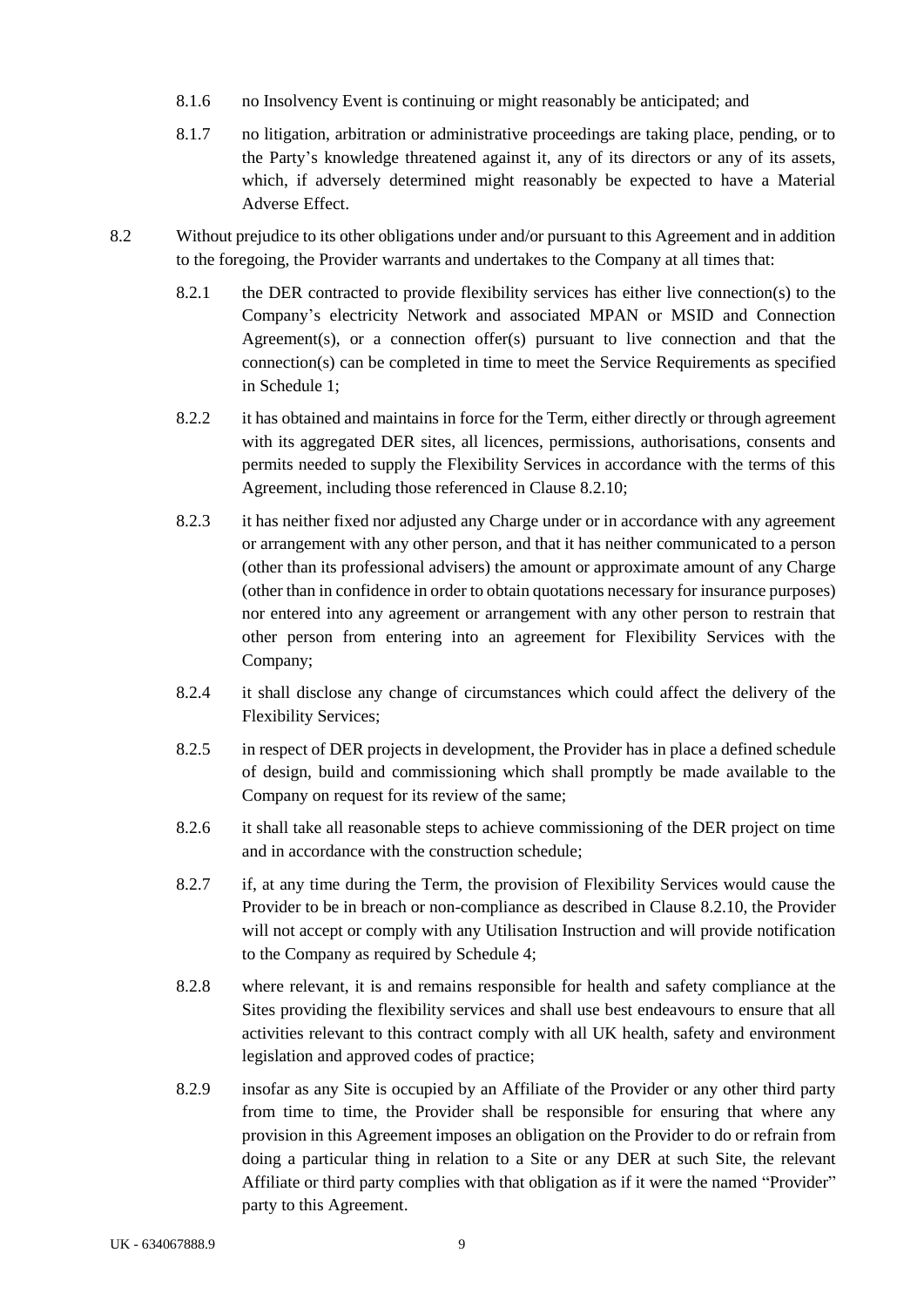- 8.2.10 the provision of Flexibility Services will not cause it or the contracted DER to be in breach of the Electricity Safety, Quality and Continuity Regulations 2002 (as amended from time to time) (available from the Company on request) or of any other enactment relating to safety or standards, the Grid Code, Distribution Code, any Connection Agreement, any agreement for the supply of electricity, any restrictions and conditions attaching to relevant authorisations of the Environment Agency, or any other agreement or arrangement of whatever nature with any other person.
- 8.3 Without prejudice to any right or remedy, each Party will be entitled to claim damages from the other Party for any breach of warranty set out herein.

#### <span id="page-14-0"></span>**9. CHARGES AND PAYMENT**

Unless any alternative provision is explicitly stated in [Schedule 2](#page-29-0) the provisions in this Clause 9 shall be adhered to.

- 9.1 The Company agrees to pay the Charges to the Provider as full remuneration for the satisfactory performance by the Provider of the Flexibility Services in accordance with this Agreement.
- 9.2 The Charges shall be calculated by the Provider in accordance with [Schedule 2.](#page-29-0)
- 9.3 The Provider agrees that each invoice issued or accepted by it will include details of, as regards the Flexibility Services to which the invoice relates:
	- a) the date on and time at which the Flexibility Services were provided;
	- b) the relevant Availability Fee details (if any); and
	- c) the relevant Utilisation Fee details (if any).
- 9.4 The Company shall not be held responsible for late payment of any invoices where the foregoing provisions relating to submission are not followed by the Provider.
- 9.5 Unless otherwise agreed in writing between the Company and the Provider, payment of invoices shall be made by the Company either (at the Company's option) by BACS payment to a bank account nominated in writing by the Provider or by cheque sent to an address nominated in writing by the Provider (or, where no such address is nominated in writing by the Provider then to the Provider's registered office).
- 9.6 If the Company intends to pay less than the sum stated as due by the Company in the invoice it shall, not later than five (5) Business Days before the Due Date for Payment, give the Provider notice of that intention by issuing a notice which shall specify both the sum that it considers to be due to the Provider at the date the notice is given, or the sum which it considers is due from the Provider to the Company, and the basis on which that sum is calculated.
- <span id="page-14-1"></span>9.7 If either Party fails to make any payment due to the other under this Agreement by the Due Date for Payment, then the Party failing to pay shall pay interest on the overdue amount at a rate of two per cent (2%) per annum above the Bank of England base rate from time to time. Such interest shall accrue on a daily basis from the due date until actual payment of the overdue amount, whether before or after judgment. The relevant Party shall pay the interest together with the overdue amount. The Parties acknowledge that their liability under this Clause [9.7](#page-14-1) is a substantial remedy for the purposes of section 9(1) of the Late Payment of Commercial Debts (Interest) Act 1998.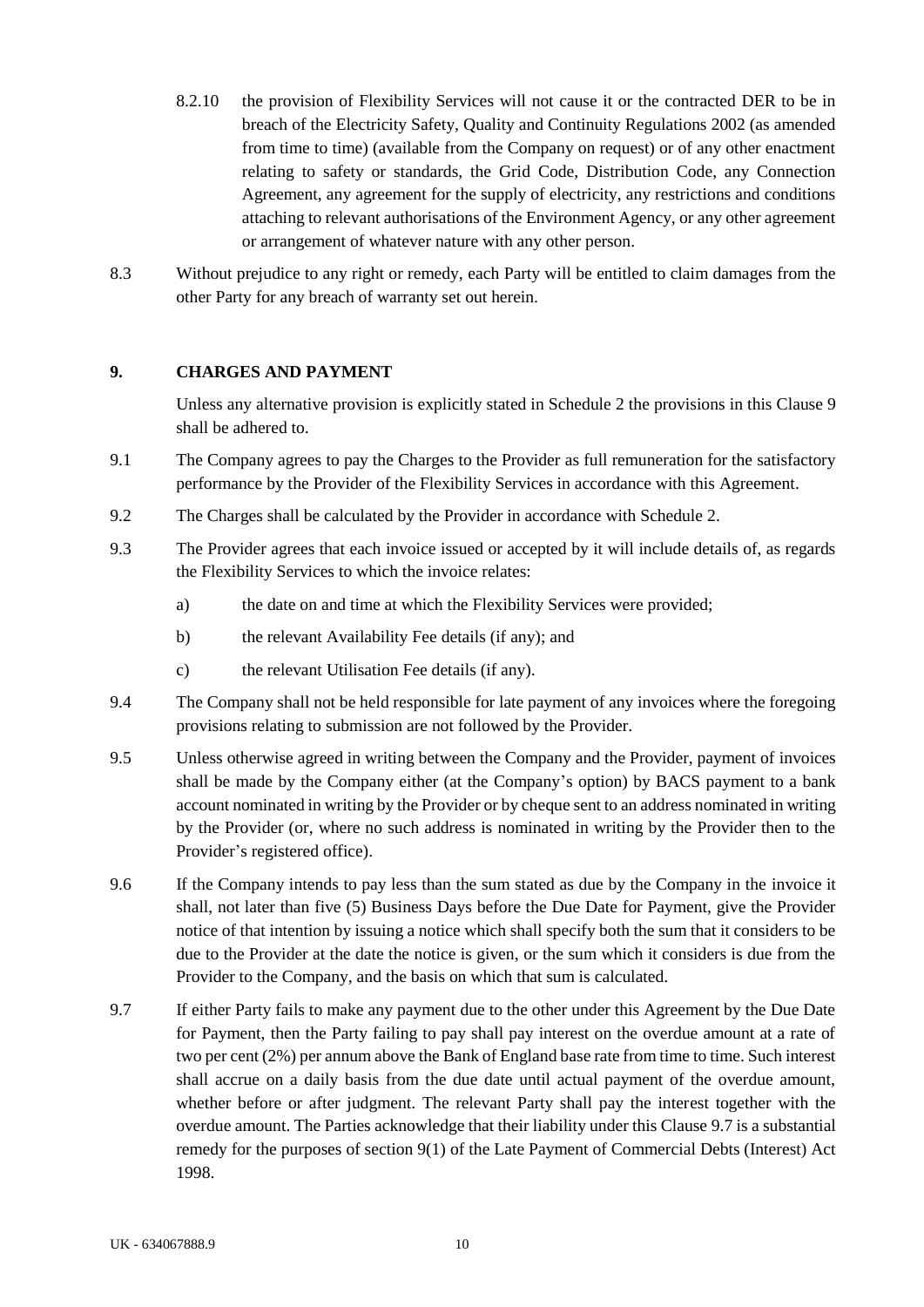- 9.8 Where either Party disputes any invoice (or any part of any invoice) then, upon receipt by the Provider of notification from the Company of any such disputed amounts, the provisions of Clause [21](#page-22-0) shall apply in resolving the disputed amounts.
- 9.9 In the event that the Company disputes whether certain amounts contained in an invoice are properly due but does not dispute all sums contained in the invoice, the Company shall pay the sums not in dispute in accordance with the terms of this Agreement notwithstanding that the Company is disputing the other sums contained in the invoice.
- 9.10 Where either Party disputes any invoice (whether in whole or in part), interest under Clause9.7 is payable only after the dispute is resolved, and only on those sums found or agreed to be due following resolution of the dispute, from the due date until payment.
- 9.11 All payments and all other sums referred to in this Agreement are stated exclusive of VAT. Where applicable, VAT shall be payable by the payer to the payee only upon receipt of a valid VAT invoice.
- 9.12 Where, during the Term, the Provider wishes to change its bank details or address for payment, then the Provider must follow the provisions set out in Clause 20.

# <span id="page-15-0"></span>**10. TERMINATION**

- <span id="page-15-3"></span><span id="page-15-2"></span><span id="page-15-1"></span>10.1 Each of the Parties shall have the right, if it is not the Party in breach or in relation to which any of the events concerned occurs, to immediately terminate this Agreement on giving written notice of termination to the other if at any time during the Term of this Agreement:
	- 10.1.1 a Party is in material and/or persistent breach of this Agreement;
	- 10.1.2 in relation to the Party to which the notice is addressed:
	- a) a notice is issued to convene a meeting for the purpose of passing a resolution, or any written resolution is circulated, to wind it up, or such a resolution is passed other than a resolution for its solvent reconstruction or reorganisation;
	- b) a resolution is passed by its directors to seek a winding up, or a petition for a winding up order is presented against it, or such an order is made;
	- c) a receiver, administrative receiver, receiver and manager, interim receiver, custodian, sequestrator, administrator or similar officer is appointed in respect of that Party or over a substantial part of its assets, or any steps are taken to appoint such an officer in respect of that Party, or an encumbrancer takes steps to enforce or enforces its security, or any distress, attachment, sequestration or execution or other similar process affects any of its assets and is not discharged within fourteen (14) days;
	- d) a proposal for a voluntary arrangement is made in relation to it under Part I of the Insolvency Act 1986;
	- e) it takes any step (including starting negotiations) with a view to readjusting, rescheduling or deferring any part of its indebtedness, or it proposes or makes any general [assignment, *Note: if English*] [assignation, *Note: if Scottish*] composition or arrangement with or for the benefit of all or some of its creditors (other than for the sole purpose of a solvent amalgamation or solvent reconstruction), or it makes or suspends or threatens to suspend making payments to all or some of its creditors or it submits to any type of voluntary arrangement;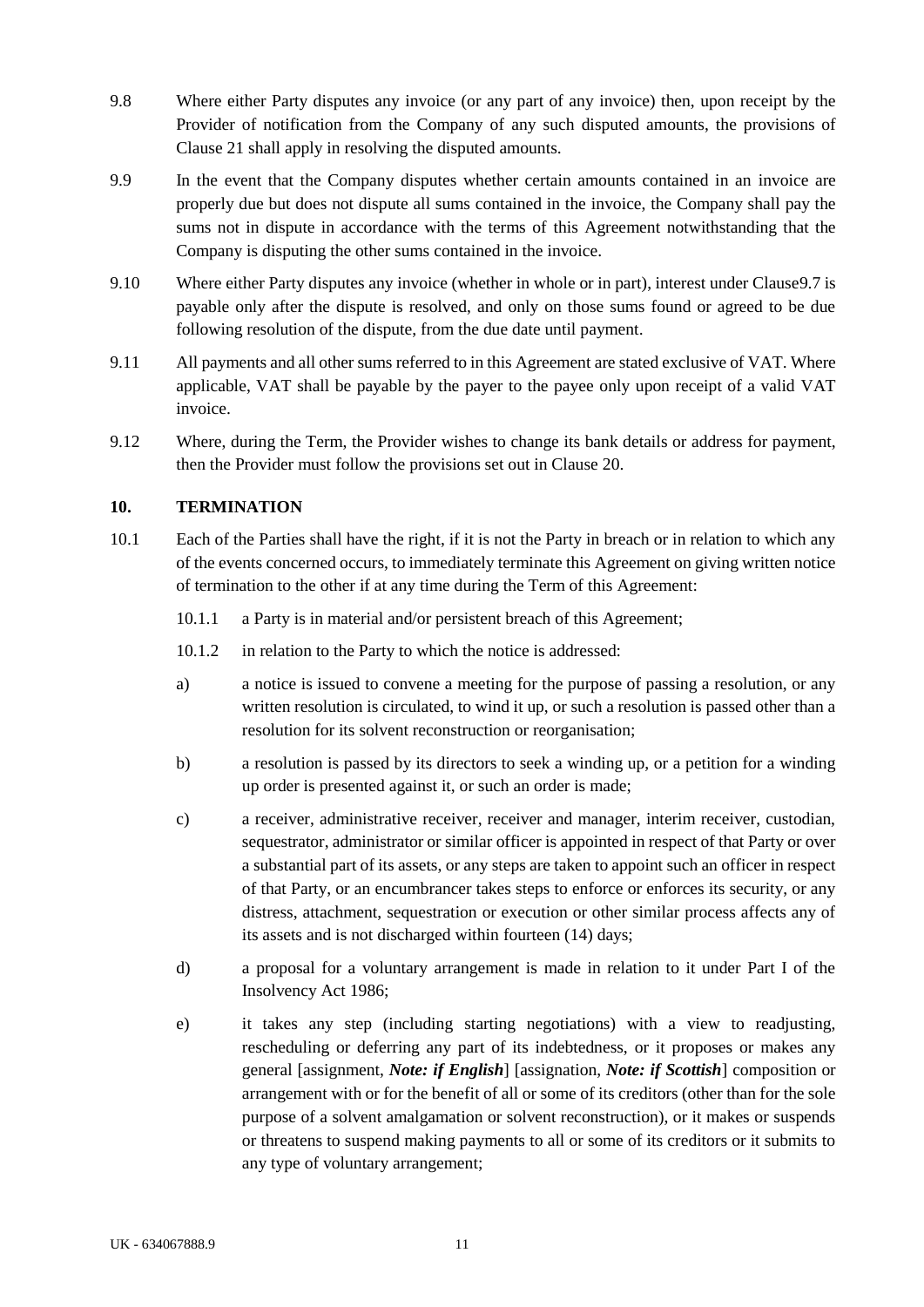- <span id="page-16-0"></span>f) it is deemed to be unable to pay its debts within the meaning of section 123 of the Insolvency Act 1986;
- g) any step or event is taken or arises outside the United Kingdom which is similar or analogous to any of the steps or events listed at [10.1.2a\)](#page-15-1) to [10.1.2f\)](#page-16-0) above;
- h) it suspends or ceases, or threatens to suspend or cease, to carry on all or a substantial part of its business;
- i) any of the events in  $10.1.2b$  to  $10.1.2j$  above occurs in relation to any of its Affiliates; and
- j) Claus[e 14.4](#page-19-1) of this Agreement applies.
- <span id="page-16-1"></span>10.2 Either Party may terminate this Agreement at any time by providing ninety (90) days written notice to the other Party.

#### *Accrued liabilities*

10.3 On termination, the rights and liabilities of the Parties that have accrued before termination shall subsist.

#### *Surviving provisions*

- 10.4 This Clause and the following provisions of this Agreement shall survive termination or expiry, without limit of time:
	- 10.4.1 Claus[e 1](#page-5-0) (*Definitions and interpretation*);
	- 10.4.2 Clause 6 (*Records and Audit*);
	- 10.4.3 Clause 9 (*Charges and Payment*);
	- 10.4.4 Clause **Error! Reference source not found.** *(Consequences of Termination or Expiry);*
	- 10.4.5 Claus[e 11.4](#page-17-2)*(Service Failure and Material Breach);*
	- 10.4.6 Clause 3 *(Indemnity, Liability & Insurance);*
	- 10.4.7 Clause 5 (*Confidentiality, Information Disclosure & Publicity*);
	- 10.4.8 Clause 6 (*Intellectual Property Rights*);
	- 10.4.9 Clause 18 (*Data Protection*);
	- 10.4.10 Clause 21 (*Dispute Resolution*);
	- 10.4.11 Clause 25 (*Waiver*); and
	- 10.4.12 Clause 28 (*Governing Law and Jurisdiction*).

#### *Consequences of termination or expiry*

- 10.5 Where requested by the other Party, on termination or expiry of this Agreement each Party shall delete or return Confidential Information provided by the other Party for the purpose of the Agreement.
- 10.6 Following termination or expiry of this Agreement, the Provider shall promptly at the Provider's cost:
	- 10.6.1 deliver to the Company for approval a final invoice detailing all monies due to it under the Agreement;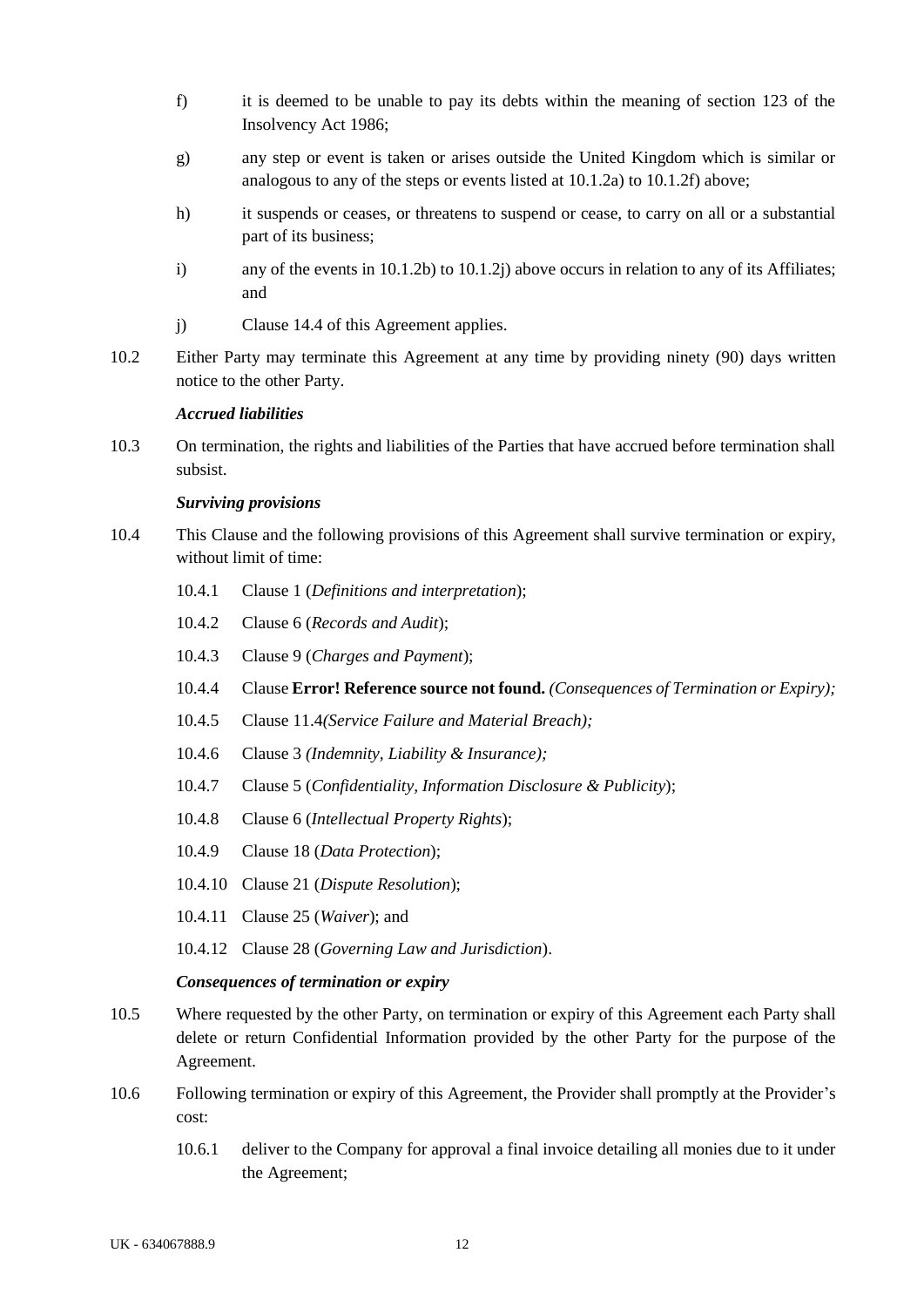10.6.2 submit to the Company within thirty (30) Business Days all invoices with supporting documents for payment of all outstanding sums in connection with the provision of the Flexibility Services.

#### <span id="page-17-0"></span>**11. SERVICE FAILURE AND MATERIAL BREACH**

- 11.1 Notwithstanding its obligations under Clause 11.2, the Provider shall notify the Company as soon as reasonably practicable upon becoming aware of the inability (howsoever caused) of the Provider to provide the Flexibility Services in all or any part of any contracted Service Window.
- <span id="page-17-3"></span>11.2 In the event of a Service Failure by the Provider, the Company may require the Provider to:
	- a) provide the Company with a written explanation as to the cause of the failure of service delivery;
	- b) implement a rectification plan for improving performance and/or reducing the number of occurrences of Unavailability, which may include at the Company's discretion, a repeat of any commissioning tests undertaken on initial installation and commissioning of the DER;
	- c) propose a variation to the Service Requirements as specified in [Schedule 1;](#page-25-0) or
	- d) take any other action that may be agreed with the Company in order to alleviate a Service Failure (as reasonably required in the circumstances).
- 11.3 If the Provider fails to comply with the terms of Clause [11.2,](#page-17-3) the Providers proposals are not accepted by the Company, the Parties fail to reach agreement on actions or the Provider's performance in respect of the Service Failure notified by the Company does not significantly improve within thirty (30) days of the date of the notice, such failure will be deemed a material breach of this Agreement for the purposes of Clause [10.1.](#page-15-3)
- <span id="page-17-2"></span>11.4 Where the Company terminates this Agreement as a result of a material and/or persistent breach by the Provider under Clause [10.1,](#page-15-3) the Company shall be entitled to recover from the Provider the cost, loss and expenses reasonably incurred by the Company as a result of the termination, including where relevant appointing a replacement Provider. Such costs, losses and expensesshall be a debt due and immediately payable by the Provider to the Company subject to the cap of liabilities across this Agreement as stated in clause 13.

# <span id="page-17-1"></span>**12. FORCE MAJEURE**

- 12.1 A Party is not in breach or default of this Agreement to the extent that it is prevented, hindered or delayed in performing any of its obligations under this Agreement as a result of a Force Majeure Event.
- 12.2 If a Force Majeure Event occurs, the following process will apply:
	- (a) The affected Party will notify the other Party as soon as reasonably practicable of:
		- (i) The occurrence and description of the Force Majeure Event;
		- (ii) The date on which the Force Majeure Event commenced and its likely duration (if known);
		- (iii) The effect of the Force Majeure Event on the Party's ability to perform its obligations under the Agreement.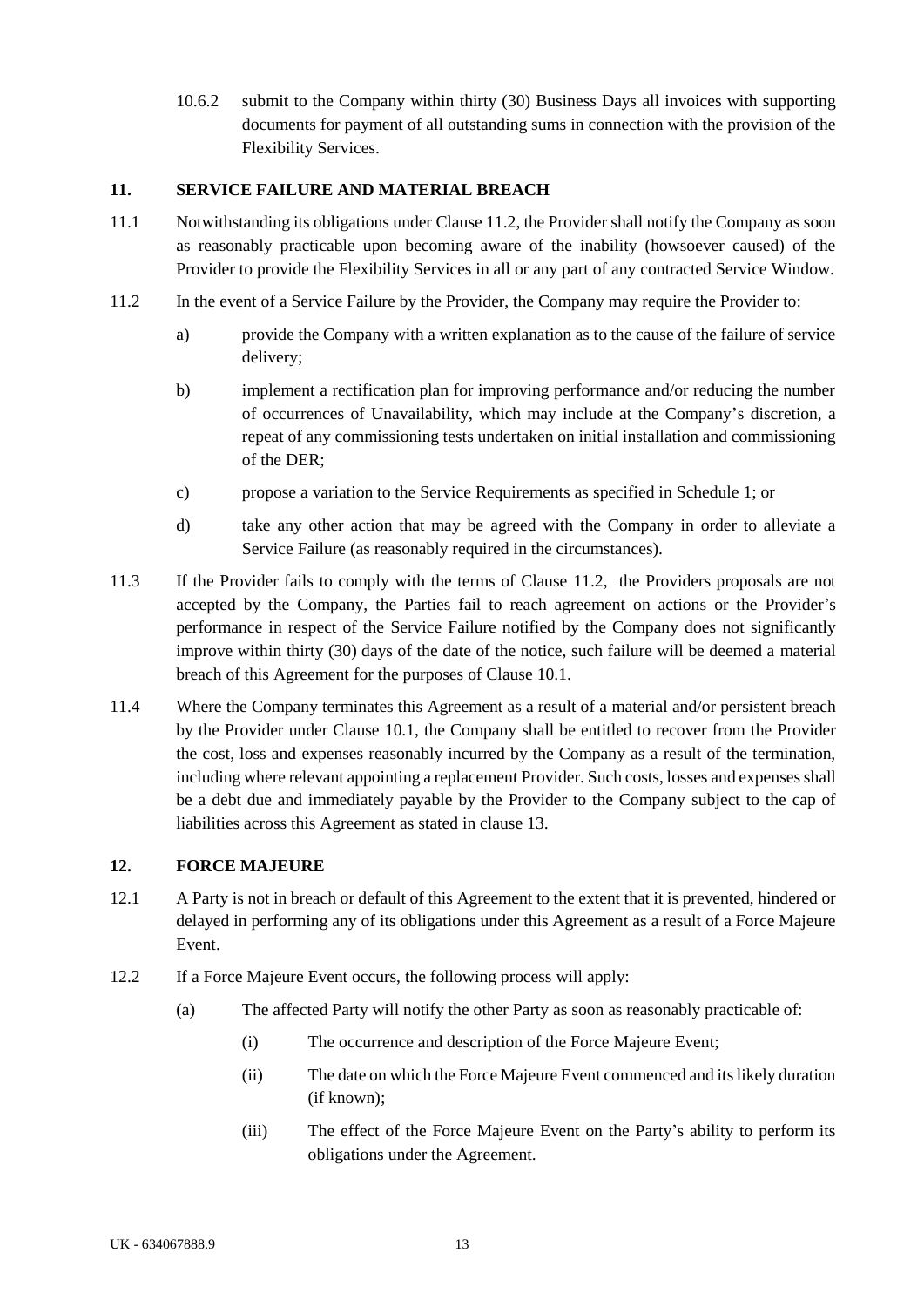- <span id="page-18-0"></span>(b) The affected Party will use reasonable endeavours to mitigate the impact of the Force Majeure Event on its ability to perform its obligations under the Agreement.
- 12.3 If a Force Majeure Event prevents, hinders or delays a Party in performing its obligations under the Agreement for a continuous period of at least eight (8) weeks, either Party may terminate the Agreement on giving ninety (90) days written notice.

#### **13. INDEMNITY, LIABILITY & INSURANCE**

- 13.1 Subject to Clause 13.2 the Provider and Company shall indemnify each other against all Loss, damage, costs, legal costs, professional and other expenses of any nature whatsoever incurred or suffered by either Party as a result of:
	- 13.1.1 either Party's breach of this Agreement;
	- 13.1.2 any negligence or reckless act or omission committed by either Party in the course of performing this Agreement;
	- 13.1.3 Loss or damage to any property (including property of the Company or the Provider); or
	- 13.1.4 all related actions, suits, claims, demands, costs, charges or expenses to the extent that the same is caused by any negligent act or omission or breach of statutory duty, regulation or by-law by a Party, its sub-contractors, or their respective servants or agents in connection with this Agreement.
- 13.2 Notwithstanding any other provision in this Agreement, the aggregate total liability of either Party to the other Party under or in connection with this Agreement whether in contract tort or delict or howsoever arising shall not exceed in aggregate the greater of (i) £250,000, and (ii) an amount equal to the total charges payable and already paid to the Provider under this Agreement. This Clause shall not limit or exclude either Party's liability:
	- 13.2.1 in the case of fraud, misrepresentation or wilful misconduct;
	- 13.2.2 in the case of death or personal injury;
	- 13.2.3 in the case of breach of statutory duty; or
	- 13.2.4 where the Provider has invalidated such insurance referred to in this Clause [15] or has not complied with such insurance policies.
- 13.3 Notwithstanding anything to the contrary and subject to the conditions of Clause 11.4, neither Party shall have any liability to the other Party under this Agreement for any indirect or consequential loss of any kind howsoever caused.
- 13.4 The Provider shall procure (and on request provide evidence to the Company of) appropriate insurances as required by law and necessary for the safe and efficient performance of this Agreement to cover the liabilities set out in this Clause 13, with a reputable insurance company. Where possible the Provider shall add the Company as a named party on its insurance policies.
- 13.5 If the Provider appoints a sub-contractor in connection with the provision of the Flexibility Services, the Provider shall ensure that the sub-contractor maintains appropriate insurance to the extent set out in Clause 13.4. If the Provider acts as an aggregator in connection with the provision of the Flexibility Services, it shall ensure that the DER owners and operators for which it acts maintain appropriate insurance to the extent set out in Clause 13.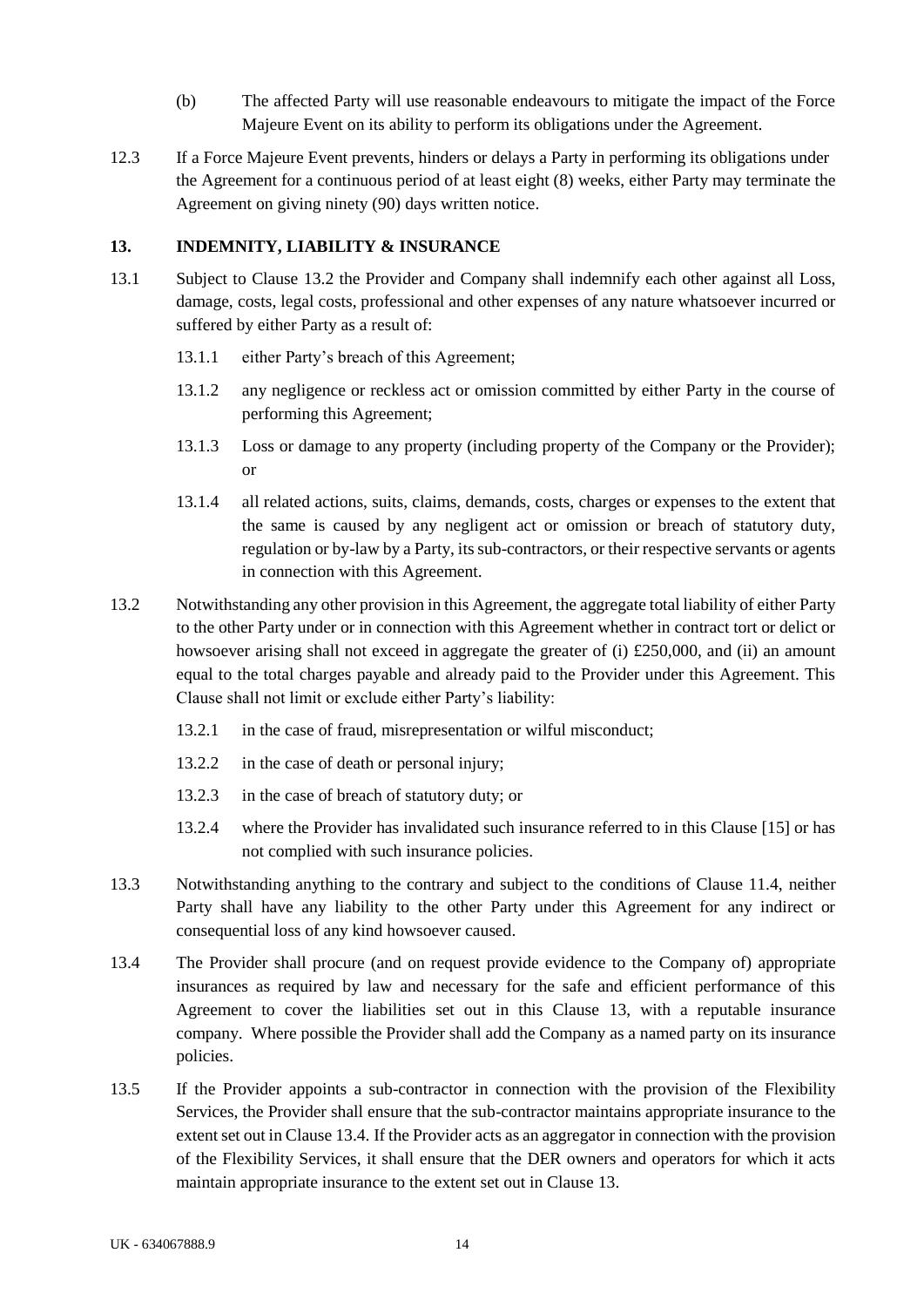13.6 The Provider's liabilities under this Agreement shall not be deemed to be releases or limited by the Provider taking out the insurance policies referred to in Clause 13.4.

# <span id="page-19-0"></span>**14. [ASSIGNMENT,** *NOTE: IF ENGLISH***] [ASSIGNATION,** *NOTE: IF SCOTTISH***] SUB-CONTRACTING AND CHANGE IN OWNERSHIP**

- 14.1 This Agreement is personal to the Parties and neither Party shall assign, transfer, mortgage, charge, sub-contract or deal in any other manner with any or all of its rights and obligations under this Agreement without the prior written consent of the other Party (such consent no to be unreasonably withheld, conditioned or delayed).
- 14.2 If either Party sub-contracts any part of the provision or obligations of Flexibility Services, then the responsible Party shall be fully responsible for the acts, omissions or defaults of any subcontractor (and its employees) as if they were the acts, omissions or defaults of the responsible Party.
- 14.3 If ownership, occupancy or use (for the purpose of providing the Flexibility Services) of any Site changes, or may change, during the Term, the Provider shall immediately notify the Company of the same. The Company and the Provider shall if required, and at the reasonable request of the Company discuss the implications of the change and the options available to minimise any disruption that may be caused by the change.
- <span id="page-19-1"></span>14.4 The Company reserves the right to terminate this Agreement if a Change in Ownership of the Provider occurs and may treat a Change of Ownership as a material breach for the purposes of Clause [10.1.](#page-15-3) Any termination under clause 14.4 would be provided in writing and effective immediately

# **15. CONFIDENTIALITY, INFORMATION DISCLOSURE AND PUBLICITY**

- 15.1 The Company is required to disclose certain information in accordance with this document under obligations within the Company Licence Agreement, the Grid Code, the Transmission Code, the Connection and Use of System Agreement, the Distribution Code and the Fuel Security Code. Information shared will include but may not be limited to providers names, awarded prices, volumes and contract durations. It shall not be a breach of this clause 15 for the Company to disclose this information. The Company may also share information relating to this Agreement for the purpose of industry initiatives in relation to network constraint management and electricity network optimisation.
- 15.2 Save as permitted by clause 15.1, or except with the consent of the disclosing party, or as required by law, a court order, or by any relevant regulatory, or government authority, or to the extent that information has come into the public domain through no fault of the receiving party, each Party shall treat as strictly confidential and shall not disclose all commercial and technical information relating to the other Party received or obtained as a result of entering into or performing this Agreement.
- 15.3 Save as permitted by clause 15.1 neither Party shall use the name, brands and/or logos of the other Party for any purpose without the other Party's prior written approval. In the event that the other Party grants its approval to any use of its name, brand and/or logo, it may make such approval subject to such conditions and restrictions on use as it considers appropriate. Written approval should not be unreasonably withheld. The Company shall be entitled to make publicity releases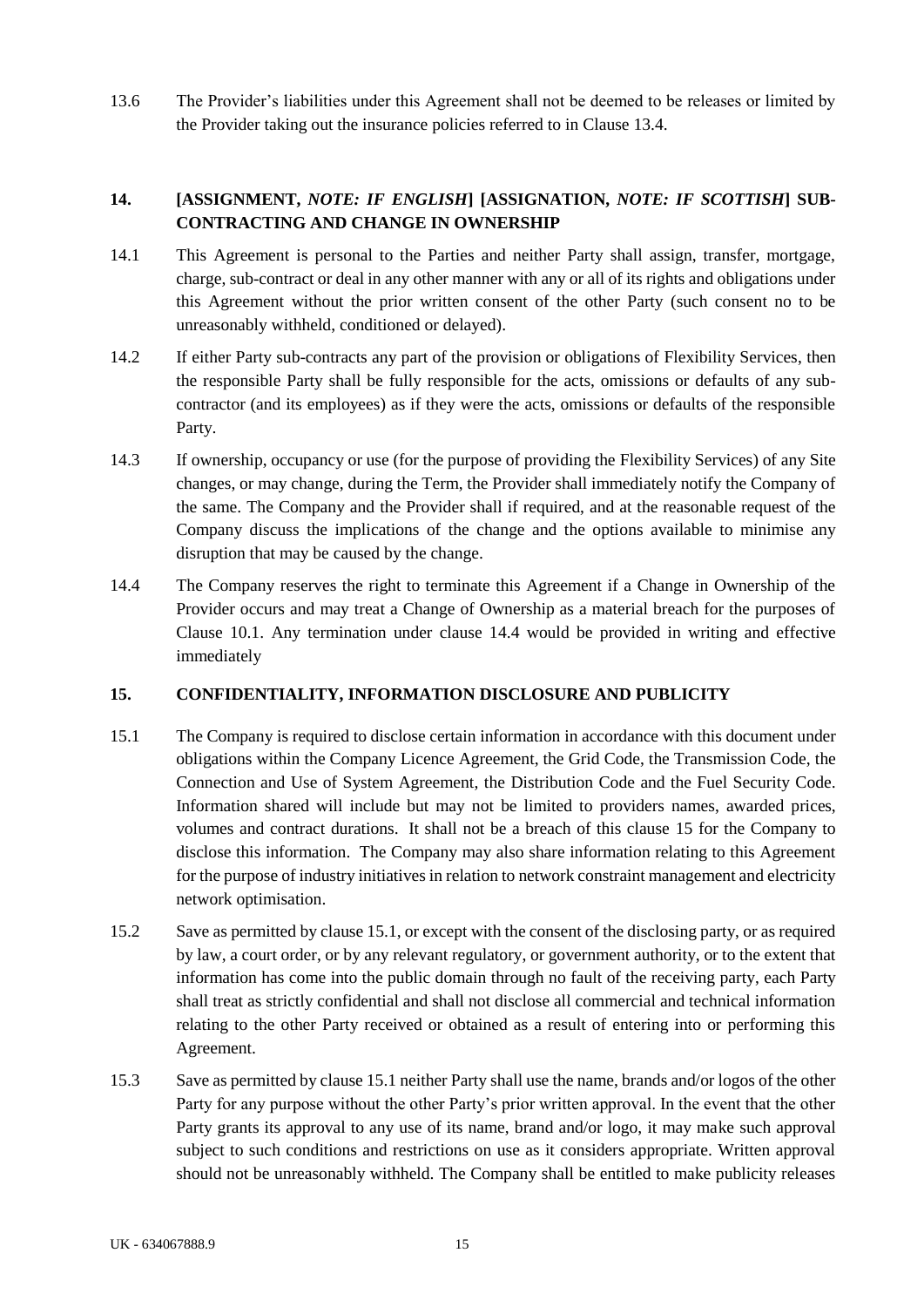and/or announcements regarding either this Agreement and/or the Company's activities under the Agreement.

#### <span id="page-20-0"></span>**16. INTELLECTUAL PROPERTY RIGHTS**

- 16.1 This Agreement does not transfer any interest in Intellectual Property Rights.
- 16.2 All Intellectual Property Rights owned by or licensed to either Party shall at all times both during the Term of the Agreement and after its termination or expiry, belong to or be licensed to the Party providing that intellectual property and neither Party shall make any use of the other Party's Intellectual Property other than to the extent reasonably necessary in performing its obligations pursuant to this Agreement, provided that nothing in this Clause 6 shall operate so as to exclude any non-excludable rights of either Party.

#### <span id="page-20-1"></span>**17. COMPANY PROPERTY**

- 17.1 Each Party shall retain its rights in its own physical property used for the purposes of this Agreement. Any equipment, tools, drawings, specifications, data and other materials supplied by or on behalf of the Company to the Provider:
	- 17.1.1 shall at all times be and shall remain the exclusive property of the Company;
	- 17.1.2 shall be held by the Provider in safe custody at its own risk and maintained and kept in good condition by the Provider until returned by the Company;
	- 17.1.3 shall be marked visibly by the Provider as the property of the Company; and
	- 17.1.4 shall not be disposed of other than in accordance with the written instructions of the Company nor used otherwise than as authorised by the Company in writing.

#### <span id="page-20-2"></span>**18. DATA PROTECTION**

- 18.1 Each Party shall, at its own expense, ensure that it complies with all applicable Data Protection Law.
- 18.2 The Parties acknowledge that as at the date of this Agreement, neither Party acts as a processor on behalf of the other. If at any point during the term, either Party considers that one Party is acting as processor on behalf of the other, then the Parties shall promptly meet to negotiate in good faith a separate data processing agreement to cover the matters required by the Data Protection Law.

#### <span id="page-20-3"></span>**19. MODERN SLAVERY, ANTI-BRIBERY**

- <span id="page-20-4"></span>19.1 The Provider undertakes, warrants and represents that:
	- 19.1.1 neither the Provider nor any of its officers, employees, agents or subcontractors:
	- a) has committed an offence under the Modern Slavery Act 2015 ("**MSA Offence**");
	- b) has been notified that it is subject to an investigation relating to an alleged MSA Offence or prosecution under the Modern Slavery Act 2015; or
	- c) is aware if any circumstances within its supply chain that could give rise to an investigation relating to an alleged MSA Offence or prosecution under the Modern Slavery Act 2015.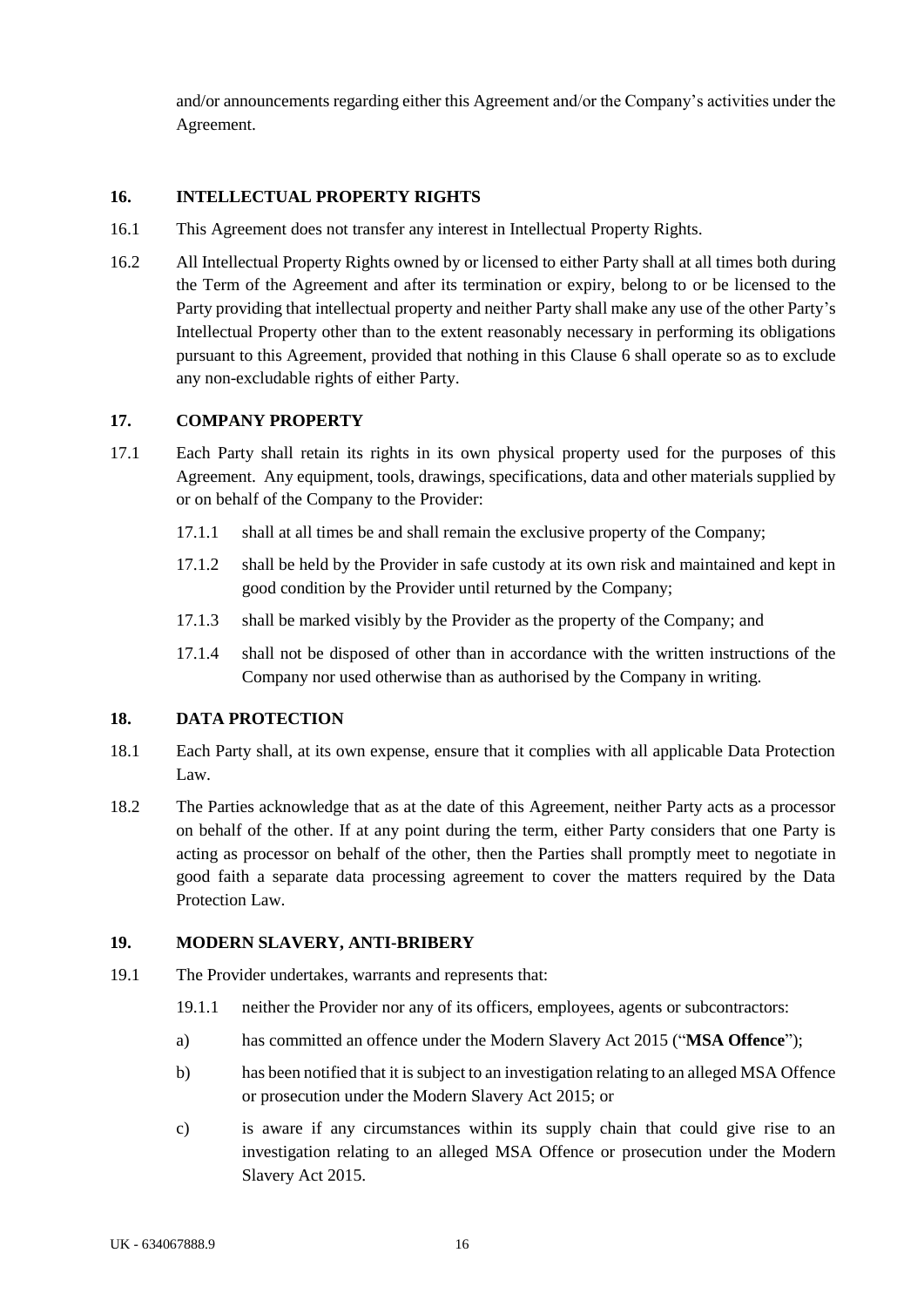- 19.1.2 it shall comply with all applicable anti-slavery and human trafficking laws, statutes, regulations and codes from time to time in force including but not limited to the Modern Slavery Act 2015;
- 19.1.3 it shall notify the Company immediately in writing if it becomes aware or has reason to believe that it, or any of its officers, employees, agents or subcontractors have breached or potentially breached any of the Company's obligations under this Clause [19.](#page-20-3) Such notice to set out full details of the circumstances concerning the breach or potential breach of Provider's obligations; and
- 19.1.4 it shall include in its contracts with its subcontractors and suppliers' anti-slavery and human trafficking provisions that are at least as onerous as those set out in this Clause 19.
- 19.2 The Provider shall indemnify the Company against any Losses, incurred by or awarded against the Company as a result of any breach of anti-slavery and human trafficking laws, statutes, regulations and codes or the Modern Slavery Act 2015.
- 19.3 Any breach of this Clause 19 by the Provider shall be deemed a material breach of the Agreement for the purposes of Claus[e 10.1.](#page-15-3)
- 19.4 The Provider shall have suitable controls and compliance procedures in place and shall not engage in any activity, practice or conduct which would constitute an offence under the Bribery Act 2010 and shall promptly report to the Company any request or demand for any undue financial or other advantage of any kind received or offered by the Provider in connection with this Agreement.
- 19.5 The Provider agrees to:
	- 19.5.1 pay all of its personnel who are directly employed by it in respect of the provision of the Services; and
	- 19.5.2 ensure all employees of its contractors and subcontractors performing the provision of the Services are paid not less than the living wage for the Term of this Agreement.

# <span id="page-21-0"></span>**20. NOTICES**

- 20.1 The processes for notices and communications in respect of operational matters are set out in Schedule 4.
- 20.2 All formal notices or other communications to be served under this Agreement ("**Non-Operational Notice**") shall be given in writing and shall be delivered or sent to the addresses for notice set out in Part 1 of the Flexibility Services Agreement or to such other address as each Party may have notified in writing to the other Party.
- 20.3 A Non-Operational Notice shall be delivered by hand, sent by pre-paid first-class post, or by recorded delivery post (or equivalent recorded postal delivery service).
- 20.4 A Non-Operational Notice or other communication shall be deemed to have been received:
	- 20.4.1 if delivered by hand or recorded delivery post within Business Hours at the time of delivery or, if delivered by hand outside Business Hours, at the next start of Business Hours;
	- 20.4.2 if sent by first class post, at 9.00 a.m. on the second Business Day after posting.
- 20.5 E-mail communications may be valid for Non-Operational Notices the purposes of this Agreement, where agreed between the Parties. Such email notices shall be deemed to have been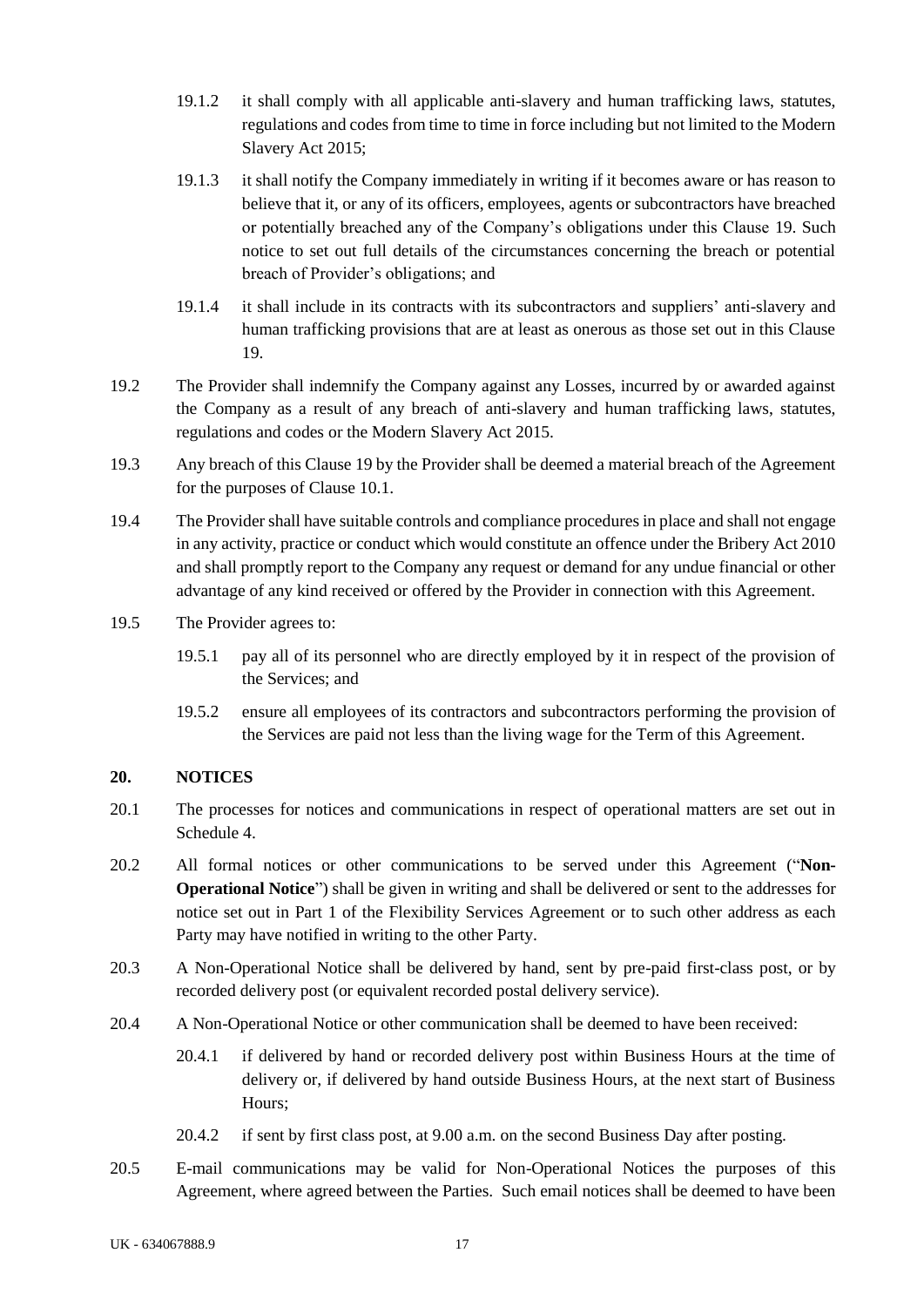<span id="page-22-4"></span>received on the day of sending, or where outside of Business Hours on the first Business Day thereafter.

- 20.6 In verifying service of a Non-Operational Notice, it shall be sufficient to prove that delivery was made or that the envelope containing the notice was properly addressed and posted.
- 20.7 This Clause does not apply to the service of any legal proceedings, or other documents in any legal action or other method of dispute resolution.

#### <span id="page-22-0"></span>**21. DISPUTE RESOLUTION**

- 21.1 The Parties shall use good faith efforts to resolve any operational issue, dispute, claim or proceeding arising out of or relating to this Agreement. In the event that a dispute cannot be resolved within thirty (30) days of written notice of the dispute, the dispute shall be escalated to the Parties' senior representatives (named in [Schedule 4,](#page-33-0) or as otherwise notified by either Party to the other) who have authority to settle the same.
- 21.2 If thirty (30) days following such an escalation the Parties have still not resolved the dispute, then either Party shall have the right to refer the dispute to mediation or to commence proceedings.
- 21.3 Nothing in this Agreement shall prevent either Party from raising Court proceedings in order to preserve or enforce its proprietary or other rights.

#### <span id="page-22-1"></span>**22. SEVERANCE**

- 22.1 If any provision of this Agreement is declared by a judicial or other competent authority to be wholly or partly void, voidable, illegal or otherwise unenforceable in whole or in part, that provision (or part provision) shall be deemed severed from this Agreement and the other provisions of this Agreement and the remainder of the relevant provision shall continue in full force and effect.
- 22.2 If any provision of this Agreement are so found to be wholly or partly invalid or unenforceable, but would be valid or enforceable if some part of the provision were deleted, restricted or limited in a particular manner, the provision in question shall apply with the minimum deletions, restrictions or limitations as may be necessary to make it valid or enforceable.
- 22.3 The Company and the Provider each acknowledge that it has entered into this Agreement on an arm's length basis and that it has taken independent legal advice in so doing.

#### <span id="page-22-2"></span>**23. THIRD PARTY RIGHTS**

23.1 For the purposes of the Contracts (Rights of Third Parties) Act 1999 or where appropriate the Contracts (Third Party Rights) (Scotland) Act 2017, this Agreement are not intended to, and do not, give any person who is not a party to it any right to enforce any of its provisions other than the Distribution and Transmission Licensees (the Company) who shall be entitled to independently enforce all of the terms of this Agreement.

#### <span id="page-22-3"></span>**24. NO AGENCY OR PARTNERSHIP**

- 24.1 Nothing in this Agreement shall be deemed to constitute a partnership or joint venture or contract of employment between the Parties nor constitute either Party the agent of the other.
- 24.2 Neither Party shall act or describe itself as the agent of the other, nor shall it make or represent that it has authority to make any commitments on the other's behalf, including but not limited to the making of any representations or warranty and the exercise of any right or power.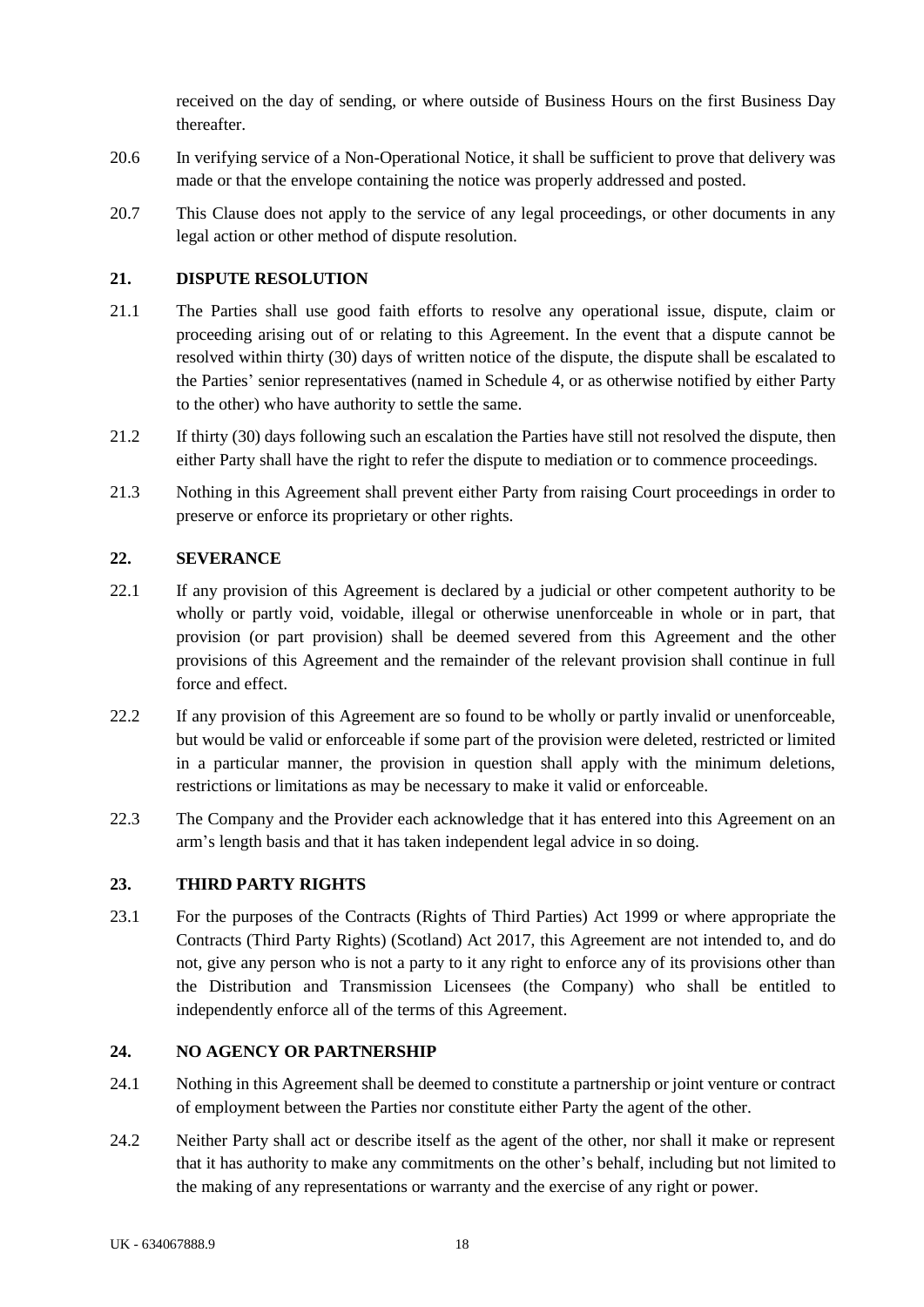# <span id="page-23-0"></span>**25. WAIVER**

- 25.1 If a Party delays or fails to exercise (in whole or part) any right, claim or remedy conferred by or arising under or in connection with this Agreement or by law, this will not operate as a waiver of, or as preventing the further exercise or the enforcement of, that right, claim or remedy. Any single or partial exercise or waiver of any such right, claim or remedy shall not preclude its further exercise or the exercise of any other right, claim or remedy.
- 25.2 A waiver of any right, claim or remedy conferred by or arising under or otherwise in connection with this Agreement or by law shall be effective only if it is given in writing and is signed by or on behalf of the Party giving it.

# <span id="page-23-1"></span>**26. ENTIRE AGREEMENT**

26.1 This Agreement and the documents referred to in it together constitute the entire agreement and understanding of the Parties relating to the matters contemplated by this Agreement and those documents, and supersede any previous drafts, agreements, understandings or arrangements between any of the parties relating to the subject matter of this Agreement and those documents, which shall cease to have any further effect.

# <span id="page-23-2"></span>**27. COUNTERPARTS**

- 27.1 Where executed in counterparts:
	- 27.1.1 This Agreement shall not take effect until all of the counterparts have been delivered; and
	- 27.1.2 delivery will take place when the date of delivery is agreed between the Parties after execution of this Agreement as evidenced by the date inserted at the start of this Agreement.
- 27.2 Where not executed in counterparts, this Agreement shall take effect after its execution upon the date agreed between the Parties as evidenced by the date inserted at the start of this Agreement.

# <span id="page-23-3"></span>**28. GOVERNING LAW AND JURISDICTION**

- 28.1 The validity, construction and performance of this Agreement and any claim, dispute or matter (whether contractual or non-contractual) arising under or in connection with this Agreement or its enforceability shall be governed by and construed: (i) in accordance with English law if the Company is incorporated in England and Wales; and (ii) in accordance with Scots law if the Company is incorporated in Scotland.
- 28.2 Each Party irrevocably submits to the exclusive jurisdiction of the courts of: (i) England and Wales if the Company is incorporated in England and Wales; and (ii) Scotland if the Company is incorporated in Scotland, over any claim, dispute or matter arising under or in connection with this Agreement or its enforceability or the legal relationships established by this Agreement (including non-contractual disputes or claims) and waives any objection to proceedings being brought in such courts or on the grounds that proceedings have been brought in an inconvenient forum.

# *[Note: the following signature blocks should be used if the Agreement is to be governed by Scottish law]*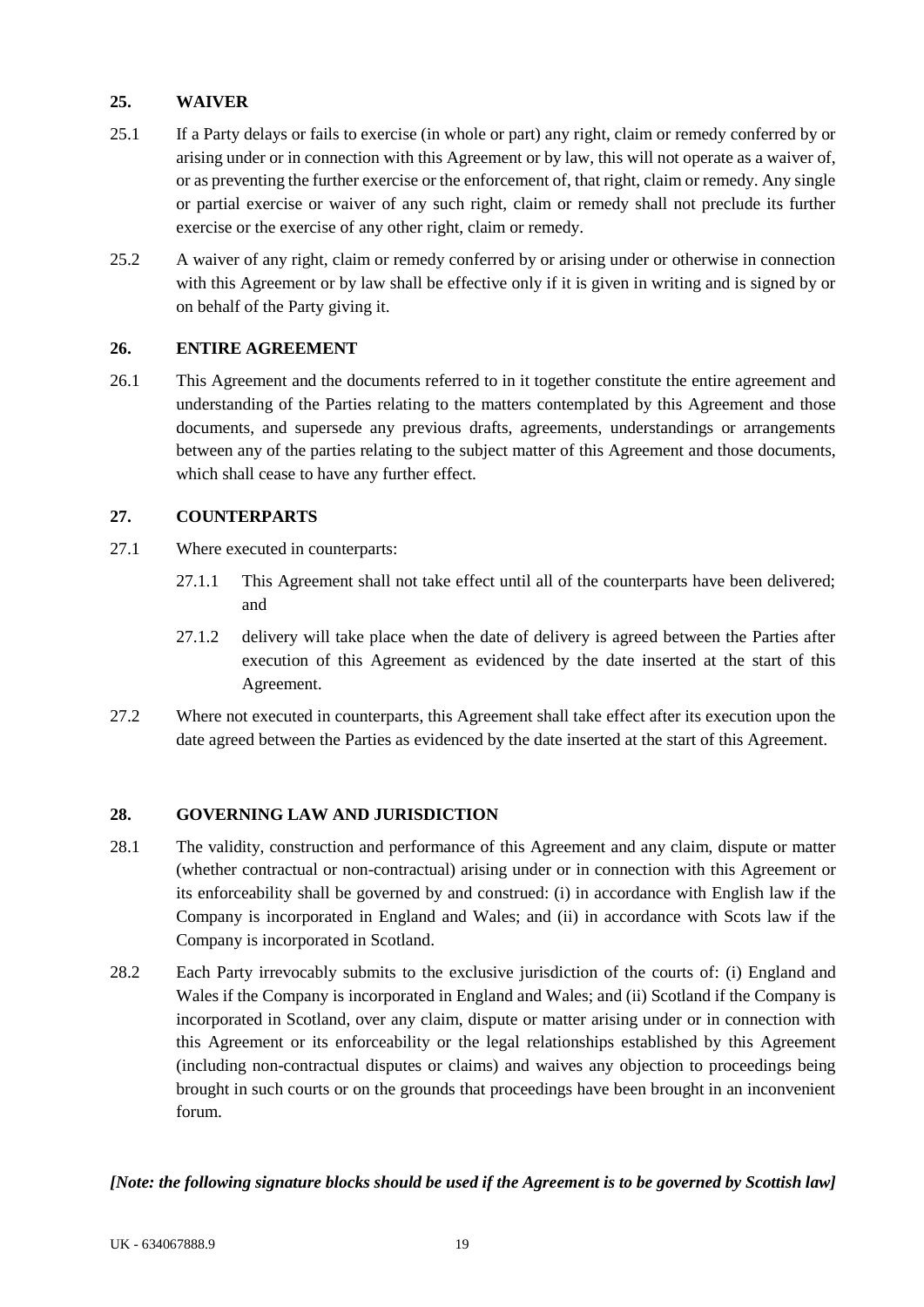#### *IN WITNESS WHEREOF this Agreement has been duly executed by the Parties as follows:*

#### *THE COMPANY*

#### *EXECUTED by [COMPANY] acting by*

*………………………………………….. Director ………………………………………….. (Full Name) Signature*

*In the presence of:*

*………………………………………….. Witness Full Name ………………………………………….. Witness Signature ………………………………………….. Witness Address*

*…………………………………………..* 

# *THE PROVIDER*

*EXECUTED by [PROVIDER] acting by:* 

*………………………………………….. Director ………………………………………….. (Full Name) Signature In the presence of: ………………………………………….. Witness Full Name*

*………………………………………….. Witness Signature*

*………………………………………….. Witness Address*

*…………………………………………..*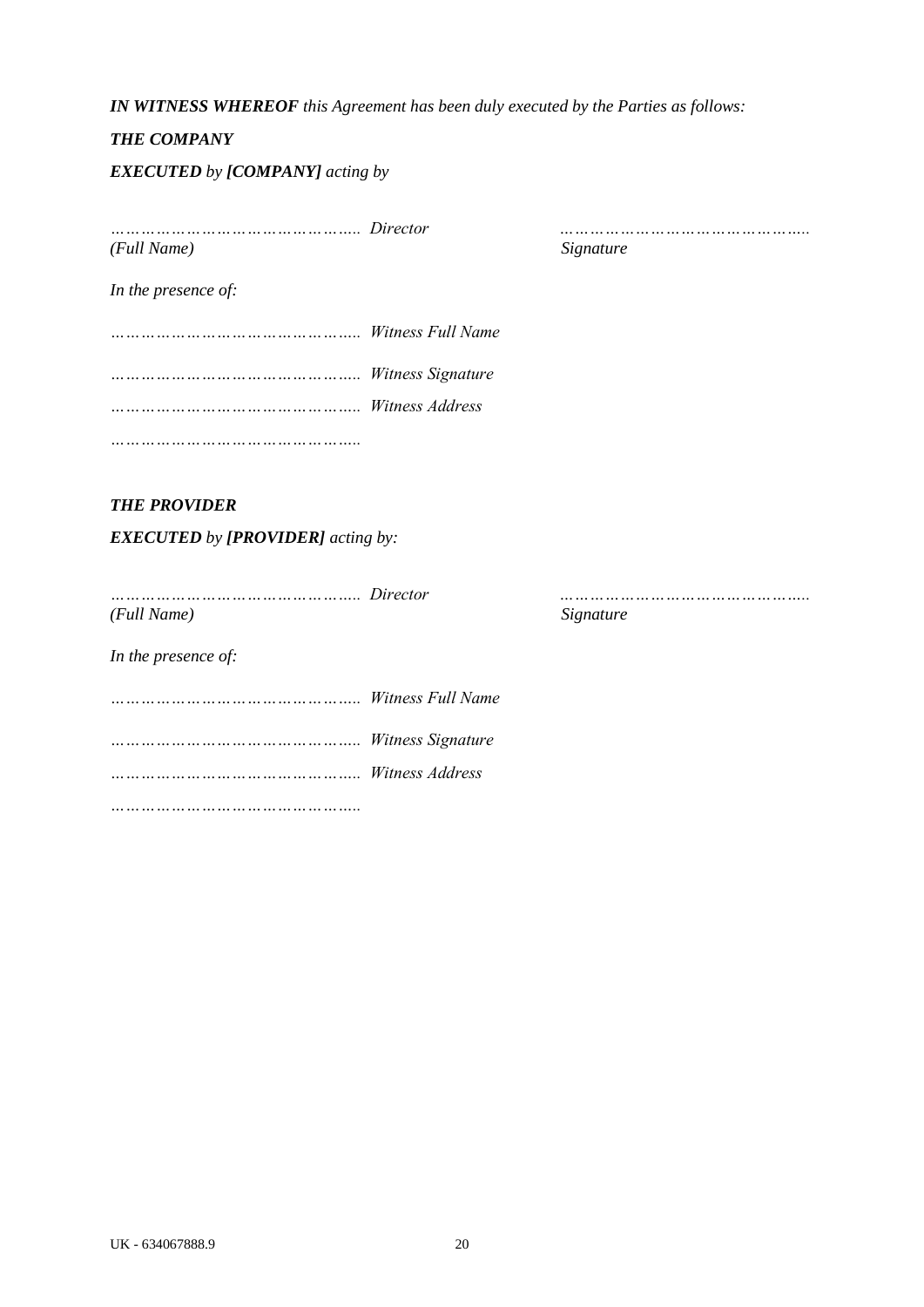# **SCHEDULE 1 SERVICE DESCRIPTION**

**Permitted Extensions:** *[Note: Insert no.]* **Extension Periods:** *[Note: Insert duration]*

*Part 1*

# *Service Parameters*

<span id="page-25-0"></span>

|                                          | Type of Service (Sustain/Secure + Dynamic)              | Dynamic             |
|------------------------------------------|---------------------------------------------------------|---------------------|
|                                          | Zone                                                    |                     |
|                                          | Flexible Unit ID                                        |                     |
| Summary                                  | Contract start date                                     |                     |
|                                          | Contract end date                                       |                     |
|                                          | Contracted service commodity (Active/Reactive<br>Power) | <b>Active Power</b> |
|                                          | Direction of flexibility                                |                     |
|                                          | Service Period                                          |                     |
| Windows<br>Periods<br>Service<br>Service | Contracted service days                                 | Mon-Sun             |
|                                          | Service Window                                          | Any time            |
| Parameters<br>Fee                        | Discretionary Utilisation Fee (£/MWh)                   |                     |
|                                          | Maximum Discretionary Utilisation Fee (£/MWh)           |                     |
|                                          | Flexible MW (MW)                                        |                     |
| Parameters<br>Capability                 | Maximum Run Time (mins)                                 |                     |
|                                          | <b>Contracted Response Time (mins)</b>                  |                     |
|                                          | <b>Service Recovery Time (mins)</b>                     |                     |
|                                          | <b>Baseline</b> (MW)                                    |                     |
| Parameters<br><b>Baseline</b>            | <b>Baseline Methodology</b>                             |                     |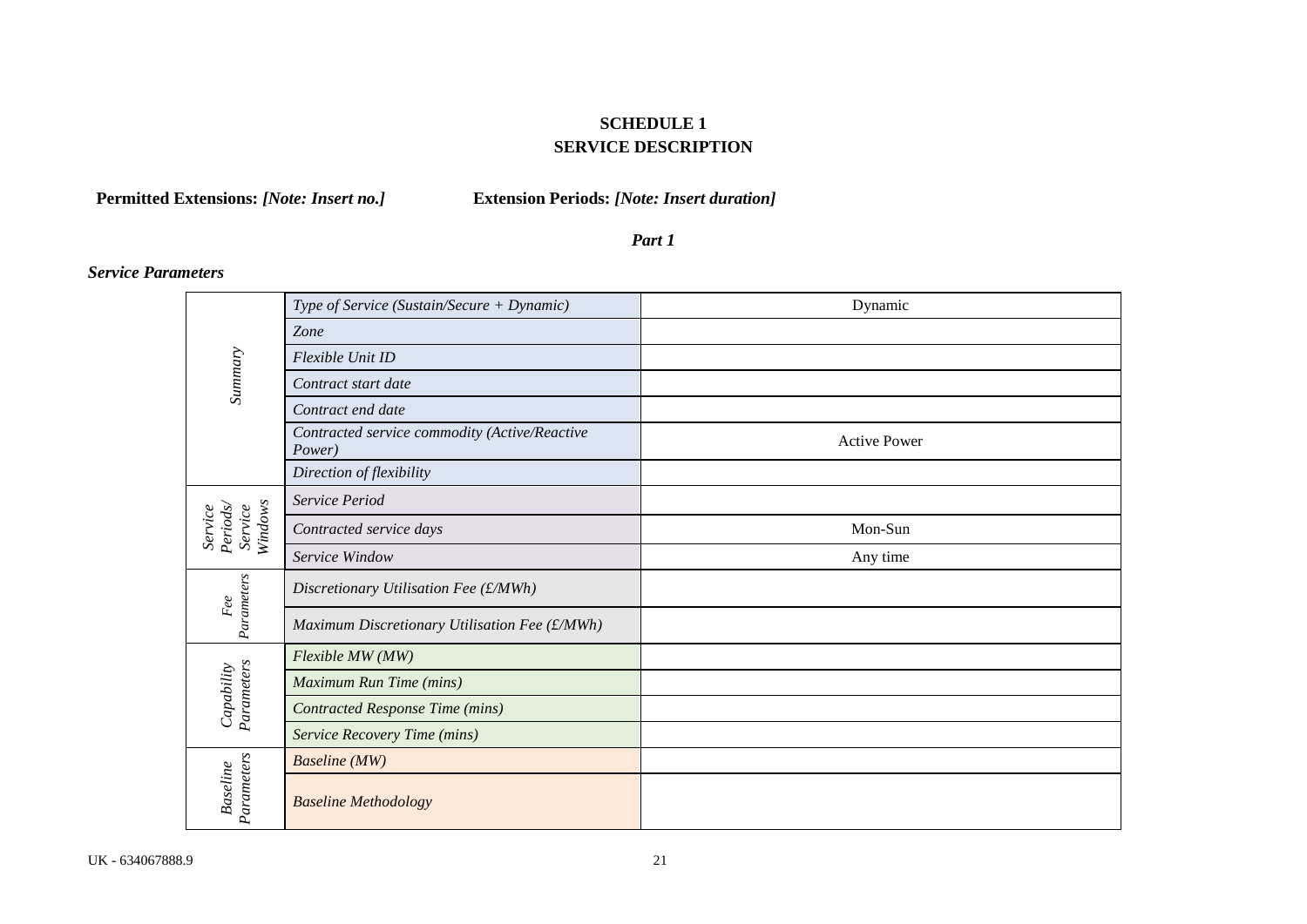#### *Part 2*

#### *Service Requirements*

#### **Capability**

1. Direction - the Flexible Unit shall be able to deliver a reduction in import/increase in export and/or an increase in import/reduction in export of active power from or onto the distribution network.

2. Capacity – Each individual DER making up a Flexible Unit has a maximum flexible capacity as defined below:

- For generation and storage DERs, the maximum flexible capacity is the nameplate capacity of the DER;
- For demand DERs, the maximum flexible capacity is the maximum reduction in consumption that could be delivered considering the chosen baseline methodology.

The Flexible MW of a Flexible Unit providing the Dynamic service is the defined as the sum of the DER maximum flexible capacities comprising the Flexible Unit and shall be at least 10kW. The Provider is able to vary the capacity that can be delivered closer to real-time through Capability Declarations.

3. Run time - the Flexible Unit shall be capable of sustaining the Flexible MW for the duration of the Maximum Run Time, on instruction from UK Power Networks. The submitted Maximum Run Time shall be at least 30 minutes, and is fixed for the duration of the Agreement.

4. Response Time - the Response Time, as the minimum lead-time from the time of the Utilisation Instruction to full delivery, from a Flexible Unit shall be 120 minutes or less, and is fixed for the duration of the Agreement. Note that the Response Time should include any ramp up and ramp down times as well as lead-times in other markets which the Flexible Unit may participate in.

# **Connection**

5. Point of connection - the DERs making up the Flexible Unit shall be electrically connected to the network asset(s) subject to the limitation during intact and under first circuit outage of that asset(s). In the majority of zones, the network asset(s) will be a substation. The DER should be connected within the Flexibility Zone or otherwise where deemed to be beneficial to the network. Compliance with this clause should be confirmed by UK Power Networks who will check each DER's MPAN.

6. Generator compliance - exporting generators and storage assets, greater than 16A per phase shall have a long-term parallel connection compliant with the requirements of EREC G59 or G99. Those less than 16A per phase shall be compliant with the requirements of EREC G83 or G98.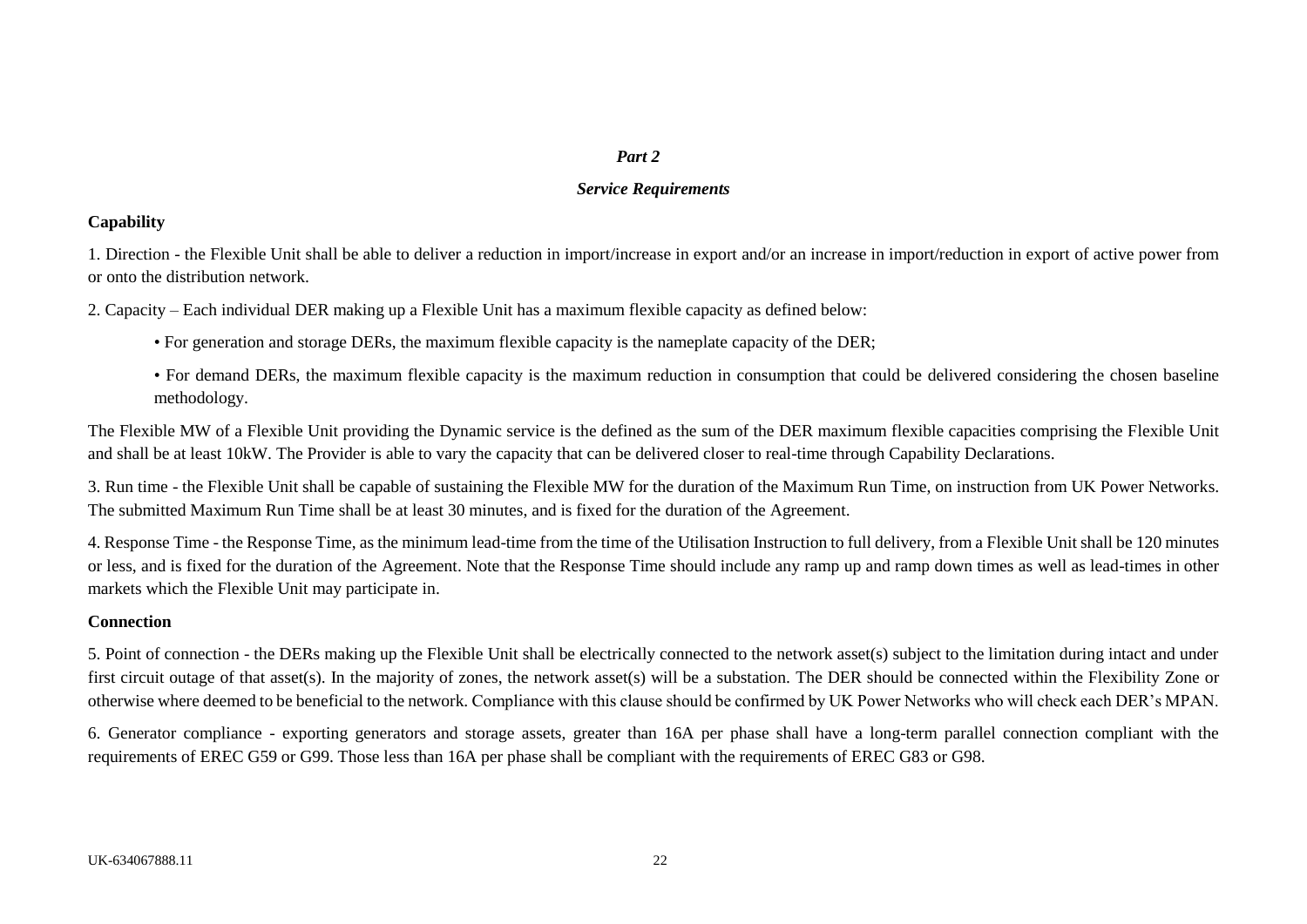7. Restrictions in Connection Agreement – in providing the Flexibility Services, the DERs should not breach any part of their Connection Agreement with UK Power Networks. This includes, but is not limited to, allowed import and/or export capacity. Flexible connections or timed connections are permissible subject to the conditions of the connection which will be checked by UK Power Networks as part of the pre-qualification assessment.

#### **Communications**

8. Receiving instructions - the Provider shall be able to receive Capability Requests and Utilisation Instructions by email or API. The Flexible Unit shall be a single point of communication and control.

9. Acting on instructions – the Provider shall have appropriate systems and processes in place to provide Capability Declarations in response to Capability Requests and deliver flexibility from its DERs according to the Utilisation Instruction and its contracted capability.

# **Metering**

10. Data resolution - each DER making up the Flexible Unit shall have metering with half-hourly resolution or higher (e.g. minute-by-minute).

11. Data accuracy - meter measurements should meet the accuracy requirements of the relevant Code of Practice applicable at the time of installation

12. Metering point - the metering shall be at the boundary between the site on which the DER is located and the distribution network, or on the terminals of the DER, where approved by UK Power Networks.

13. Meter details - the Provider shall provide technical details of the meter and a single line diagram of each DER on request. Note that a variety of metering device types are acceptable including transducers, analogue meters, pulsing meters and half-hourly meters.

14. Data provision - the Provider shall make the meter data available to UK Power Networks on request and at the end of every month in the monthly Performance Report.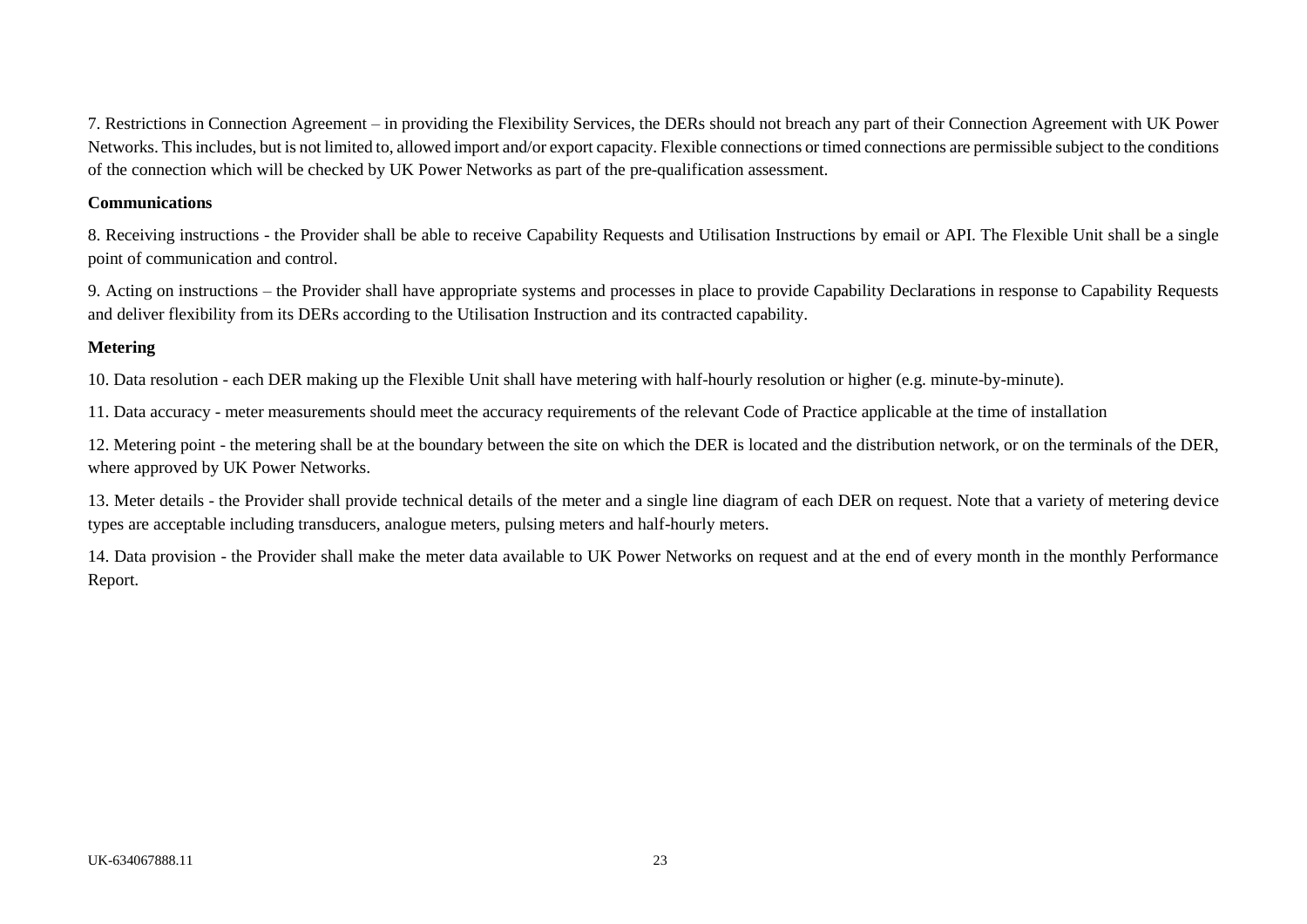#### **1. DISCRETIONARY FLEXIBILITY SERVICES**

1.1 From time to time, the Company may at its discretion request from the Provider, and subject to the Provider's Availability Status, Flexibility Services for Discretionary Service Periods ("Discretionary Flexibility Services").

1.2 The Company may request Discretionary Flexibility Services from the Provider by sending a Discretionary Utilisation Request in accordance with Schedule 4.

1.3 The Company may:

1.3.1 withdraw any Discretionary Utilisation Request by providing written notice to the Provider at any time before the Provider has provided a response under and in accordance with section 1.2; and/or

1.3.2 issue a Stop Instruction to the Provider in accordance with Schedule 4.

1.4 In performing the Discretionary Flexibility Services pursuant to this Agreement, the Provider must comply with the technical requirements set out in Schedule 6.

1.5 No Discretionary Utilisation Fee shall be due to the Provider by the Company for any Discretionary Flexibility Services delivered in excess of the Accepted MW.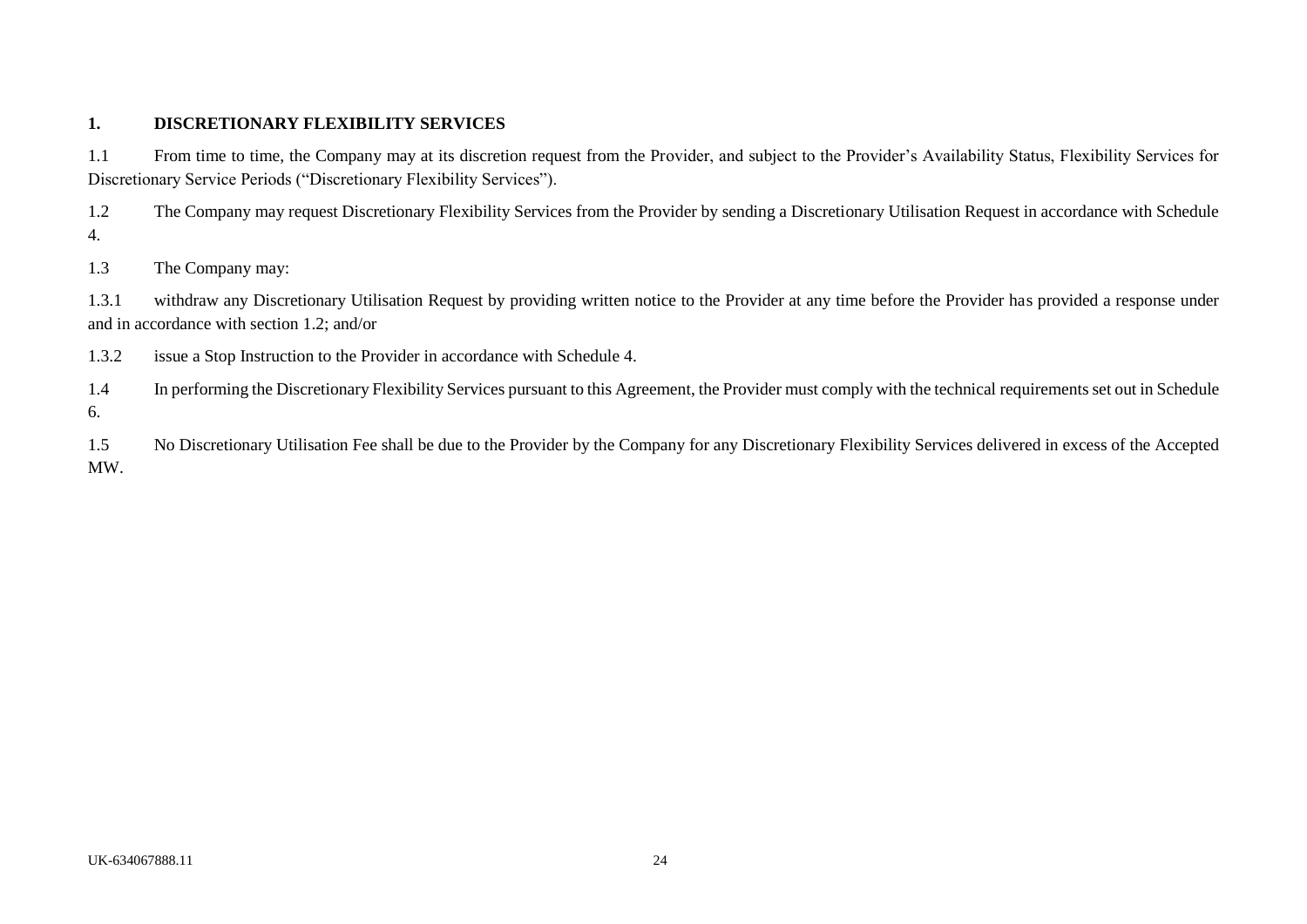# **SCHEDULE 2 FLEXIBILITY SERVICE CHARGES**

#### **Invoicing**

1. In consideration of the provision of the Flexibility Services, the Company shall pay the Provider the Utilisation Fee in accordance with this Schedule 2.

2. Subject to this Schedule 2, within twenty (20) Business Days of the end of each calendar month, or if later within seventeen (17) Business Days of the date of receipt of the information required to be provided by the Provider in accordance with Clause 22 of Schedule 5 the Company shall issue a Payment Certificate to the Provider which, for the avoidance of doubt, shall contain details of any adjustments to the Utilisation Payment permitted pursuant to this Schedule 2.

3. Within ten (10) Business Days of receipt of a Payment Certificate, the Provider (acting reasonably) shall review its content and either;

3.1 confirm its agreement to the Company by submitting an invoice for the Utilisation Fee for the relevant calendar month (such items shall be sent to the address shown on the Payment Certificate);

3.2 raise a dispute in relation to all or any part of the Payment Certificate.

<span id="page-29-0"></span>4. The Provider agrees that each invoice issued or accepted by it will include details of, as regards the Flexibility Services to which the invoice relates:

- a) the date on and time at which the Flexibility Services were provided; and
- b) the relevant Utilisation Fee details (if any).

5. If a dispute is raised by the Provider, the Parties shall discuss (in good faith) and agree within five (5) Business Days following notification of the dispute any necessary amendments to the Payment Certificate to satisfactorily rectify the disputed elements(s). Within five (5) Business Days of any such agreement, the Company shall reissue an amended Payment Certificate and, thereafter, Section 3 shall apply.

6. Subject to Section 7, a payor shall pay all sums due under this Agreement by no later than thirty (30) Business Days following receipt of an invoice. Such payments shall be made in the bank account notified by the payor to the payee from time to time.

7. All sums payable under the Agreement unless otherwise stated are exclusive of Value Added Tax (VAT). The payor shall pay interest on any amount due from the date on which payment was due to the date when it is received by the payee (both days inclusive) whether before or after judgement on a daily basis at a rate of 2% above the base rate of the Bank of England as quoted from time to time.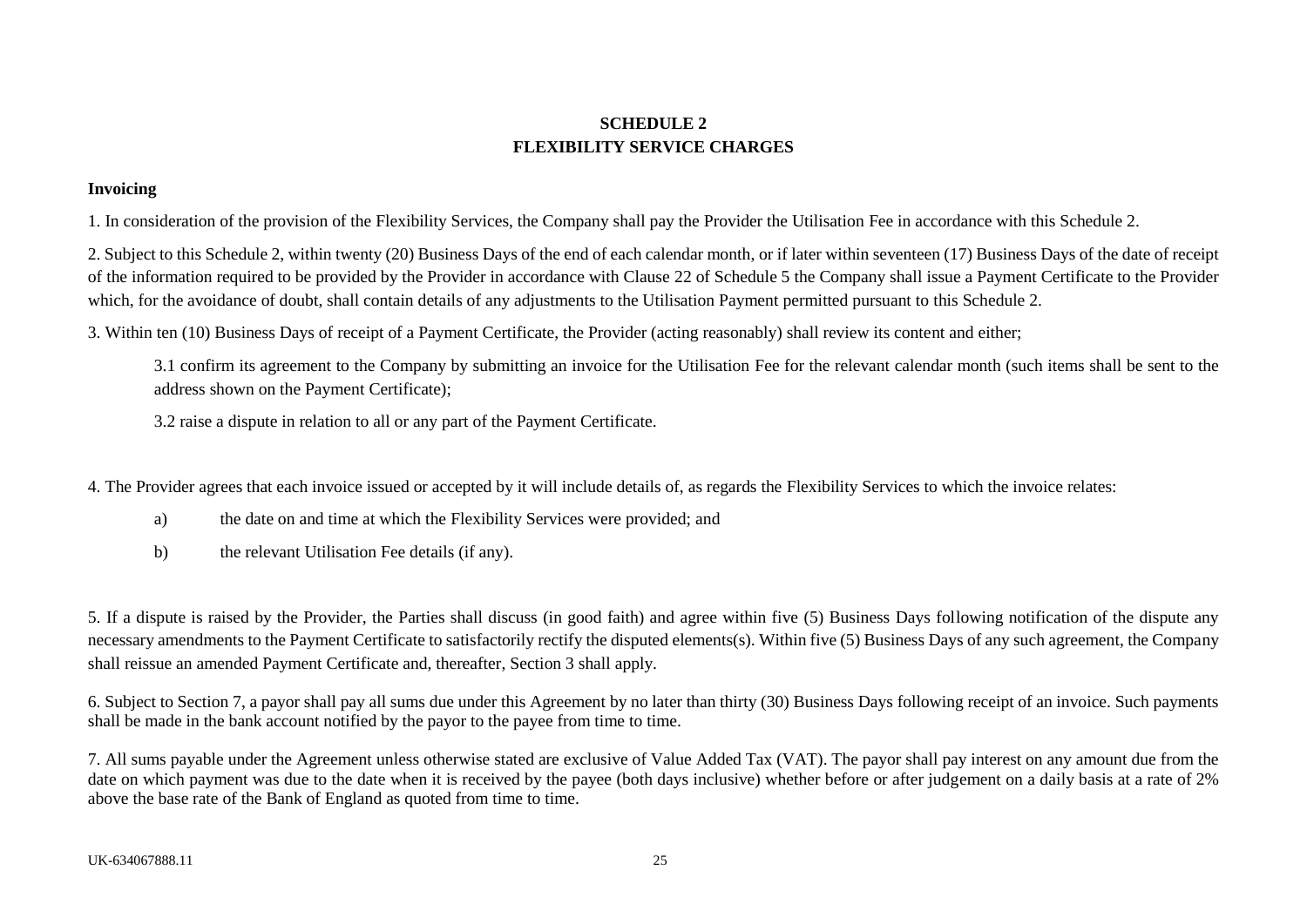8. A payor (acting in good faith) may dispute all or any part of an invoice issued by the other Party under this Agreement. In such circumstances, the payor may withhold the disputed element of the invoice but shall not withhold payment of the undisputed element. If it shall be subsequently agreed or determined that any disputed sums are properly payable then interest shall be due and payable on those sums in accordance with Section 7 from the date specified for payment thereof as set out in the relevant invoice.

9. The Company shall be entitled to set off against a Provider's invoice any sums owed to the Company by the Provider provided that the Company gives prior written notice to the Provider of its intention to do so. The Company will give written notice to the Provider not later than at least five Business Days prior to the final date for payment of any sums payable hereunder specifying any amount proposed to be withheld and the ground or grounds for withholding such amount. Any exercise by the Company of its rights under this clause shall not limit or affect any other rights or remedies available to it under this Agreement or otherwise.

10. Subject to Section 9 of this Schedule, where:

10.1 the Provider fails to respond to a Utilisation Instruction; and

10.2 takes action which is in conflict with the Utilisation Instruction;

the Company may make a deduction of 50% percent of the value of the next Payment Certificate.

11. All invoices should reference the statement number and be sent to:

Accounts Payable PO Box 1184 **Crawley** RH10 0FL

# **Calculation of utilisation volumes and charges (Dynamic Product)**

12. The Utilisation Payment for month m  $(UP_m)$  shall be calculated as follows for the delivery of Flexibility Services:

 $UP_m = CD * UF$ 

# Where:

- UF is the Discretionary Utilisation Fee for Flexible Unit s (expressed in  $\mathcal{L}/MWh$ )
- CD is the capped energy delivered for Flexible Unit s over Metered Time Period i (expressed in MWh) and is calculated:

 $CD = \sum_{s} \sum_{i} \text{Max}(Min((AM - BL)*DI, ED),0)$ 

 $\Sigma<sub>s</sub>$  is the summation for each Flexible Unit s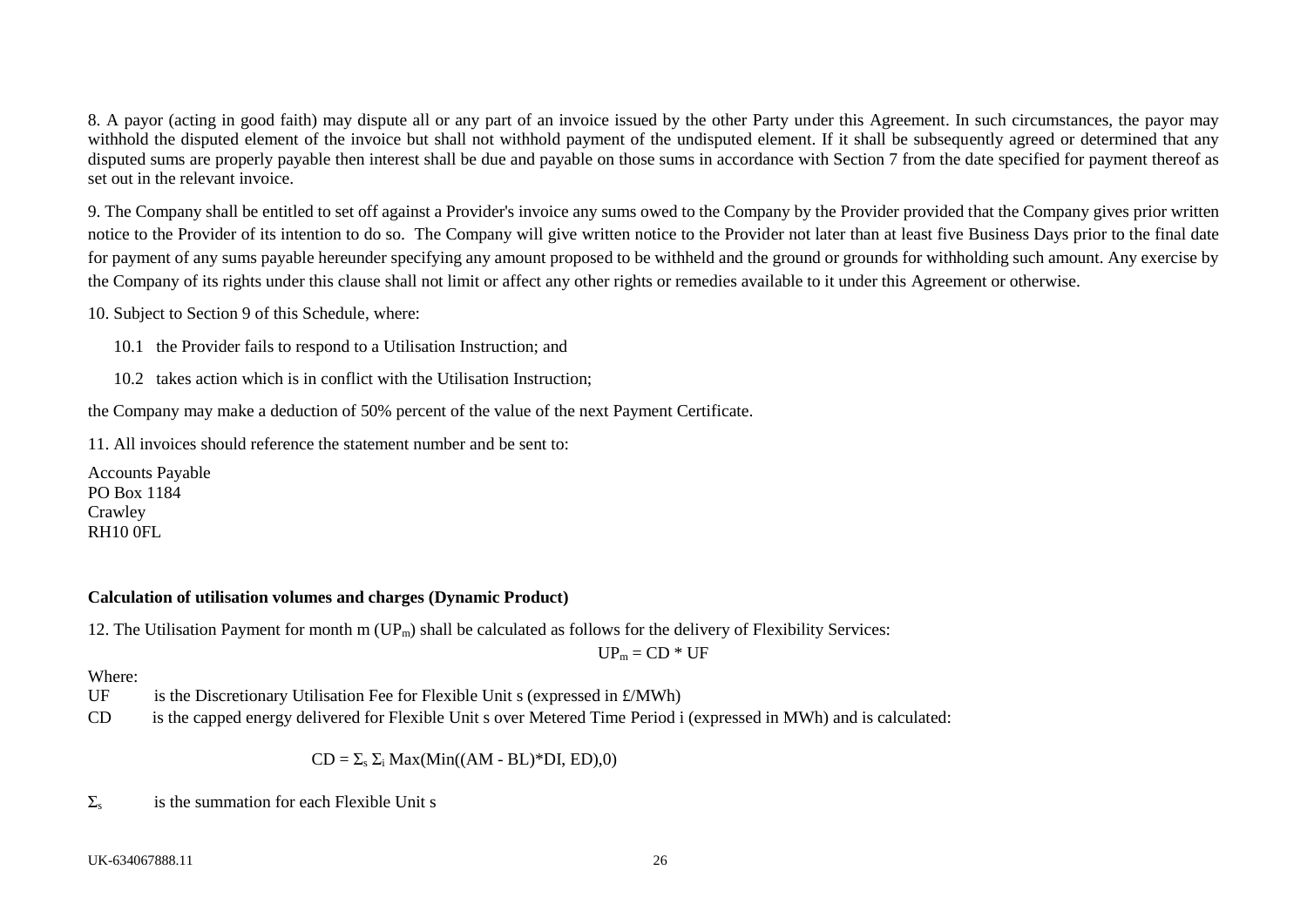- $\Sigma_i$  is the summation for each Metered Time Period i in a Service Period or an Dynamic Service Period (as the context requires) during month m that Flexible Unit s was the subject of a Utilisation Instruction or an Dynamic Utilisation Request that was accepted:
- AM is the average metered export for Flexible Unit s over Metered Time Period i (expressed in MW, imports are negative)
- BL is the Baseline for Flexible Unit s for Metered Time Period i (expressed in MW, imports are negative)
- DI is the number of hours within each Metered Time Period
- ED is the expected delivery for Flexible Unit s over Metered Time Period i (expressed in MWh), where

#### $ED = CM * DI$

CM is the Flexible MW or Accepted MW (expressed in MW)

## **Discretionary Utilisation Fee setting (Dynamic Product)**

15. The Provider may set and vary the Dynamic Utilisation Fee by notifying the Company (by email or any other method as approved by the Company) at least one week before the start of the month in which the change will take effect, and as soon as reasonably practicable the Company will acknowledge receipt of the notification. The notified Dynamic Utilisation Fee will supersede the Dynamic Utilisation Fee for the relevant Flexible Unit as given in Schedule 1 and any previous notifications by the Provider.

16. Where the Provider sets the Discretionary Utilisation Fee at a level higher than the Maximum Discretionary Utilisation Fee in Schedule 1, the Company may not consider the Flexible Unit for utilisation until the Provider resets the Dynamic Utilisation Fee to a level equal to or less than the Maximum Discretionary Utilisation Fee.

# **Baseline for measuring delivery**

17. The Baseline MW and Baseline Methodology for each DER can be found in Schedule 1 and Schedule 7.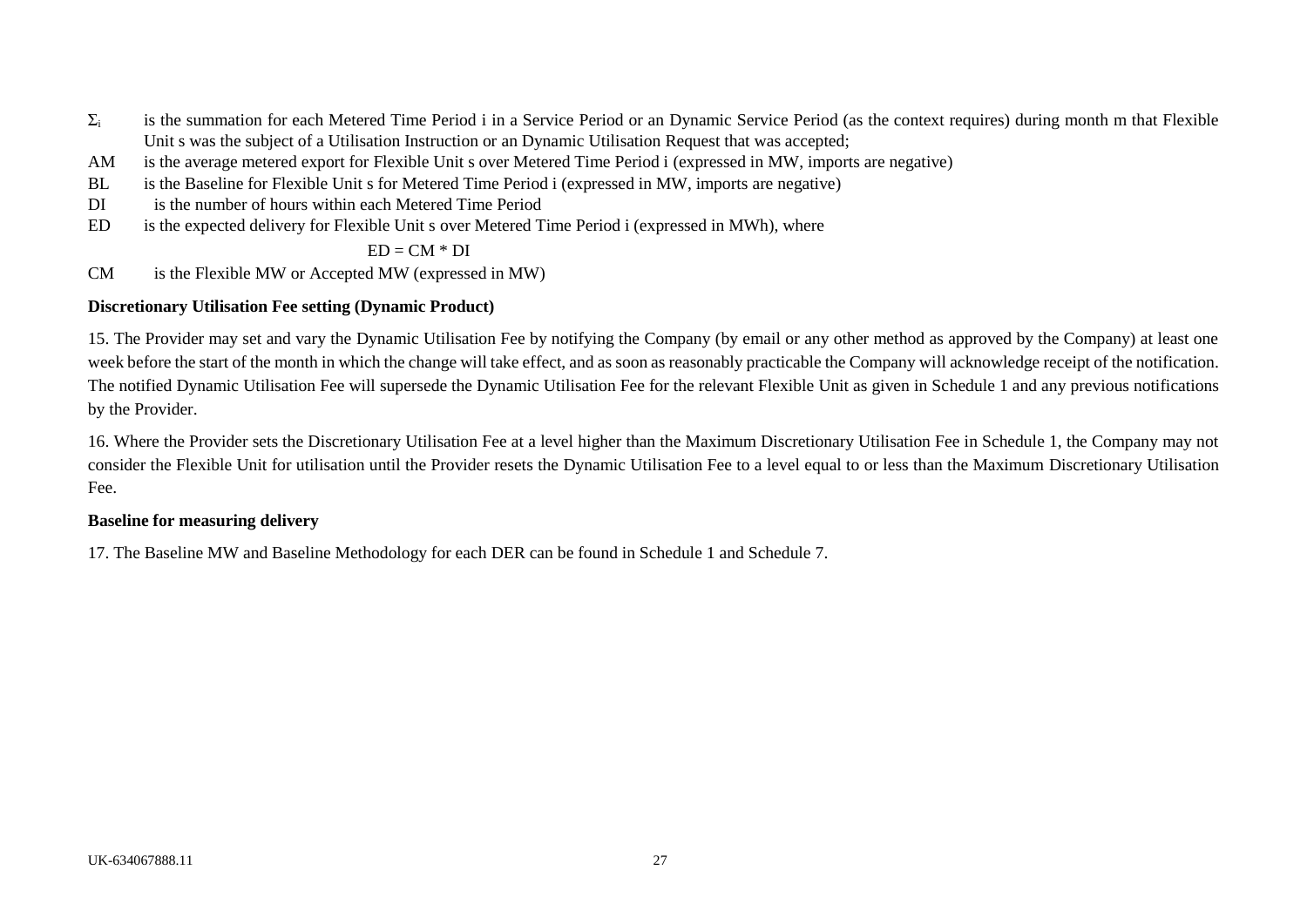# **SCHEDULE 3 SITES/DER**

<span id="page-32-0"></span>

| Zone and Flexible Unit ID | <b>DERID</b>                   |  |
|---------------------------|--------------------------------|--|
|                           | <b>DER Address/Postcode</b>    |  |
|                           | <b>MPAN</b>                    |  |
|                           | <b>Metering Point</b>          |  |
|                           | <b>Flexible MW</b>             |  |
|                           | <b>Maximum Run Time (hrs)</b>  |  |
|                           | <b>Technology/process type</b> |  |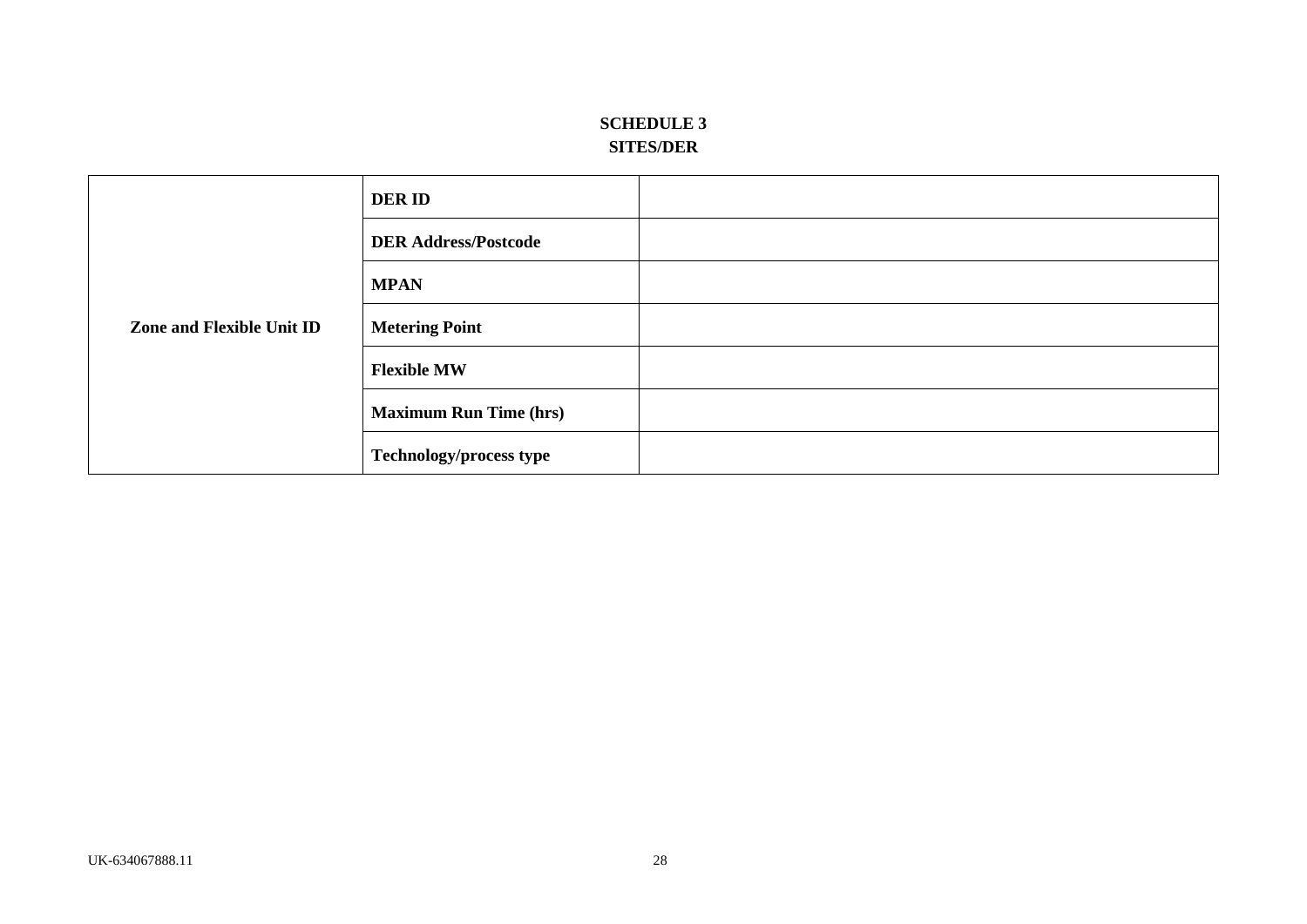# **SCHEDULE 4 COMMUNICATIONS**

*"Accepted End Time" means the date and time (to the nearest minute) as notified in accordance with the below parameters in which the Accepted MW is no longer required to be delivered;*

*"Accepted MW" means the MW accepted in accordance with accordance with the below parameters;*

*"Accepted Start Time" means the date and time (to the nearest minute) as notified in accordance with the below parameters at which the Accepted MW shall be delivered;*

**Senior Representatives** *(see Clause [21\)](#page-22-4)***:**

<span id="page-33-0"></span>

| Company's Senior Representative  | Name:<br>Phone:<br>Email: |
|----------------------------------|---------------------------|
| Provider's Senior Representative | Name:<br>Phone:<br>Email: |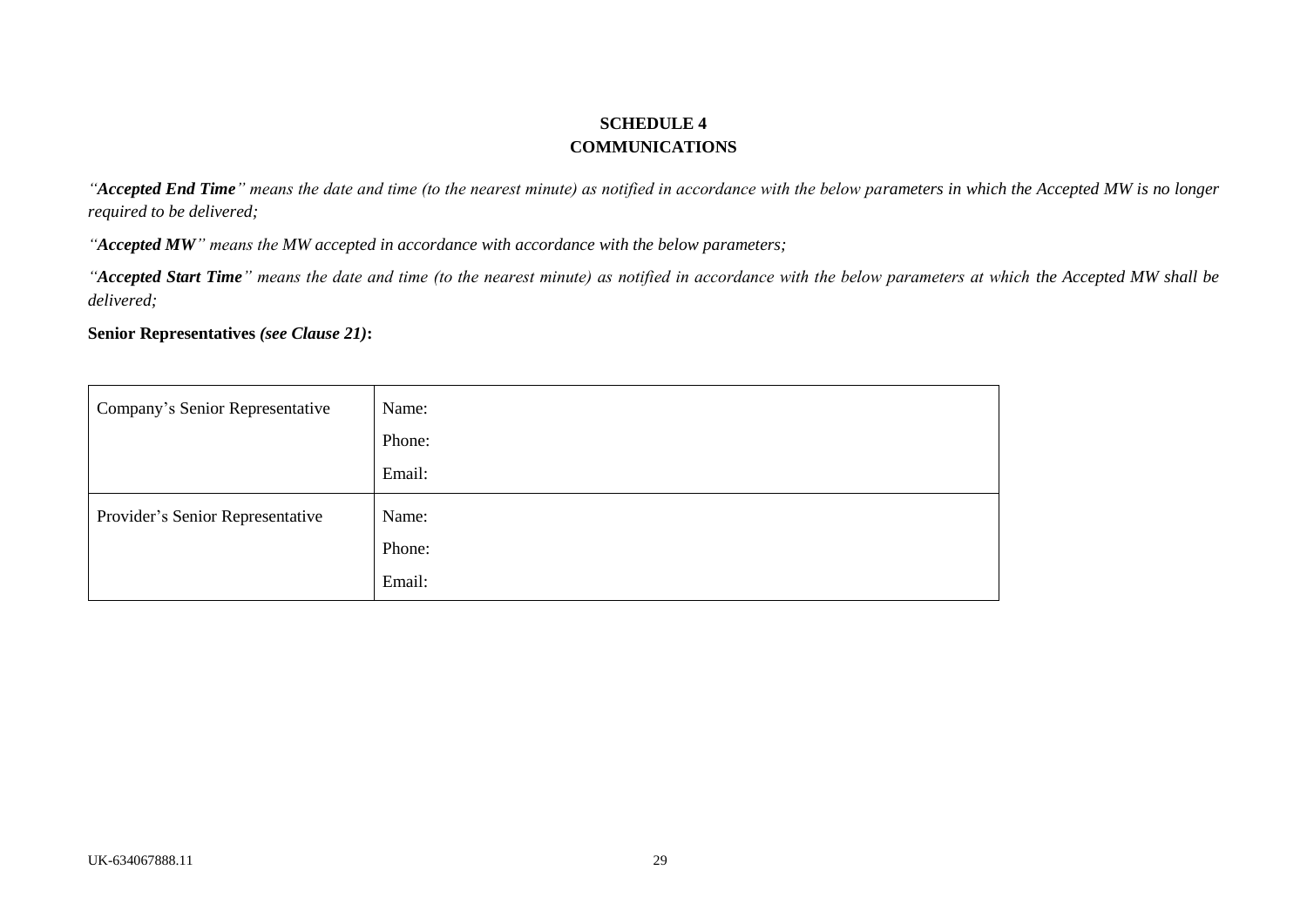#### **Discretionary Utilisation Requests (Dynamic Product)**

7. The Company may, but is not obliged to, issue a **Capability Request** that specifies for a given Flexible Unit:

- 7.1 the start date(s) and start time(s) of the Capability Request; and
- 7.2 the end date(s) and end time(s) of the Capability Request.

8. The Provider may, but is not obliged to, issue to the Company a **Capability Declaration**, in a format required by the Company, for the Flexible Unit specifying the maximum flexible capacity for the time periods requested. If no Capability Declaration is received by the Company within three (3) hours from the Capability Request, unless otherwise agreed with the Company, the Flexible Unit will be deemed to not be available for the requested time period.

9. The Company may, but is not obliged to, issue to the Provider, where the Provider has submitted a valid Capability Declaration, **Utilisation Instruction**(s) and **Stop Instruction**(s) for the Flexible Unit by specifying:

- 9.1 the Accepted MW, which can be from zero up to the maximum flexible capacity;
- 9.2 the Accepted Start Time of the Utilisation Instruction (Utilisation Instruction only); and
- 9.3 the Accepted End Time of the Utilisation Instruction (Stop Instruction, optional for Utilisation Instruction).

10. Where the Accepted End Time is not specified in the Utilisation Instruction, the Accepted End Time shall be deemed to be the earlier of:

- 10.1 the Accepted End Time as specified in a Stop Instruction;
- 10.2 the Maximum Run Time from the Accepted Start Time;
- 10.3 the end time of the Capability Request; and
- 10.3 three (3) hours from the Accepted Start Time.

11. The Company shall communicate with the Provider by email, API, or any other method as agreed between the Company and the Provider.

12. The Utilisation Instruction and/or Stop Instruction will notify the Provider in respect of a Flexible Unit, the Accepted Start Time and/or Accepted End Time to be in the future. In the event that the Accepted Start Time or Accepted End Time relative to the time of the Utilisation Instruction and/or Stop Instruction is less than the Response Time of the Flexible Unit as set out in Schedule 1, the Accepted Start Time or Accepted End Time shall be deemed to be the Response Time from the time of the instruction.

13. The Company may in its absolute discretion provide more than one Utilisation Instruction and Stop Instruction per Service Window.

UK-634067888.11 30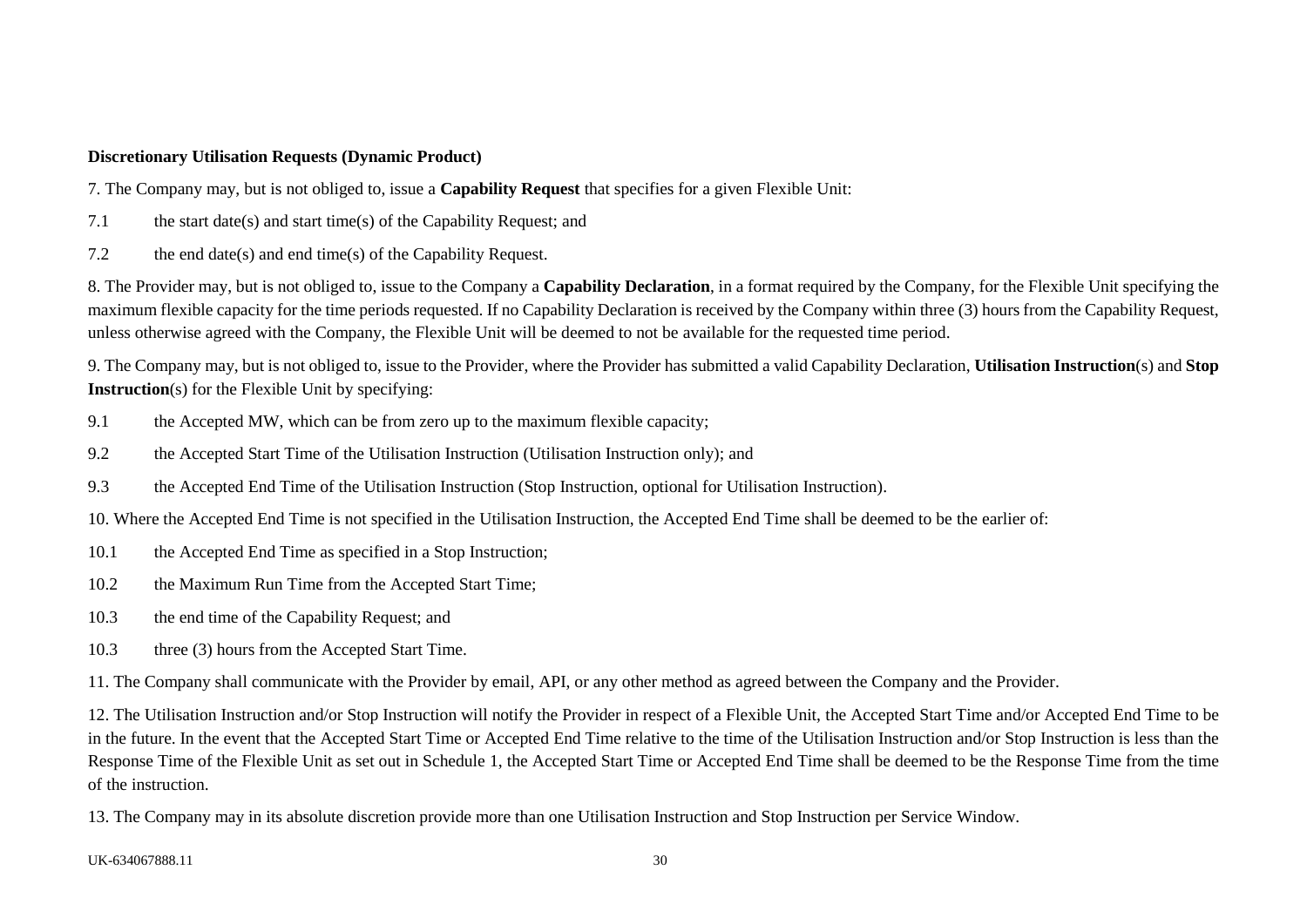14. The Company may introduce new systems, forms and processes from time to time. The Company will consult and communicate any changes with the Provider and the Provider shall act reasonably in implementing such new systems, forms and processes.

#### **Notification of Unavailable DER**

15. If the Provider is aware that the Flexible Unit will not be Available for any upcoming Service Period:

15.1. the Provider shall notify the Company that it is Unavailable by e-mail using the form in Appendix A to this Schedule 4, as soon as reasonably practicable (and in any event, within twenty four (24) hours of becoming aware) ("**Unavailability Notification**").

16. Whilst a Flexible Unit is deemed Unavailable in accordance with Section 16 of this Schedule:

16.1. the Company shall not issue the Provider with any Discretionary Utilisation Instructions until the Provider has notified the Company that the Flexible Unit is Available in accordance with Section 17 of this Schedule 4.

17. The Provider shall use reasonable endeavours to procure that the Flexible Unit is made Available as soon as reasonably practicable and unless already specified in the Unavailability Notification, the Provider shall notify the Company as soon as reasonably practicable after becoming aware that the Flexible Unit is now Available by email using the form set out in Appendix A to this Schedule 4 ("**Remedy Notification**").

#### **Variations to Discretionary Utilisation Instructions**

18. Following a Utilisation Instruction, the Company may, subject to and in accordance with the Contract, notify the Provider by telephone and/or email of a variation to the terms of the Utilisation Instruction. The Provider shall act reasonably and without delay in implementing such variation in accordance with its terms.

#### **Reporting processes and requirements**

19. The Provider shall submit to the Company a Performance Report in accordance with Sections 2 and 3 of Schedule 5 by email or by any other method agreed by the Company.

#### **Escalations process**

| <b>Escalation Level</b> | <b>Company Representative</b>               | <b>Service Provider Representative</b> |
|-------------------------|---------------------------------------------|----------------------------------------|
|                         | Relevant Company Authorised Person          | $\sqrt{\bullet}$                       |
|                         | Relevant Company Manager/Commercial Manager | /●,                                    |
|                         | Relevant Company Performance Manager        | [●]                                    |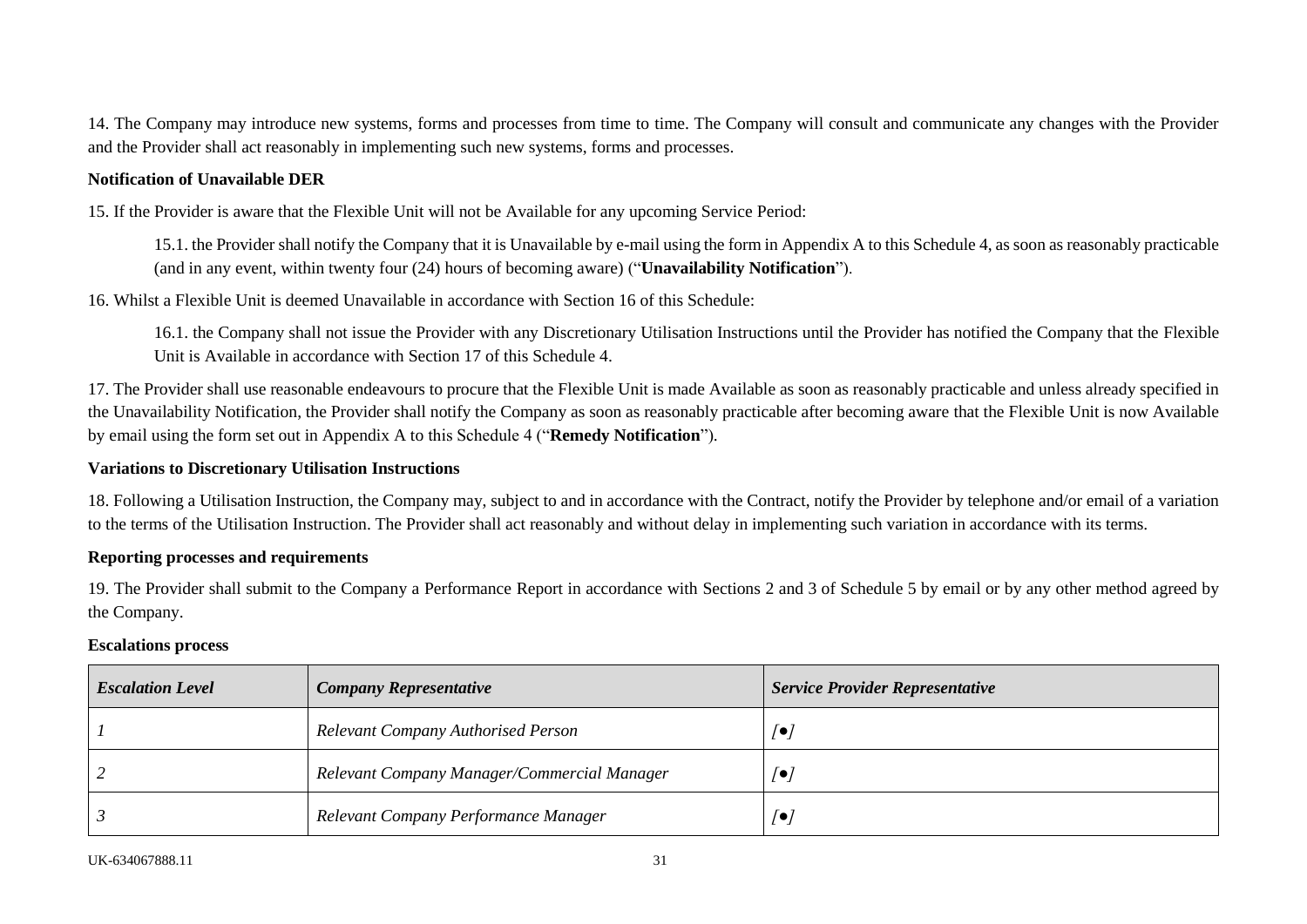#### *APPENDIX A TO SCHEDULE 4*

#### *FORM OF UNAVAILABILITY NOTIFICATION*

*In accordance with Clause [3.1](#page-10-6) of the Agreement and Section 15 of Schedule 4, this is a notification of Unavailability of Flexibility Services.*

| Company<br>Name:   |                                     |
|--------------------|-------------------------------------|
| Zone ID:           |                                     |
| Flexible Unit:     |                                     |
| From<br>Date/Time: | [Unavailable from]                  |
| To Date/Time:      | [Unavailable to]                    |
| Reason:            |                                     |
| Name:              | [of individual making notification] |
| Date:              | [of notification]                   |

# *FORM OF REMEDY NOTIFICATION*

*In accordance with Clause [3.1](#page-10-6) of the Agreement and Section 14 of Schedule 4 this is a Remedy Notification.*

| Company<br>Name:   |                                     |
|--------------------|-------------------------------------|
| Zone ID:           |                                     |
| Flexible Unit:     |                                     |
| From<br>Date/Time: | [Available from]                    |
| Reason:            |                                     |
| Name:              | [of individual making notification] |
| Date:              | [of notification]                   |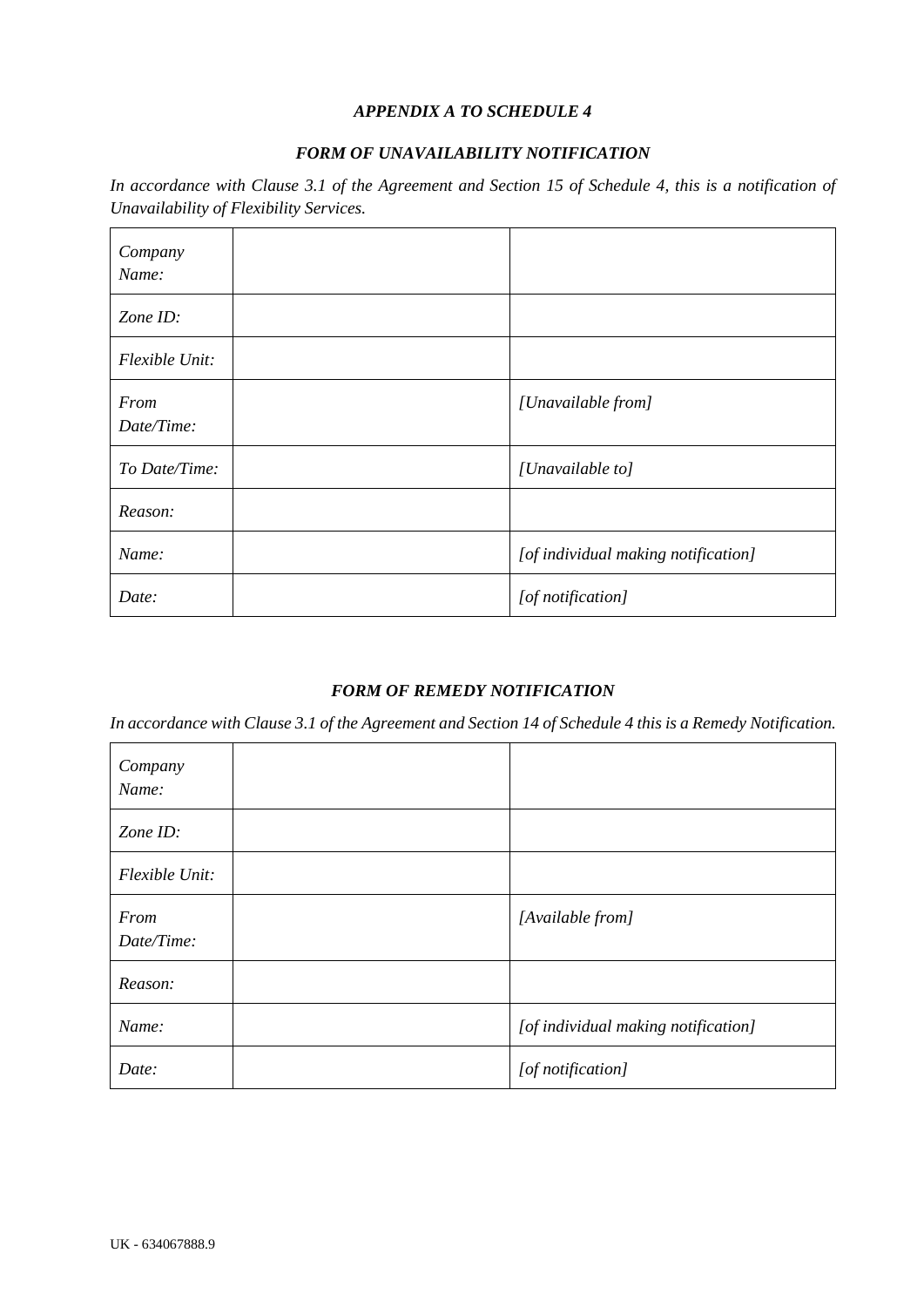# **SCHEDULE 5 PERFORMANCE MONITORING**

#### **Monitoring by the Company and performance reporting**

1. The availability of Flexibility Services and the amount of Flexibility Services delivered from a Flexible Unit shall be monitored by the Company from time to time.

2. Without prejudice to the generality of Section 1 of this Schedule 5, the Company shall assess the amount of Flexibility Services delivered from a Flexible Unit by reference to a Performance Report. The Provider shall submit to the Company a Performance Report by email or by any other method agreed by the Company (i) within seven (7) days following a request from the Company, and (ii) monthly during the Service Period, submitted no later than the tenth Business Day of the following month.

3. Without prejudice to the generality of Section 1 and 2 of this Schedule 5, for the purpose of monitoring the amount of Flexibility Services delivered from a Flexible Unit, the Provider shall include minute by minute or half-hourly data associated with each active DER covering a period of time satisfactory to the Company in the Performance Report.

4. At the request of the Company, the Provider shall make available to the Company technical information in relation to the meter at the DER, including but not limited to a manufacturers test certificate, single line diagram, and technical information from the manufacturer of the meter, which sets out the typical errors of the meter.

#### <span id="page-37-0"></span>**Proving test**

5. The Provider shall undertake and pass the Proving Test in relation to the Flexible Unit in accordance with Sections 5-16 of this Schedule 5 at least one (1) week (or as otherwise agreed by the Company) before the start of the Delivery Season..

6. The Provider shall ensure that all DER's required to deliver Flexibility Services in accordance with Schedule 1, are ready to provide Flexibility Services by the start of the relevant Delivery Season, but (where relevant) no later than the date of a Proving Test pursuant to Section 5 of this Schedule 5.

7. Where the Provider is unable to undertake the Proving Test at least one week before the start of the Delivery Season for the Flexible Unit, then the Company shall be entitled to remove the Flexible Unit from the Agreement automatically on written notice.

8. The Provider shall propose a date for the Proving Test in relation to a Flexible Unit as required under Section 5 of this Schedule 5, with a view to (acting reasonably) agreeing the detailed programme for the Proving Test consistent with the principles in Section 9 of this Schedule 5.

9. The Proving Test shall assess, in respect to the Flexible Unit, the Provider's ability to:

9.1 Receive and respond to instructions from the Company;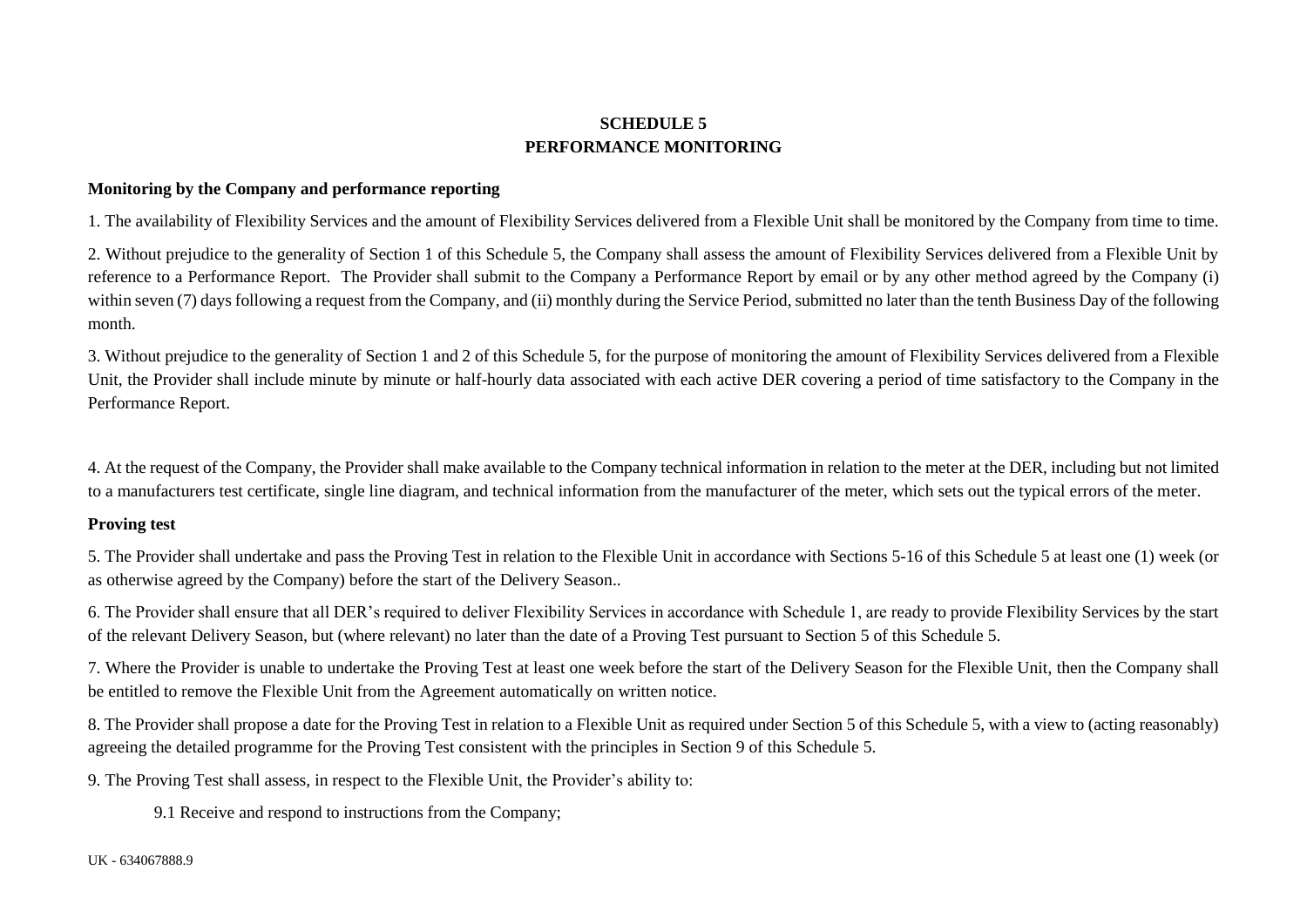9.2 Deliver its Flexible MW by the Response Time;

9.3 Sustain its Flexible MW for an agreed fixed period; and each DER within the Flexible Unit.

9.4 Demonstrate delivery from the metered data from

The Provider shall make available to the Company the relevant metered data as soon as reasonably practicable but no later than seven (7) days from the date of the Proving Test.

10. The Provider has the right to request a retest on one occasion in case they were not able to demonstrate the full contracted capabilities of the Flexible Unit in Schedule 1. The outcome of the second Proving Test shall be conclusive even if it results in lower Flexible MW than the first Proving Test.

11. Subject to Section 9 of this Schedule 5, where the outcome of the Proving Test evidences less Flexible MW than the parameter in Schedule 1, the Company shall update the Flexible MW of the Flexible Unit in Schedule 1 in accordance with the outcome of the Proving Test.

12. Where the Flexible Unit is determined by the Company to have failed the Proving Test, the Company shall notify the Provider thereof as soon as reasonably practicable thereafter, and the Flexible Unit shall be deemed to be unavailable with effect from the date and time of the failed Proving Test, and the Company will not issue the Provider with any Utilisation Instructions until the Provider passes a repeat Proving test in accordance with Clause 13 of this Schedule 5.

13. The Provider shall arrange with the Company a repeat of a Proving Test to take place during the period of fourteen (14) days after notification of a failed Proving Test. The availability of the Flexible Unit shall be deemed to have been restored if during this period the Provider passes the repeat Proving Test.

14. Each Party shall bear its own cost in relation to a Proving Test, and no Utilisation Fee shall be paid by the Company to the Provider in respect of any Flexibility Services conducted pursuant to Section 5-16 of this Schedule 5.

15. The Company shall have the right to access and attend the DER used by the Provider and the Provider's site of Flexible Unit management to witness the Proving Test, and the Provider shall allow or procure for the Company such access to the DER.

16. Where the Provider has in respect of a Flexible Unit failed two consecutive Proving Tests conducted in accordance with Sections 5-16 of this Schedule 5, the Company may at its absolute discretion, remove the Flexible Unit from this Contract in writing to the Provider at any time.

| Flex Zone | Delivery Season | <b>Start Date</b> | <b>End Date</b> | <b>Proving Test</b><br>Date | Flex MW |
|-----------|-----------------|-------------------|-----------------|-----------------------------|---------|
|           |                 |                   |                 |                             |         |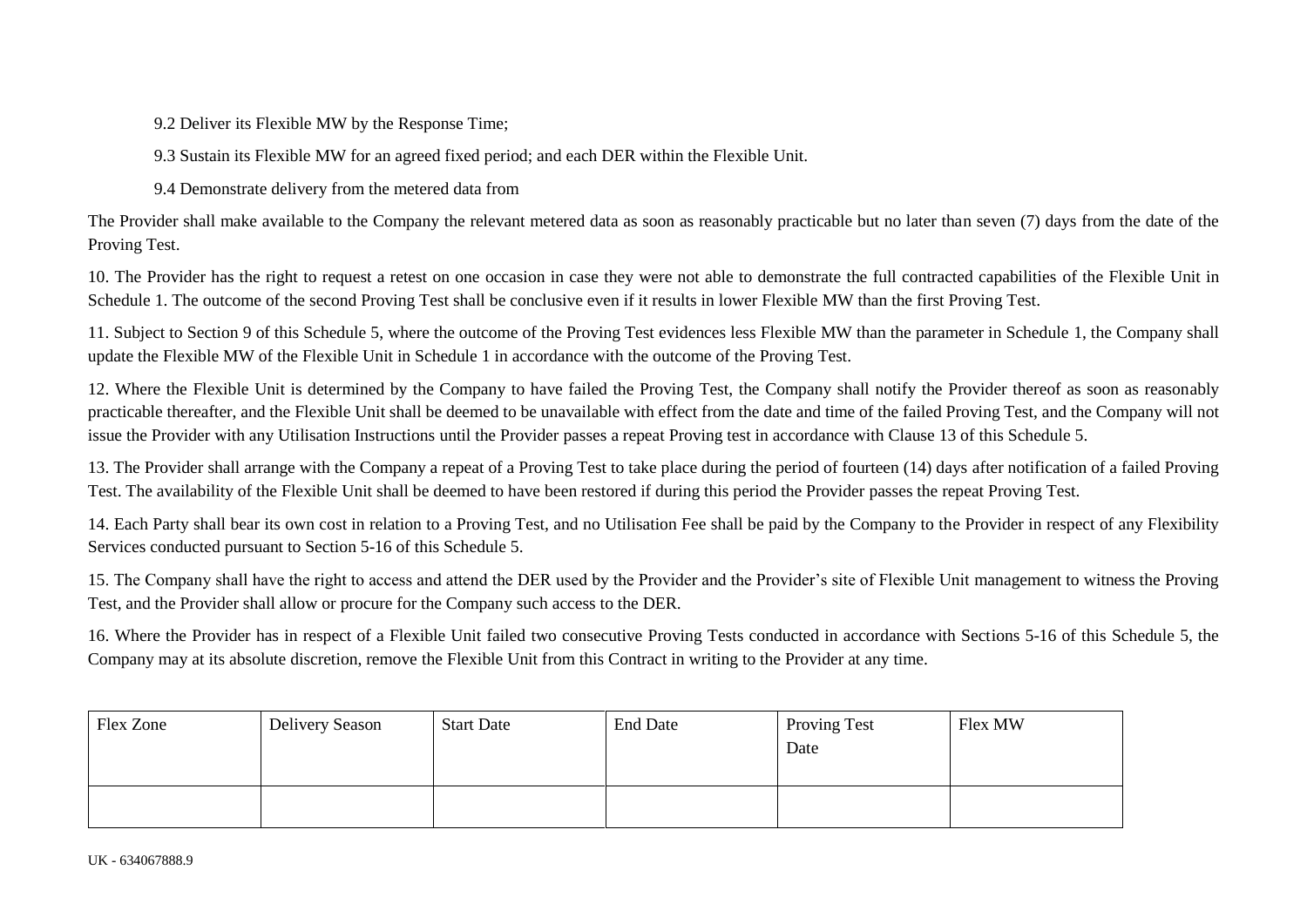#### **Monitoring by the provider**

17. The Provider shall install and commission all necessary communication and monitoring equipment to be able to provide Flexibility Services in accordance with this Agreement, which shall include but not be limited to receiving instructions from the Company in accordance with Schedule 4.

18. The availability and delivery of Flexibility Services from the DER shall be monitored and metered by the Provider for the duration of the Contract.

22. The Provider shall make available to the Company in accordance with Sections 1-5 of this Schedule 5, minute by minute or half-hourly meter data for all DER's measured in MW active Power, metered from the point of common coupling with the Network, or at the terminals of the DER where so approved by the Company.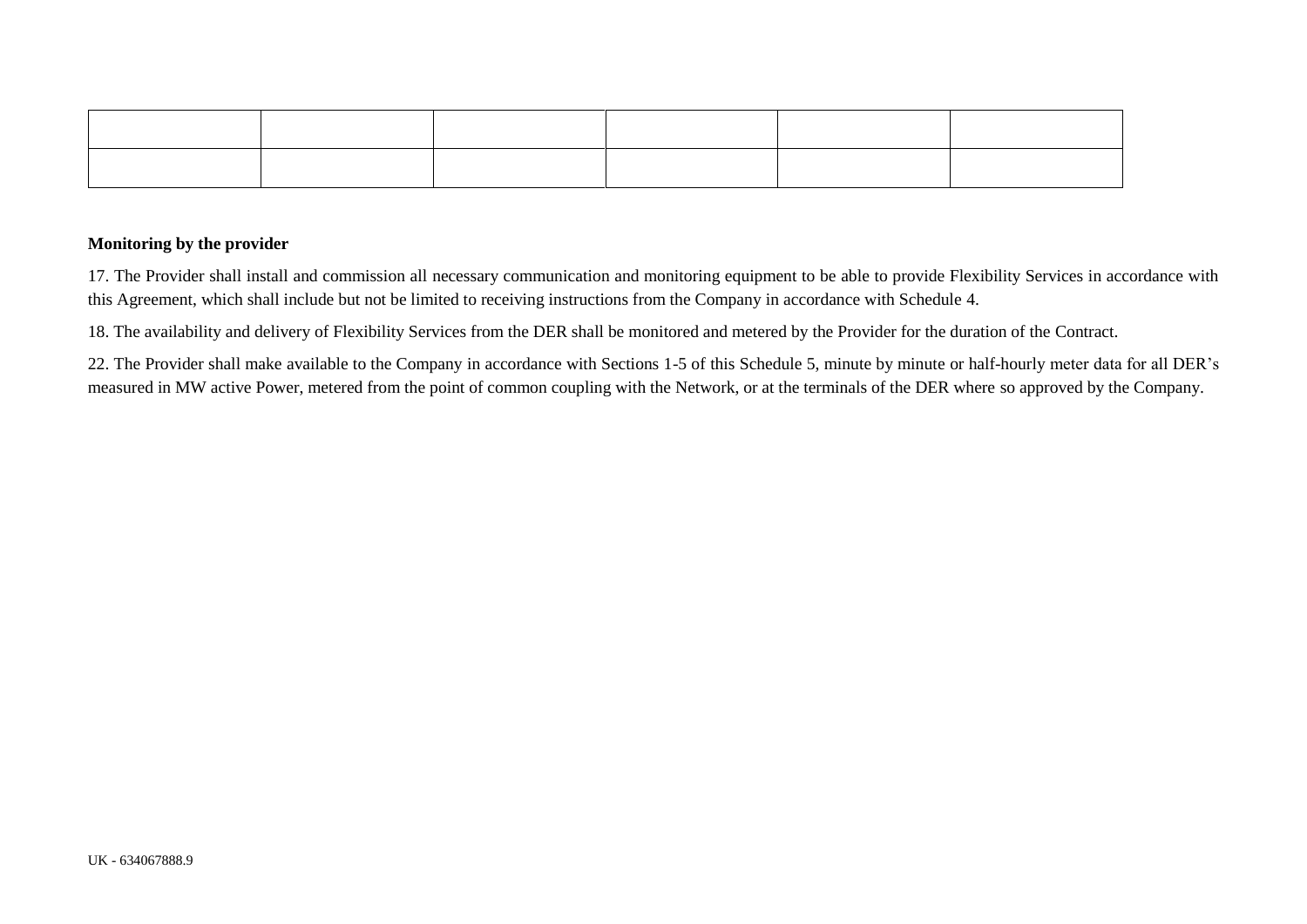# <span id="page-40-0"></span>**SCHEDULE 6 DESPATCH SYSTEMS/TECHNICAL REQUIREMENTS**

*NOT USED*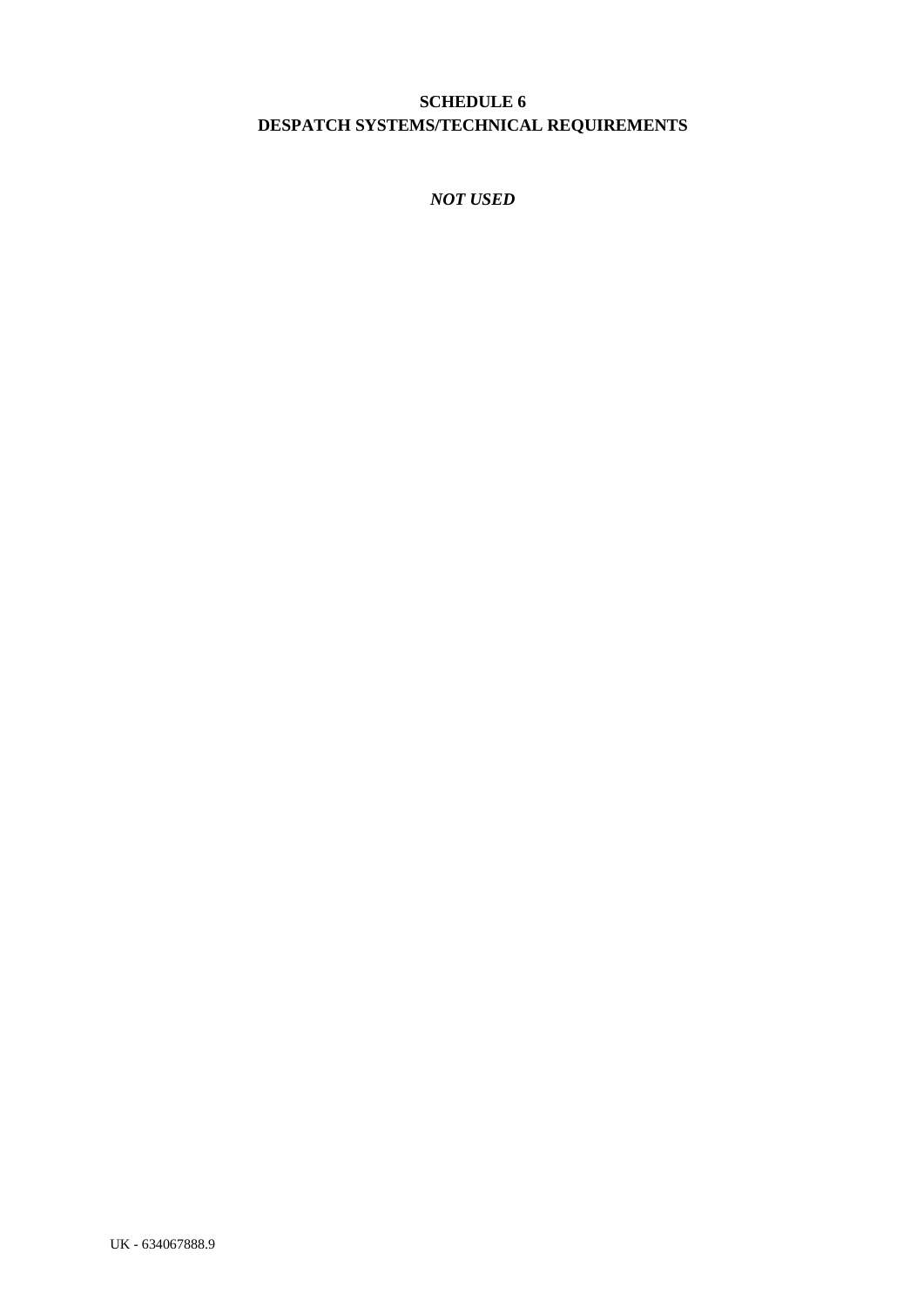# **SCHEDULE 7 - SPECIAL REQUIREMENTS**

# **Additional Definitions**

In this Agreement, the following words and expressions shall have the following meanings:

| "Baseline Methodology"                          | means the methodology set out in this Schedule 7;                                                                                                                            |
|-------------------------------------------------|------------------------------------------------------------------------------------------------------------------------------------------------------------------------------|
| "Capability Declaration"                        | means in respect of a Flexible Unit, a notice of capability to<br>provide Flexibility Services in accordance with Section 8 of<br>Schedule 4;                                |
| "Capability Parameters"                         | means the parameters as specified in Schedule 2;                                                                                                                             |
| "Capability Request"                            | means a request to provide a Capability Declaration in<br>accordance with section 7 of Schedule 4;                                                                           |
| "Code of Practice"                              | means the code which details the technical requirements for<br>(https://www.elexon.co.uk/bsc-and-<br>metering<br>systems<br>codes/bsc-related-documents/codes-of-practice/); |
| "Delivery Season"                               | means the months and days as set out in Schedule 1;                                                                                                                          |
| "Discretionary Utilisation<br><b>Baseline</b> " | means the baseline calculated using the methodology set out<br>in Section 1 of this Schedule 7;                                                                              |
| "Flexible Unit"                                 | means a DER, or notional DER consisting of two or more<br>DERs, as set out in Schedule 1;                                                                                    |
| "Maximum Run Time"                              | means the maximum time that the Flexible MW can be<br>delivered continuously from a Flexible Unit per Service<br>Window as specified in Schedule 1;                          |
| "Payment Certificate"                           | means a statement from the Company of Availability Fees<br>and Utilisation Fees;                                                                                             |
| "Response Time"                                 | means the time from the Utilisation Instruction to delivery of<br>the Flexible MW as specified in Schedule 1;                                                                |
| "Unavailability Notification"                   | has the meaning given to it in Section 13 of Schedule 4.                                                                                                                     |
| <b>Baseline Methodology</b>                     |                                                                                                                                                                              |